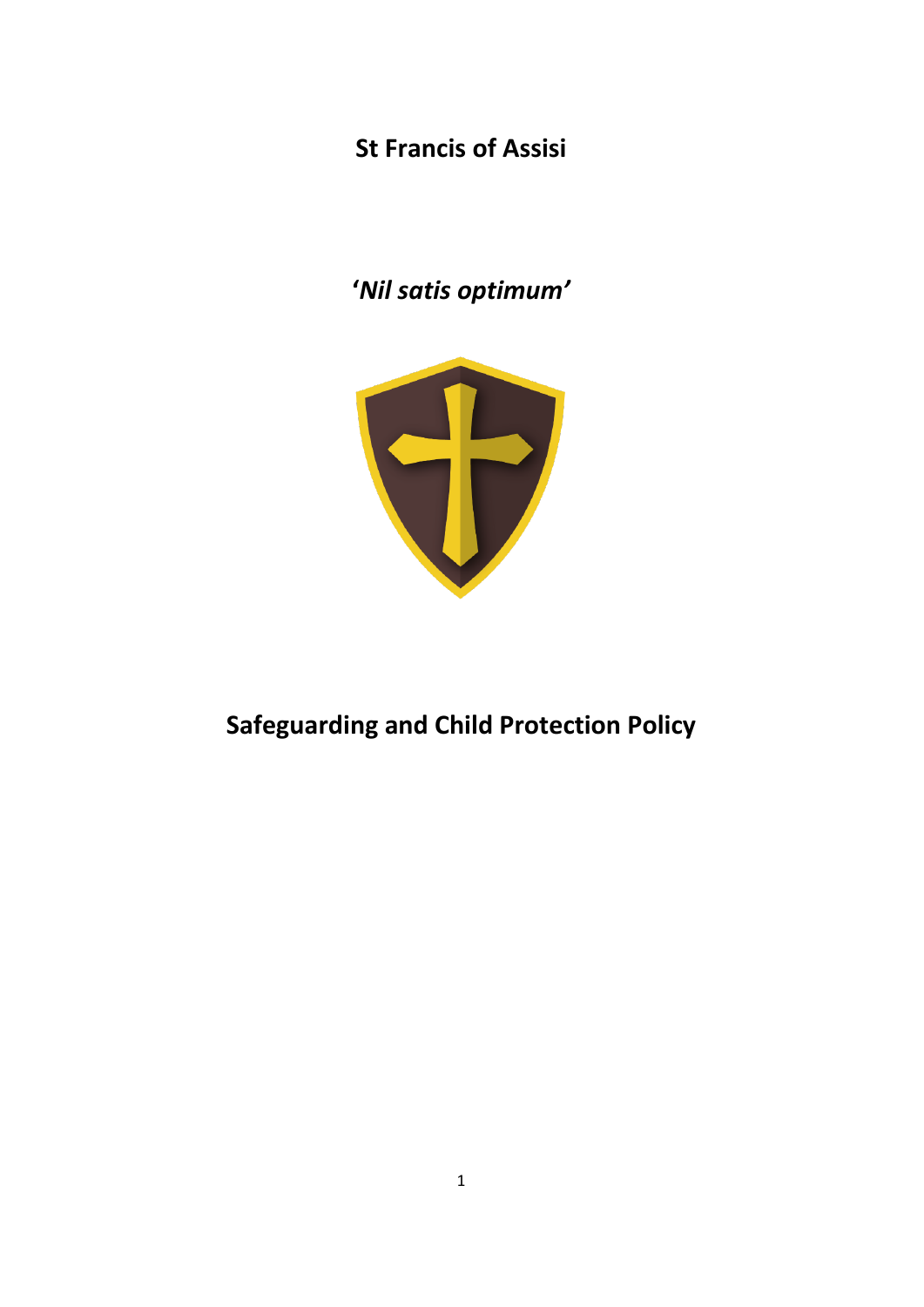# **Control Sheet**

| <b>Version number</b>         | 02                                            |
|-------------------------------|-----------------------------------------------|
| <b>Original date approved</b> | September 2020                                |
| <b>Current date approved</b>  | (To be) Monday 15 <sup>th</sup> November 2021 |
| <b>Approved by</b>            | <b>Full Governing Body</b>                    |
| <b>Date of next review</b>    | October 2022                                  |
| <b>Status</b>                 | <b>Draft</b>                                  |
| <b>Policy owner</b>           | Head Teacher                                  |
| <b>Policy location</b>        | <b>Staff Shared Area</b>                      |
| <b>Target group</b>           | Staff, parents, pupils                        |
| <b>Consultation</b>           | College Union Representatives and Staff       |

| <b>Document History:</b> |                   |                                 |                                                                                                                                                                                                                                                                                                                                                                              |  |
|--------------------------|-------------------|---------------------------------|------------------------------------------------------------------------------------------------------------------------------------------------------------------------------------------------------------------------------------------------------------------------------------------------------------------------------------------------------------------------------|--|
| <b>Version</b>           | Date of<br>review | <b>Author</b>                   | <b>Note of revisions</b>                                                                                                                                                                                                                                                                                                                                                     |  |
| 01                       |                   | November 2021 Mrs Rebecca Malli | The DFE updated the Keeping Children Safe in<br><b>Education (KCSIE) guidance on 6th July. The</b><br>changes came into force from September 2021.<br>The key changes to the Policy have been<br>developed in response to the recent<br>consultation on KCSIE and the Ofsted review<br>linto sexual harassment and abuse. Links to the<br>relevant documents are as follows: |  |
|                          |                   |                                 | <b>KCSIE 2021</b><br>2. Sexual violence and sexual harassment<br>between children in schools and<br>colleges - advice for schools and<br>colleges on how to prevent and respond<br>to reports of sexual violence and<br>harassment between children.                                                                                                                         |  |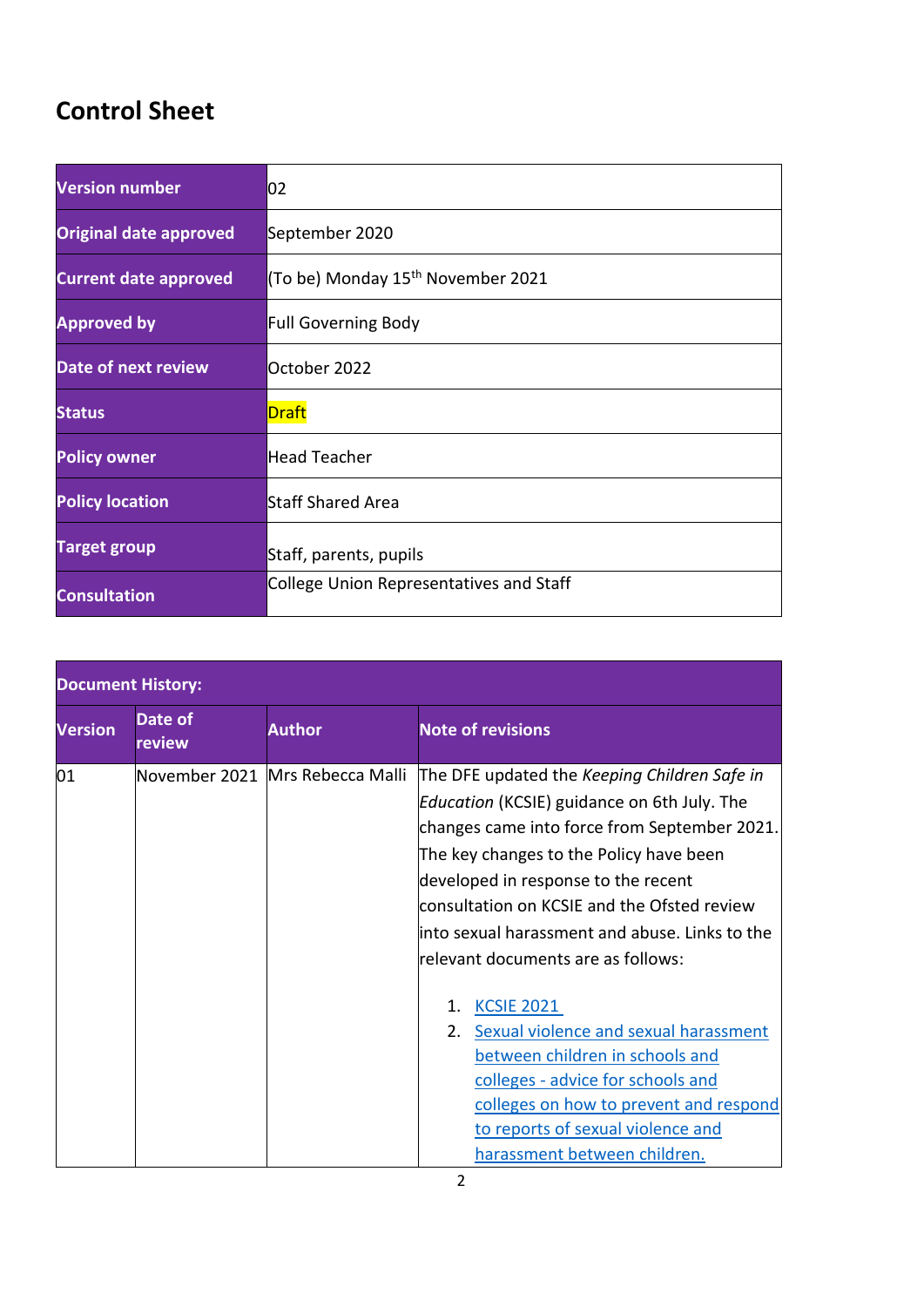|  |  | 3. Government response to KSCIE 2021 |
|--|--|--------------------------------------|
|  |  | consultation                         |
|  |  |                                      |

| <b>Associated documents:</b>                                                                   |                                                                                     |  |  |
|------------------------------------------------------------------------------------------------|-------------------------------------------------------------------------------------|--|--|
| <b>College Policies</b>                                                                        | <b>Health and Safety Policy</b><br>$\bullet$                                        |  |  |
| Safer Recruitment and Selection                                                                | <b>GDPR</b>                                                                         |  |  |
| <b>Staff Code of Conduct</b><br>$\bullet$                                                      | <b>Supporting Pupils with Medical</b>                                               |  |  |
| Allegations of Abuse Against Staff                                                             | Conditions                                                                          |  |  |
| Conduct<br>$\bullet$                                                                           | <b>Educational Visits Including</b><br>٠                                            |  |  |
| <b>Attendance Management</b><br>٠                                                              | <b>Overnight Stays</b>                                                              |  |  |
| Anti-bullying<br>$\bullet$                                                                     | Relevant local safeguarding<br>$\bullet$                                            |  |  |
| Whistleblowing<br>$\bullet$                                                                    | procedures                                                                          |  |  |
| Equality, Diversion and Inclusion                                                              |                                                                                     |  |  |
| Links to:                                                                                      |                                                                                     |  |  |
| <b>Statutory Guidance:</b>                                                                     |                                                                                     |  |  |
| <b>Keeping Children Safe in Education (September 2021)</b>                                     |                                                                                     |  |  |
| Teachers' standards (July 2011)<br>٠                                                           |                                                                                     |  |  |
| The Prevent Duty: Departmental advice for schools and childcare providers (April               |                                                                                     |  |  |
| 2019)                                                                                          |                                                                                     |  |  |
| Working Together to Safeguard Children: A guide to inter-agency working to<br>٠                |                                                                                     |  |  |
| safeguard and promote the welfare of children (February 2019)                                  |                                                                                     |  |  |
| ٠                                                                                              | Mandatory Reporting of Female Genital Mutilation - procedural information (Home     |  |  |
|                                                                                                | Office October 2015 - updated January 2020)                                         |  |  |
| Multi-agency statutory guidance on female genital mutilation (updated July 2020)<br>٠          |                                                                                     |  |  |
| Alternative provision - DfE Statutory Guidance (updated June 2016)<br>$\bullet$                |                                                                                     |  |  |
| Education for children with health needs who cannot attend school - DfE Statutory<br>$\bullet$ |                                                                                     |  |  |
| <b>Guidance (May 2013)</b>                                                                     |                                                                                     |  |  |
| Children Act 1989 - Private fostering<br>٠                                                     |                                                                                     |  |  |
| Children missing education (updated September 2016)<br>٠                                       |                                                                                     |  |  |
| <b>Walsall Safeguarding Partnership procedures</b>                                             |                                                                                     |  |  |
| Other relevant local safeguarding procedures                                                   |                                                                                     |  |  |
| <b>Non-Statutory Guidance:</b>                                                                 |                                                                                     |  |  |
|                                                                                                | What to do if you're worried a child is being abused (March 2015)                   |  |  |
|                                                                                                | Information Sharing: Advice for practitioners (July 2018)                           |  |  |
|                                                                                                | Department for Digital, Culture, Media and Sport and UK Council for Internet Safety |  |  |
| guidance: Sharing nudes and semi-nudes: how to respond to an incident (December                |                                                                                     |  |  |
| 2020)                                                                                          |                                                                                     |  |  |
| <b>Elective Home Education (Updated April 2019)</b>                                            |                                                                                     |  |  |
| Teaching about relationships sex and health (Updated March 2021)                               |                                                                                     |  |  |
| Teaching online safety in schools (June 2019)                                                  |                                                                                     |  |  |
| Mental health and behaviour in schools                                                         |                                                                                     |  |  |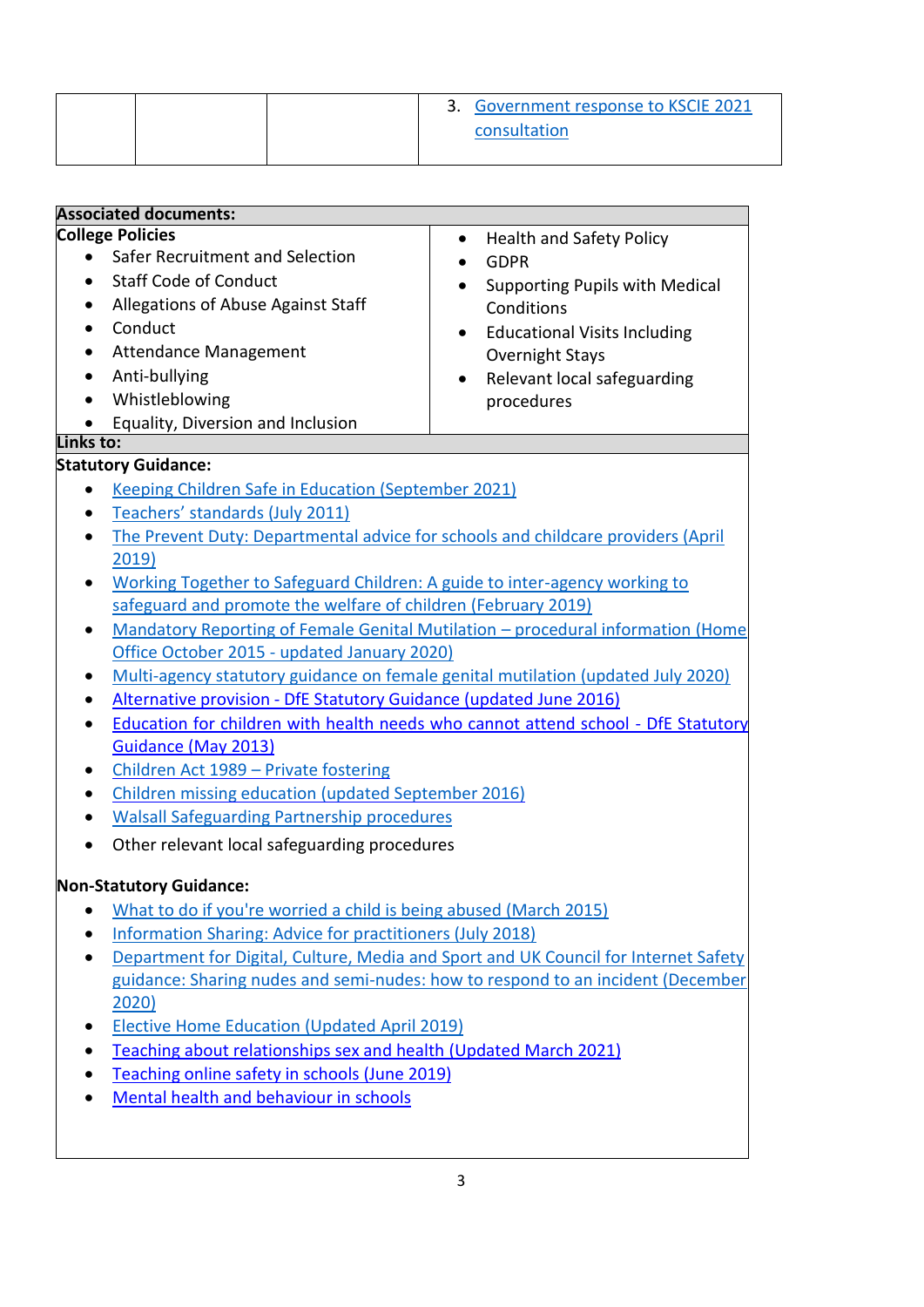#### **Other Guidance and References:**

- [Guidance for Safer Working Practices for Adults who Work with Children and Young](file:///C:/Users/User/OneDrive/Martin%20Jobs%20Sept%202018%20Onwards/Luke%20and%20St%20Francis/Policies/Autumn%20Term%202021/Safeguarding/gswp-covid-addendum-april-2020-final-2.pdf)  [People in Education Settings \(April 2020\)](file:///C:/Users/User/OneDrive/Martin%20Jobs%20Sept%202018%20Onwards/Luke%20and%20St%20Francis/Policies/Autumn%20Term%202021/Safeguarding/gswp-covid-addendum-april-2020-final-2.pdf)
- [Sexual violence and sexual harassment between children in schools and colleges](https://assets.publishing.service.gov.uk/government/uploads/system/uploads/attachment_data/file/1014224/Sexual_violence_and_sexual_harassment_between_children_in_schools_and_colleges.pdf)  [\(September 2021\)](https://assets.publishing.service.gov.uk/government/uploads/system/uploads/attachment_data/file/1014224/Sexual_violence_and_sexual_harassment_between_children_in_schools_and_colleges.pdf)
- UK Safer Internet Centre: [Appropriate filtering](file:///C:/Users/lsalkeld/AppData/Local/Microsoft/Windows/INetCache/Content.Outlook/7RKQ8ZXO/appropriate%20filtering%20and%20monitoring) and monitoring
- [Schools COVID-19 operational guidance](https://www.gov.uk/government/publications/actions-for-schools-during-the-coronavirus-outbreak/schools-covid-19-operational-guidance) and [Safeguarding and remote education](https://www.gov.uk/guidance/safeguarding-and-remote-education-during-coronavirus-covid-19) [during coronavirus \(COVID-19\)](https://www.gov.uk/guidance/safeguarding-and-remote-education-during-coronavirus-covid-19)
- NSPCC Learning- [Undertaking](https://learning.nspcc.org.uk/news/covid/undertaking-remote-teaching-safely) remote teaching safely during school closures.
- [NSPCC guidance on whistleblowing](https://www.nspcc.org.uk/keeping-children-safe/reporting-abuse/dedicated-helplines/whistleblowing-advice-line/)
- PSHE Association
- UKCIS: [Education for a connected world \(Updated June 2020\)](https://www.gov.uk/government/publications/education-for-a-connected-world)
- National Crime Agency's CEOP education programme: [Thinkuknow](https://www.thinkuknow.co.uk/)
- Public Health England: [Better Health](https://campaignresources.phe.gov.uk/schools/topics/mental-wellbeing/overview)
- Home Office: [Preventing youth violence and gang](https://www.gov.uk/government/publications/advice-to-schools-and-colleges-on-gangs-and-youth-violence) [involvement](https://www.gov.uk/government/publications/advice-to-schools-and-colleges-on-gangs-and-youth-violence)
- Home Office: [Criminal exploitation of children and vulnerable adults: county lines](https://www.gov.uk/government/publications/criminal-exploitation-of-children-and-vulnerable-adults-county-lines)
- Disrespect NOBODY: [What is relationship abuse?](https://www.disrespectnobody.co.uk/relationship-abuse/what-is-relationship-abuse/)
- Brook: [Healthy lives for young people](https://www.brook.org.uk/)
- Walsall Council: [Early Help resources for families who are struggling.](https://go.walsall.gov.uk/children_and_young_people/early_help)
- Safer Young Lives Research Centre: [Contextual](https://contextualsafeguarding.org.uk/about/what-is-contextual-safeguarding) [Safeguarding](https://contextualsafeguarding.org.uk/about/what-is-contextual-safeguarding)

## **Contents**

| <b>Contents</b>                                       | Page           |
|-------------------------------------------------------|----------------|
| 1. Our ethos                                          | 5              |
| Purpose and aims<br>2.                                | 5              |
| Our safeguarding culture<br>3.                        | 6              |
| Roles and responsibilities<br>4.                      | $\overline{7}$ |
| Training and induction<br>5.                          | 10             |
| Procedure for managing concerns<br>6.                 | 13             |
| Records and information sharing<br>7.                 | 18             |
| Working with parents and carers<br>8.                 | 18             |
| Child protection conferences<br>9.                    | 19             |
| 10. Safer recruitment and selection                   | 19             |
| 11. Safer working practice                            | 20             |
| 12. Managing allegations against staff and volunteers | 20             |
| 13. Alternative provision                             | 22             |
| 14. Elective home education                           | 22             |
| 15. Policy review                                     | 22             |
| 16. Appendix A - Suspect child at risk action to take | 23             |
| 17. Appendix B - Safeguarding induction sheet         | 24             |
| 18. Appendix C - Vulnerability                        | 25             |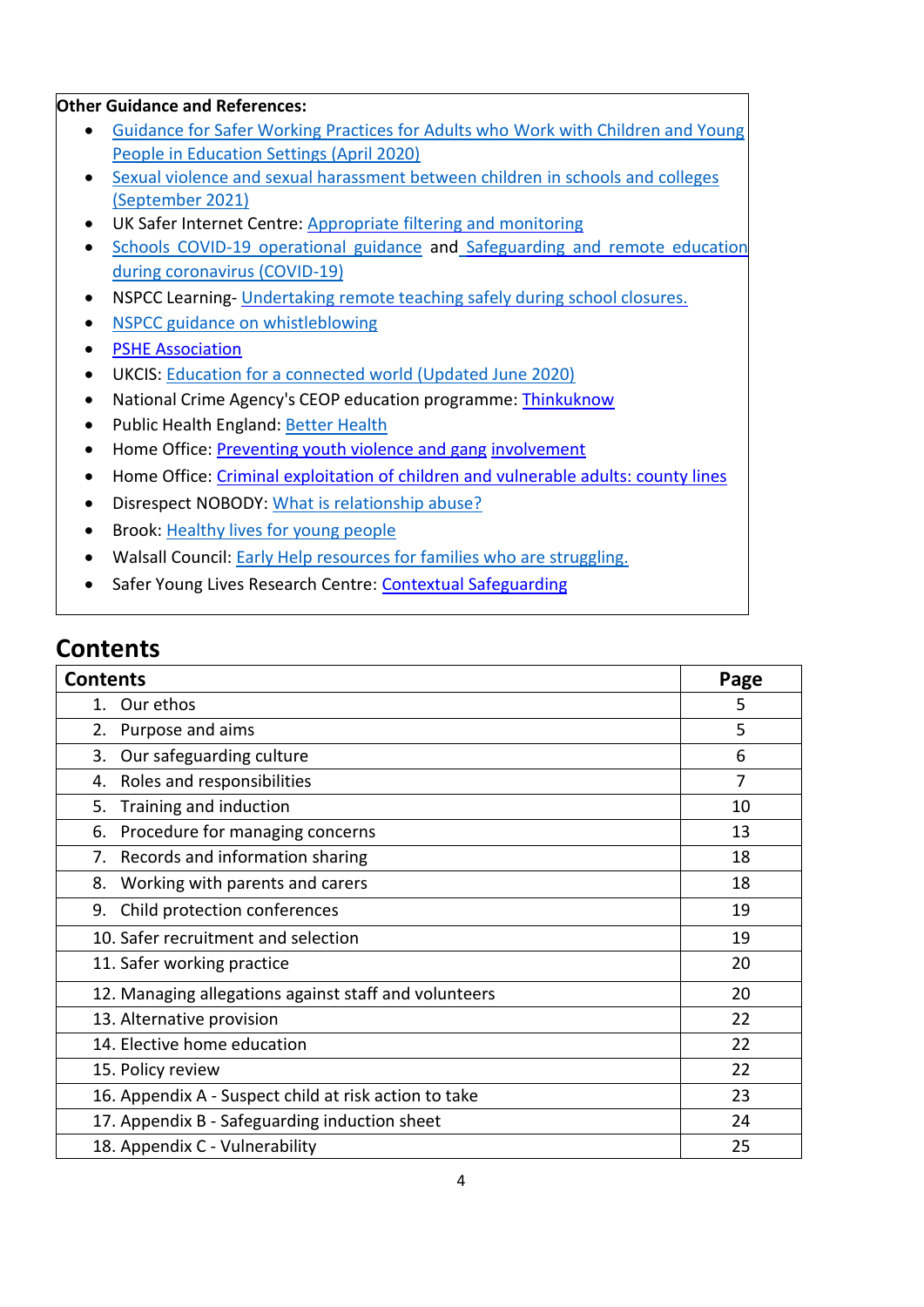| 19. Appendix D - Child sexual exploitation                                                          | 26 |
|-----------------------------------------------------------------------------------------------------|----|
| 20. Appendix E - Child Criminal Exploitation/ County Lines                                          | 28 |
| 21. Appendix F - Belief and faith-related abuse Female Genital<br>Mutilation<br>(FGM)               | 30 |
| 22. Appendix G - So-called 'honour-based' violence or abuse                                         | 32 |
| 23. Appendix H - Forced marriage                                                                    | 33 |
| 24. Appendix I - Radicalisation                                                                     | 34 |
| 25. Appendix J - Private fostering                                                                  | 35 |
| 26. Appendix K - Children missing education                                                         | 36 |
| 27. Appendix L - Peer on peer abuse                                                                 | 37 |
| 28. Appendix M - Sexually harmful behaviour                                                         | 40 |
| 29. Appendix N - Trafficking and modern slavery                                                     | 42 |
| 30. Appendix O - Domestic abuse                                                                     | 44 |
| 31. Appendix P- Self harm                                                                           | 46 |
| 32. Appendix Q - Young Carers                                                                       | 47 |
| 33. Appendix R - Key safeguarding contacts (LAs/Location)                                           | 48 |
| 34. Appendix S - Safeguarding incident cause for concern recording<br>sheet                         | 49 |
| 35. Appendix T – Notification of suspected/admitted/known abuse of<br>child(ren) to Social Services | 50 |
| 36. Appendix U - Body map                                                                           | 52 |

### **1. Our ethos**

St Francis of Assisi Catholic College (referred to forthwith as 'the College') seeks to develop the whole person. We are a faith Community inspired in our mission by our motto 'Nil Satis Optimum'- 'nothing but the best is good enough'. In striving to fulfil this we follow our mission statement which in practice this means that we seek to:

- Encourage, support and inspire young people and the wider College community in their journey of faith.
- Create a well-ordered community where everyone is valued and respected.
- Develop the intellectual, creative, physical, spiritual and religious potential of every student and encourage involvement in the wider life of the College community.
- Work in partnership with parents, parishes, local industry and commerce and the wider community in a spirit of mutual service for the benefit of all.
- Prepare our young people for the life beyond college and in particular to develop personal integrity, moral values and a sense of justice so that they "preach the Gospel at all times, use words if necessary" (St Francis).

### **2. Purpose and aims**

The College is committed to safeguarding and promoting the welfare of all students. The purpose of its Safeguarding Policy and Child Protection Policy is to ensure every child who is a registered pupil at the College is safe and protected from harm. This means the College will always work to:

- Protect children and young people at the College from maltreatment;
- Prevent the impairment of children's and young people's health or development;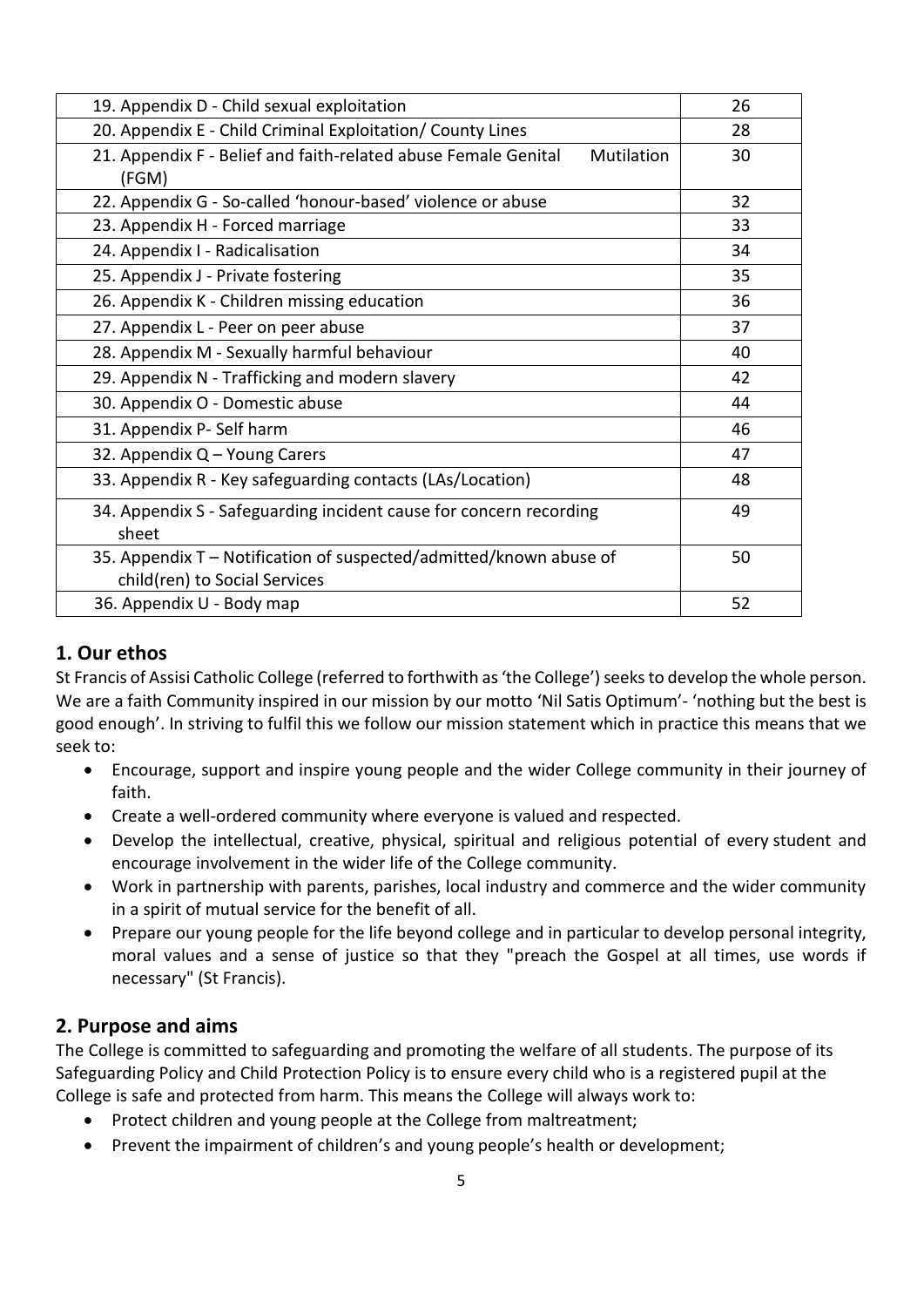- Ensure that children and young people at the College grow up in circumstances consistent with the provision of safe and effective care; and
- Undertake that role so as to enable children and young people at the College to have the best outcomes.

This Policy will give clear direction to staff, volunteers, visitors and parents about expected behaviour and the legal responsibility to safeguard and promote the welfare of all children at the College.

The College fully recognises the contribution it can make to protect children from harm and aims to support and promote the welfare of all children who are registered pupils. The key elements of this Policy are prevention, protection and support.

The College recognises that its safeguarding responsibilities are clearly linked to those for ensuring that appropriate safeguarding responses are in place for children who are absent from the College or who go missing from education, particularly on repeated occasions. The Designated Safeguarding Lead will convene a weekly meeting to discuss all persistently absent students and those who go missing to identify any potential risk of abuse and neglect, including sexual abuse or exploitation, and to ensure that appropriate safeguarding responses have been put in place to reduce any risk of future harm.

This Policy applies to all students, staff, parents, governors, volunteers, visitors and contractors. Prior to implementing this Policy, the Governing Body and the Head Teacher have considered a range of factors to help identify and focus on the key issues for the College, the local community, has reviewed referrals, and considered both the local context and local issues accordingly in order to identify its key priorities.

#### **3. Our safeguarding culture**

The child's welfare is of paramount importance and the College will establish and maintain an ethos where students feel secure, are encouraged to talk, are listened to and are safe. Children at the College will be able to talk freely to any member of staff if they are worried or concerned about something.

Everyone who comes into contact with children and their families has a role to play in safeguarding children. The College recognises that staff play a particularly important role as they are in a position to identify concerns early and provide help for children to prevent concerns from escalating. All staff are advised to maintain an attitude of 'it could happen here' where safeguarding is concerned. When concerned about the welfare of a child, staff members must always act in the best interests of the child.

All staff and regular visitors will, through training and induction, know how to recognise indicators of concern, how to respond to a disclosure from a child and how to record and report this information. Staff will not agree to make promises to any child and will not keep secrets. The adult will make it clear to the child what they will have to do with any information they have chosen to disclose.

Throughout the curriculum the College will provide activities and opportunities for children to develop the skills they need to identify risks and stay safe; this will also be extended to include material that will encourage children to develop essential life skills. Relevant issues will be addressed through the PSHE curriculum and Values Education including, for example, self-esteem, emotional literacy, assertiveness, power, sex and relationship education, safety, gangs and bullying. The College has made use of some of the resources available from the **PSHE Association** in devising its PSHE curriculum and Values Education.

At all times the College will work in partnership and endeavour to establish effective working relationships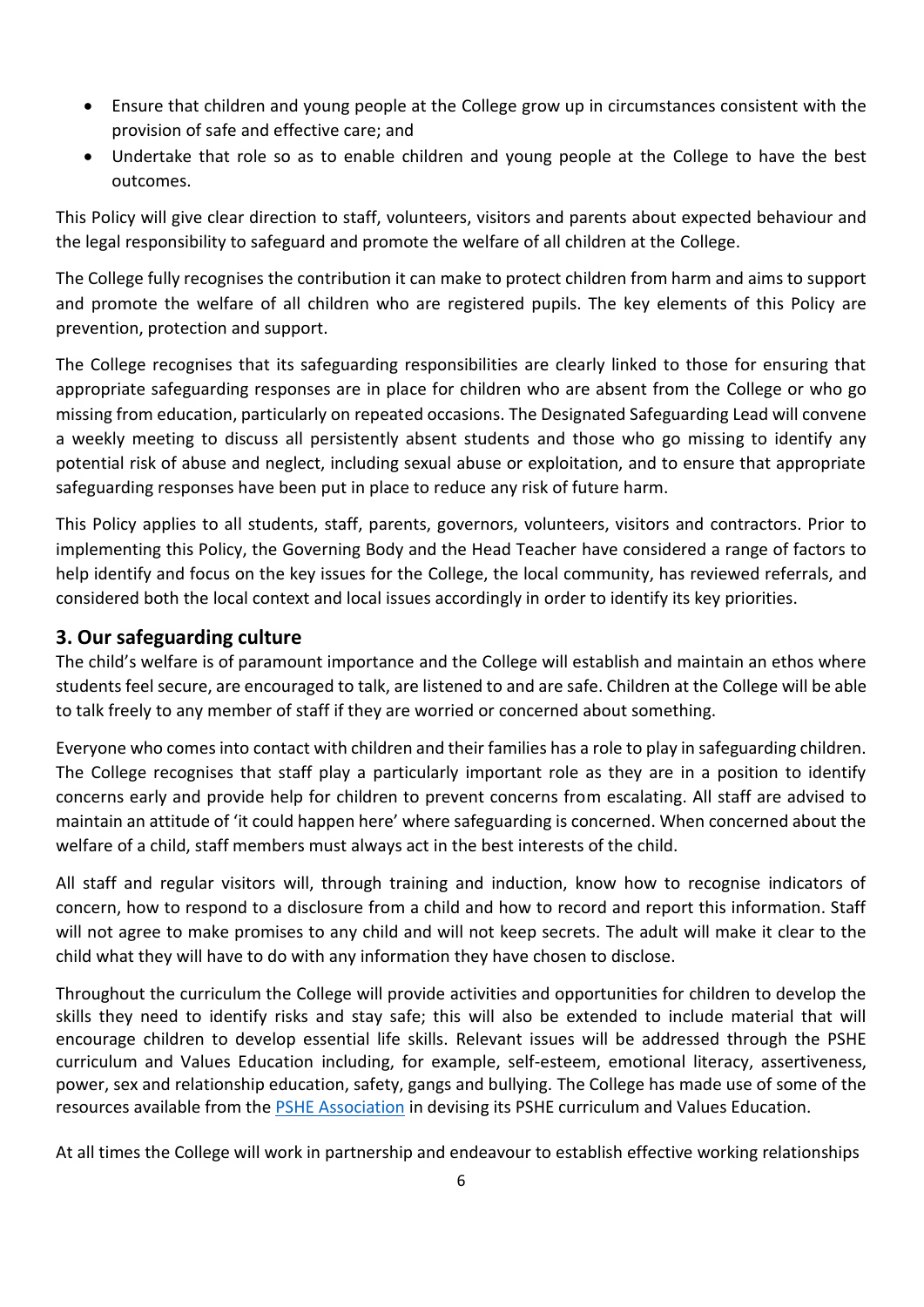with parents, carers and colleagues from other agencies in line wit[h Working Together to Safeguard Children](https://www.gov.uk/government/publications/working-together-to-safeguard-children--2)  [\(February 2019\)](https://www.gov.uk/government/publications/working-together-to-safeguard-children--2) and work in partnership with local safeguarding procedures.

#### **4. Roles and responsibilities**

It is the responsibility of every member of staff, volunteer and regular visitor to the College to ensure that they carry out the requirements of this Policy and, at all times, work in a way that will safeguard and promote the welfare of all students. This includes the responsibility to provide a safe environment in which children can learn.

The Governing Body and the Head Teacher are accountable for ensuring the effectiveness of this Policy and compliance with it. Although the Governing Body takes collective responsibility to safeguard and promote the welfare of students, there is also a Designated Safeguarding Lead (supported by a Deputy Designated Safeguarding Lead and Welfare Lead) who has day-to-day responsibility for safeguarding within the College. Details of College staff with key responsibilities for safeguarding are provided below:

| <b>Role</b>                                                  | <b>Name</b>         | <b>Contact Details</b>  |
|--------------------------------------------------------------|---------------------|-------------------------|
| Designated Safeguarding Lead                                 | <b>Colin Barnes</b> | cbarnes@stfrancis.cc    |
| Deputy Designated Safeguarding<br>Lead & Welfare Lead        | Rebecca Malli       | rmalli@stfrancis.cc     |
| Single Point of Contact<br>(preventing radicalisation)       | Rebecca Malli       | rmalli@stfrancis.cc     |
| Looked After Childrens Designated<br>Teacher                 | Claire Walker       | cwalker@stfrancis.cc    |
| <b>Chair of Governing Body</b>                               | <b>Tim Ward</b>     | tward@stfancis.cc       |
| Nominated Governors for<br>Safeguarding and Child Protection | Michael Wilkinson   | mwilkinson@stfrancis.cc |

The Governing Body will ensure that:

- The Safeguarding and Child Protection Policy is in place and is reviewed annually, is available publicly via the College website and has been written in line with Walsall Local Authority guidance and the requirements of the local safeguarding partners' policies and procedures.
- The College contributes to inter-agency working in line with Working Together to Safeguard [Children \(February 2019\).](https://www.gov.uk/government/publications/working-together-to-safeguard-children--2)
- There is a Designated Safeguarding Lead (DSL) to take the lead responsibility for safeguarding and child protection and that there is also a Deputy Designated Safeguarding Lead and Welfare Lead in place who is appropriately trained to deal with any issues in the absence of the Designated Safeguarding Lead (DSL). There will always be cover for the DSL role.
- All staff receive induction in the College arrangements for safeguarding and child protection on appointment and are provided with a copy of this Policy and the Staff Code of Conduct.
- All staff undertake appropriate safeguarding and child protection training that is updated regularly, and at least annually, with follow up activities to evidence understanding.
- Appropriate procedures are in place for dealing with allegations against members of staff and volunteers in line with statutory guidance.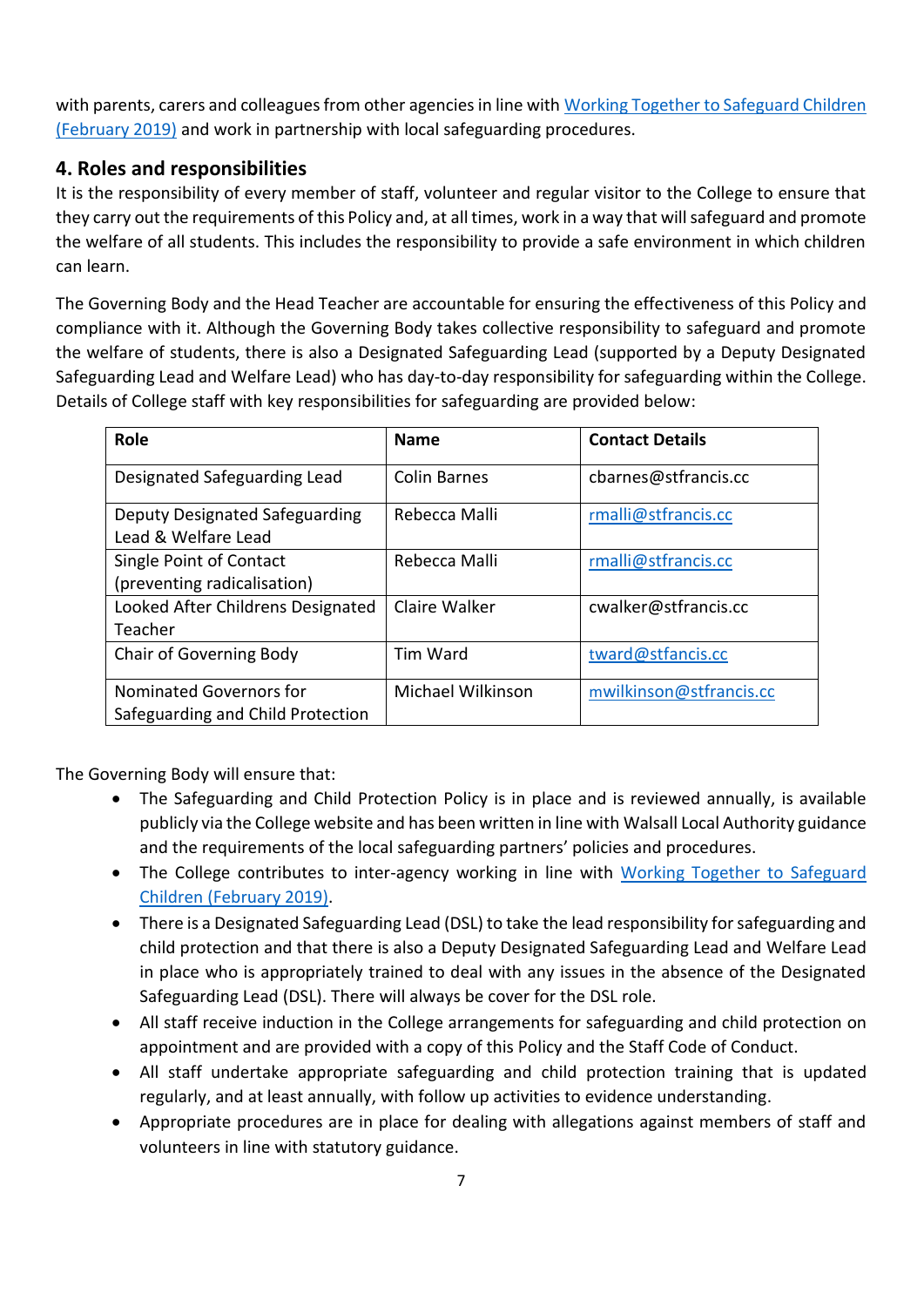- Safer recruitment practices are followed in accordance with the requirements of Keeping [Children Safe in Education \(September 2021\).](https://www.gov.uk/government/publications/keeping-children-safe-in-education--2)
- It remedies without delay any weakness in regard to safeguarding arrangements that are brought to their attention.
- It facilitates a whole College approach to safeguarding and child protection, which means ensuring they are at the forefront and underpin all relevant aspects of College processes and policy development.
- All systems, processes and policies should operate with the best interests of the child at their heart.
- A zero tolerance approach is taken to peer on peer abuse and that the Safeguarding and Child Protection Policy will include procedures to minimise the risk of it occurring.
- Where there is a safeguarding concern, the child's wishes and feelings are taken into account when determining what action to take and what support and services to provide.
- Systems are in place, are well promoted, easily understood and easily accessible for children to confidently report abuse, knowing their concerns will be treated seriously, and knowing they can safely express their views and give feedback.
- As part of the requirement for staff to undergo regular updated safeguarding and child protection training, including online safety and the requirement to ensure children are taught about safeguarding and child protectionincluding online safety, that this training is integrated, aligned and considered as part of the whole College safeguarding approach and wider staff training and curriculum planning.
- The College has taken account of the UK Safer Internet Centre guidance as to what "appropriate" filtering and monitoring might look like: [UK Safer Internet](https://www.saferinternet.org.uk/advice-centre/teachers-and-school-staff/appropriate-filtering-and-monitoring) Centre: [appropriate filtering](https://www.saferinternet.org.uk/advice-centre/teachers-and-school-staff/appropriate-filtering-and-monitoring) and [monitoring.](https://www.saferinternet.org.uk/advice-centre/teachers-and-school-staff/appropriate-filtering-and-monitoring)
- Where children are being asked to learn online at home the College has taken account of the advice provided to support schools to do so safely, including:
	- 1. [Schools COVID-19 operational guidance](https://www.gov.uk/government/publications/actions-for-schools-during-the-coronavirus-outbreak/schools-covid-19-operational-guidance) and [Safeguarding and remote education](https://www.gov.uk/guidance/safeguarding-and-remote-education-during-coronavirus-covid-19) during [coronavirus \(COVID-19\)](https://www.gov.uk/guidance/safeguarding-and-remote-education-during-coronavirus-covid-19)
	- 2. NSPCC Learning [Undertaking](https://learning.nspcc.org.uk/news/covid/undertaking-remote-teaching-safely) remote teaching safely during school closures.
	- 3. PSHE PSHE Association [coronavirus](https://www.pshe-association.org.uk/curriculum-and-resources/search-for-resources) hub.
- Appropriate filters and online monitoring systems are in place and that the DSL or Deputy DSL and Welfare Lead are flagged when an incident arises.
- Where it hires or rents out College facilities/premises to organisations or individuals (for example to community groups,sports associations, and service providers to run community or extracurricular activities), it ensures that appropriate arrangements are in place to keep children safe.
- When services or activities are provided by the College, under the direct supervision or management of its staff, its arrangements for safeguarding will apply. However, where services or activities are provided separately by another body this is not necessarily the case; it will seek assurance that the body concerned has appropriate safeguarding and child protection policies and procedures in place (including inspecting these as needed), and ensure that there are arrangements in place to liaise with the College on these matters where appropriate. It will also ensure safeguarding requirements are included in any transfer of control agreement (i.e. lease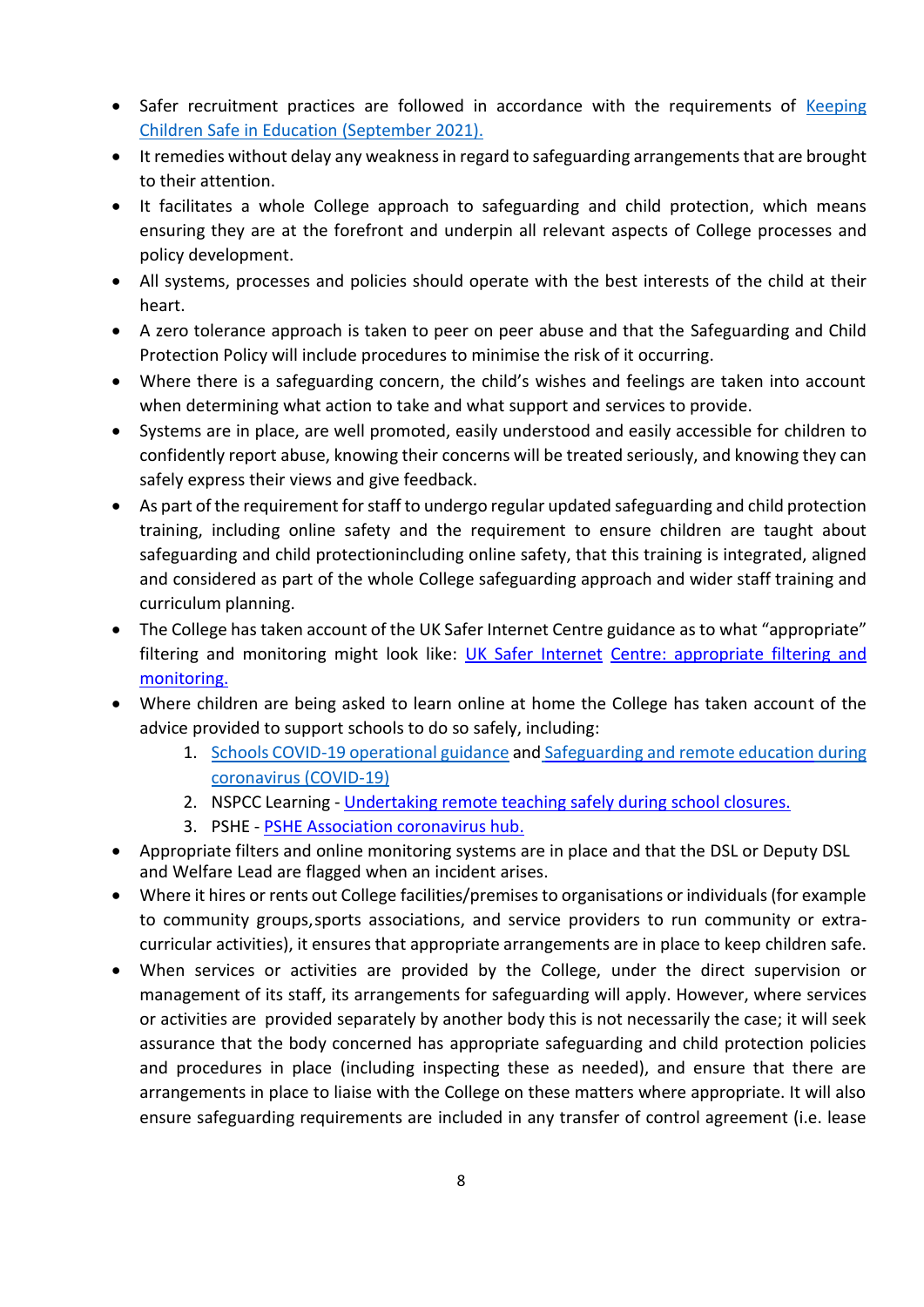or hire agreement), as a condition of use and occupation of the premises and that failure to comply with this would lead to termination of the agreement.

The Governing Body will receive a termly safeguarding report from the DSL; this will record the training that has taken place and any outstanding training requirements for the College. It will also record a summary of all safeguarding activity.

The Governing Body will appoint one member as its own Lead Member for Safeguarding and Child Protection; they will undertake a range of 'safeguarding and child protection visits' over the year to monitor compliance within the safeguarding and child protection agenda. They will receive termly updates from the DSL and provide and share the main headlines from these with the Governing Body at their meetings accordingly.

The Head Teacher is responsible for:

- Identifying a senior member of staff from the leadership team to be the Designated Safeguarding Lead (DSL).
- Identifying a member of staff to be the Designated Deputy Safeguarding and Welfare Lead.
- Identifying alternative members of staff to act as the Designated Safeguarding Lead (DSL) and/or the Designated Deputy Safeguarding and Welfare Lead in their absence to ensure there is always cover for these roles, including during periods of College closure.
- Ensuring that the policies and procedures are noted by the Governing Body, particularly concerning referrals of cases of suspected abuse and neglect, and are followed by all staff.
- Ensuring that all staff and volunteers feel able to raise concerns about poor or unsafe practice and such concerns are addressed sensitively in accordance with agreed whistleblowing procedures.
- Liaising with the Local Authority Designated Officer (LADO) in the event of an allegation of abuse being made against a member of staff.

The DSL will carry out their role in accordance with the responsibilities outlined in Annex B of Keeping [Children Safe in Education \(September](https://www.gov.uk/government/publications/keeping-children-safe-in-education--2) 2021).

The DSL will provide advice and support to other staff on child welfare and child protection matters. Any concern for a child's safety or welfare will be recorded in a timely fashion in CPOMS. If this resource is not readily available at the time, then a paper record should be made, handed to the DSL and then scanned into CPOMS as soon as is practical, but without any undue delay.

During term time the Designated Safeguarding Lead and/or the Deputy Designated Safeguarding and Welfare Lead will always be available (during College hours) for staff in the College to discuss any safeguarding concerns. If, in exceptional circumstances, both of them are not available on the College site in person, they will be available via telephone or other means of communication. There will also be a cover rota arranged between them for the College holidays.

The DSL will attend child protection conferences and core group meetings. Through appropriate training, knowledge and experience they, or other appropriately designated member of staff, will liaise with Children's Services and other agencies where necessary, and make referrals of suspected abuse to them, take part in strategy discussions and other interagency meetings and contribute to the assessment of children.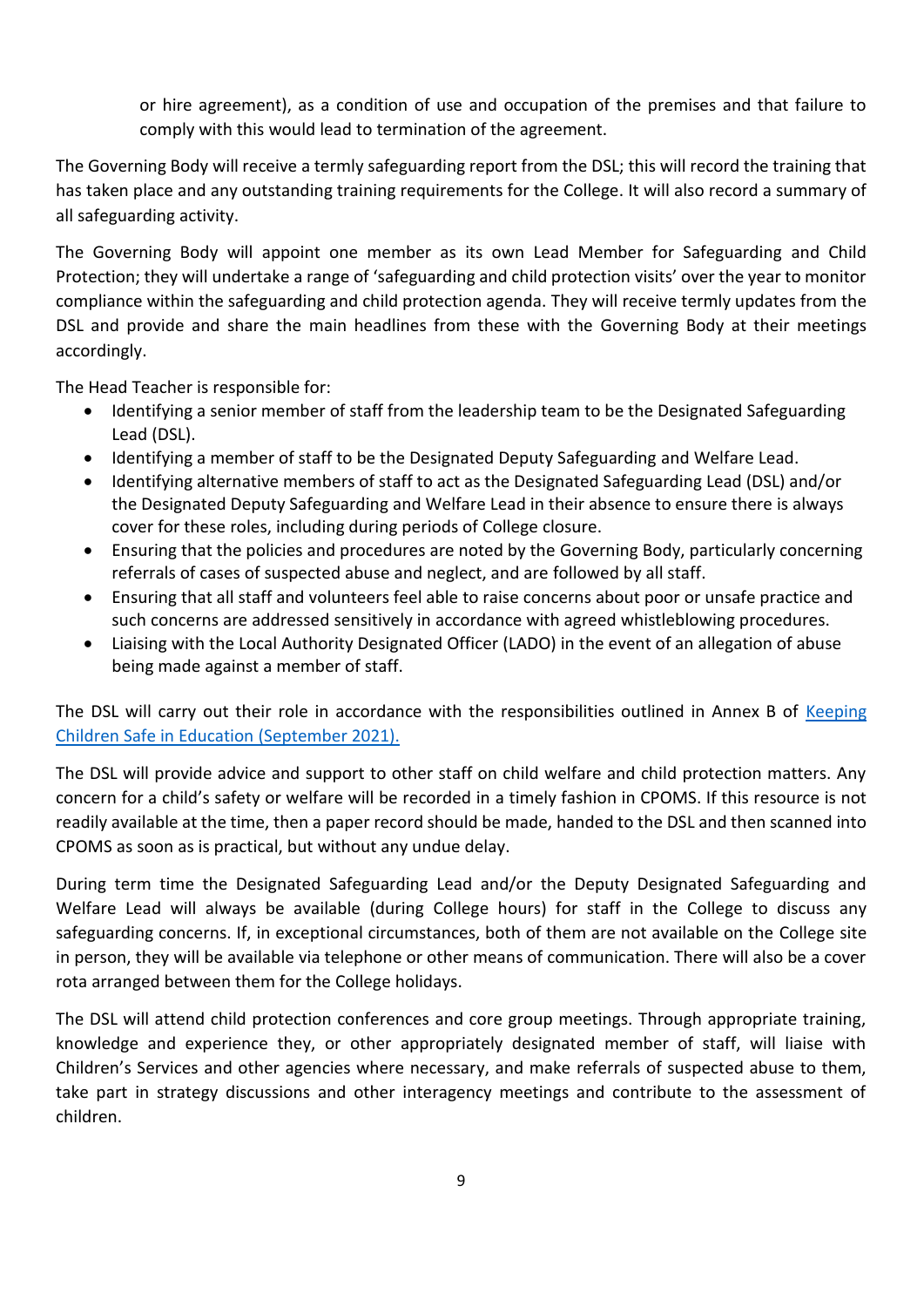The DSL will oversee written records and child protection files ensuring that they are kept confidential and stored securely.

The DSL is responsible for ensuring that all staff members and volunteers are aware of the Policy and the procedure they need to follow. They will ensure that all staff, volunteers and regular visitors have received appropriate child protection information during induction.

### **5. Training and induction**

When new staff join the College they will be informed of the safeguarding and child protection arrangements in place during their initial induction process. They will be given a copy of the College Safeguarding and Child Protection Policy along with the Staff Code of Conduct, Part One of Keeping Children Safe in Education [\(September 2021\)](https://www.gov.uk/government/publications/keeping-children-safe-in-education--2) and informed who the Designated Safeguarding Lead (DSL) and Deputy Designated Safeguarding Lead and Welfare Lead are. All staff are expected to read these key documents (and to sign a staff register to confirm that they have read Part One of [Keeping Children Safe in Education\)](https://www.gov.uk/government/publications/keeping-children-safe-in-education--2) and fully understand their responsibilities. They will also be informed of the College's recording procedures via CPOMS.

Every new member of staff or volunteer will receive safeguarding and child protection training during their induction period within the first half term of joining the College. This programme will include information relating to signs and symptoms of abuse, how to manage a disclosure from a child, how to record and the remit of the role of the Designated Safeguarding Lead (DSL). The training will also include information about whistleblowing in respect of concerns about another adult's behaviour and suitability to work with children.

In addition to the safeguarding induction, the College will ensure that mechanisms are in place to assist staff to understand and discharge their role and responsibilities as set out in Part one of [Keeping Children Safe](https://www.gov.uk/government/publications/keeping-children-safe-in-education--2) in [Education \(September](https://www.gov.uk/government/publications/keeping-children-safe-in-education--2) 2021). In order to achieve this, the College will ensure that:

- All members of staff will undertake appropriate safeguarding training on an annual basis.
- It will evaluate the impact of this training; and
- All members of staff receive regular safeguarding and child protection updates (for example, via email, e-bulletins, staff meetings), as required, but at least annually, to provide them with the relevant skills and knowledge to safeguard children effectively.

All regular visitors, temporary staff and volunteers to the College will be given a set of safeguarding procedures; they will be informed who the DSL and alternative staff members are and what the recording and reporting systems are.

The DSL, Welfare Lead and Deputy DSL, the alternative designated member(s) of staff and any other senior member of staff who may be in a position of making referrals or attending child protection conferences or core groups will attend appropriate training. In addition to formal training, the DSL will ensure that they update their knowledge and skills at regular intervals, but at least annually, to keep up with any developments relevant to their role.

The College actively encourages all staff to keep up to date with the most recent local and national safeguarding advice and guidance and Annex A of Keeping Children Safe [in Education \(September](https://www.gov.uk/government/publications/keeping-children-safe-in-education--2) 2021) provides links to guidance on specific safeguarding issues such as Child Sexual Exploitation and Female Genital Mutilation. All staff are expected to use CPOMS and a record will be kept by the DSL of staff access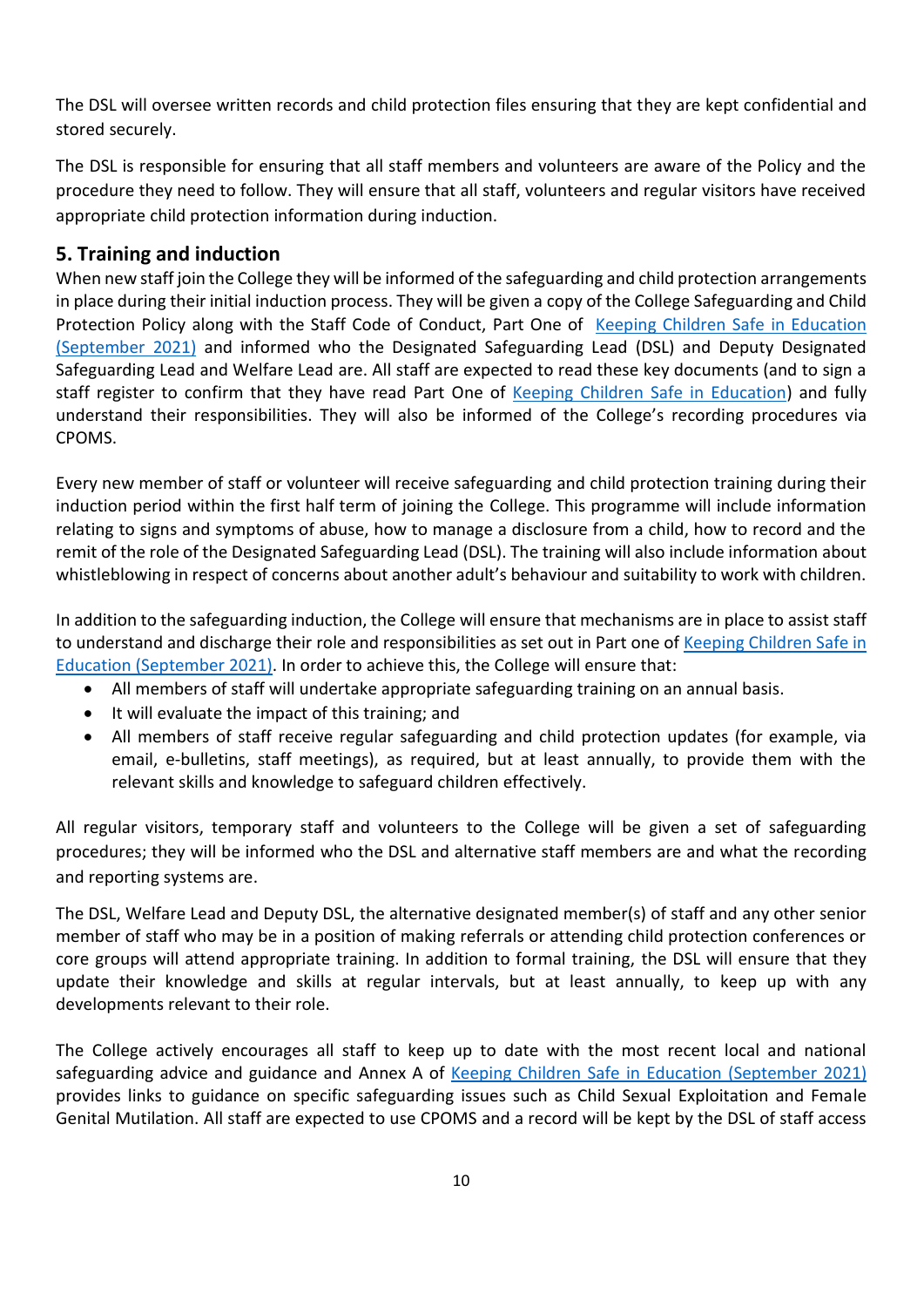to safeguarding documentation. In addition, throughout the year the College will brief staff on key issues identified within [Keeping Children Safe in Education \(September 2021\).](https://www.gov.uk/government/publications/keeping-children-safe-in-education--2)

The College will ensure that children will receive the right help, at the right time to address risk and prevent issues from escalating. Research and serious case reviews have repeatedly shown the dangers of failing to take effective action, which include:

- Failing to act and refer early signs of abuse and neglect;
- Poor record-keeping;
- Failing to listen to the views of the child;
- Failing to re-assess concerns when situations do not improve;
- Not sharing information, delays in sharing; and
- Lack of challenge to those who appear not to be taking action.

The College policies and procedures aim to address all areas of poor practice and ensure staff seek advice when unsure.

All staff should have an awareness of safeguarding and child protection issues, some of which are listed below. They should be aware that behaviours linked to drug taking, alcohol abuse, truanting and sexting put children in danger. All staff should be aware that safeguarding issues can manifest themselves via peer on peer abuse. This is most likely to include, but may not be limited to, bullying (including online or cyber bullying), gender-based violence/sexual assaults and sexting. Staff should be clear as to the relevant College policies and procedures and with regard to peer on peer abuse.

Staff have been made aware of the new Department for Digital, Culture, Media and Sport and UK Council [for Internet Safety](https://www.gov.uk/government/publications/sharing-nudes-and-semi-nudes-advice-for-education-settings-working-with-children-and-young-people) guidance on the sharing of nude and semi-nude images which has replaced their sexting advice. Consensual image sharing, especially between older children of the same age, may require a different response. It might not be abusive – but children still need to know it is illegal- whilst non-consensual sharing is illegal and abusive. The guidance provides detailed advice about sharing of nudes and semi-nude images and videos.

Expert and professional organisations are best placed to provide up-to-date guidance and practical support on specific safeguarding issues. For example, information can be found on the [TES](https://www.tes.com/) and [NSPCC](https://www.nspcc.org.uk/) websites. College staff can access government guidance as required on the issues listed below via [GOV.UK](https://www.gov.uk/) and other government websites:

- children missing education;
- children missing from home or care;
- child sexual exploitation (CSE);
- bullying including online bullying;
- domestic abuse;
- drugs;
- fabricated or induced illness;
- faith based abuse;
- female genital mutilation (FGM);
- forced marriage;
- gangs and youth violence;
- gender-based violence/violence against women and girls (VAWG);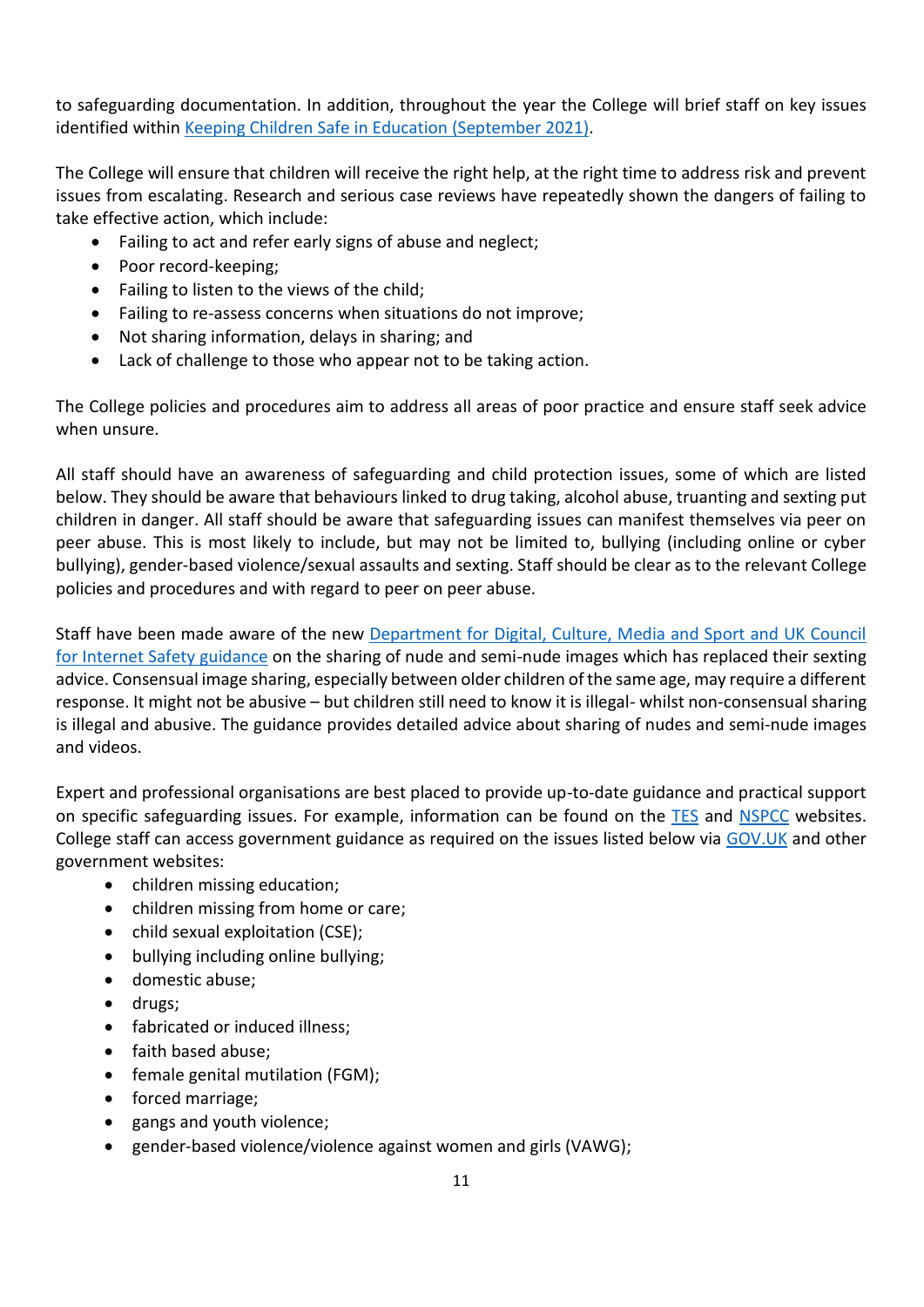- honour based violence and abuse;
- hate;
- mental health (refer to the end of this section below);
- missing children and adults;
- peer on peer abuse;
- private fostering;
- preventing radicalisation;
- sexting;
- relationship abuse;
- sexual violence and harassment between children in schools and colleges; and
- trafficking and modern slavery.

The College has taken due account of and will ensure that staff are made aware, as appropriate to their role, of the following sources of support and information:

- The one-stop page for teachers on GOV.UK, which can be accessed at Teaching about [relationships sex and health](https://www.gov.uk/guidance/teaching-about-relationships-sex-and-health) which includes teacher training modules on the RSHE topics and nonstatutory implementation guidance;
- DfE advice for schools: [teaching](https://www.gov.uk/government/publications/teaching-online-safety-in-schools) online safety in schools;
- UK Council for Internet Safety (UKCIS)<sup>32</sup> guidance: **Education for a connected world**;
- The UKCIS [external visitors guidance w](https://www.gov.uk/government/publications/using-external-visitors-to-support-online-safety-education-guidance-for-educational-settings)ill help schools and colleges to ensure the maximum impact of any online safety sessions delivered by external visitors;
- National Crime Agency's CEOP education programme: [Thinkuknow;](https://www.thinkuknow.co.uk/) and
- Public Health England: Better Health (Sept 2021).

#### **Mental health**

The College Mental Health Lead (Rebecca Cheadle) can access a range of advice to help staff to identify children in need of extra mental health support, this includes working with external agencies.

Staff must be aware that mental health problems can, in some cases, be an indicator that a child has suffered or is at risk of suffering abuse, neglect or exploitation. Any member of staff or volunteer who suspects a child or young person is suffering mental illness will record, consult and share their concerns with the Designated Safeguarding Lead or Deputy DSL and Welfare Lead.

Only appropriately trained professionals can attempt to make a diagnosis of a mental health problem but staff are trained to recognise signs and indicators for identifying children whom may need extra mental health support and are aware of the escalation procedures.

Where children have suffered abuse and neglect, or other potentially traumatic adverse childhood experiences, this can have a lasting impact through childhood, adolescence and into adulthood. It is key that staff are aware of how their experiences can impact on their mental health, behaviour and education.

It can be difficult to know if a child is suffering as they often keep it to themselves but some characteristics for poor childhood mental health *may* include: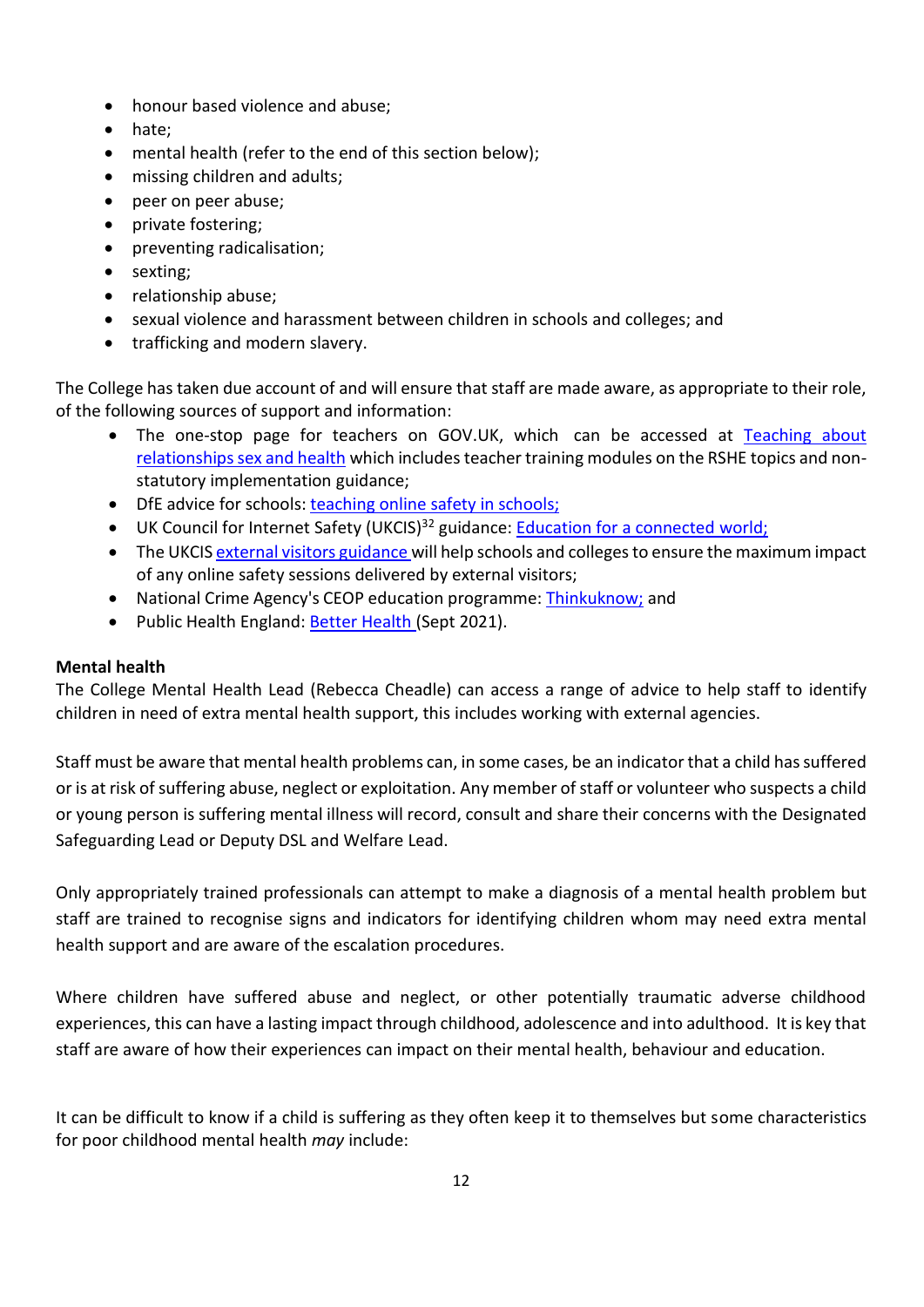- Becoming withdrawn from family and friends;
- Persistent low moods and unhappiness;
- Tearfulness and irritability;
- Worries that stop them carrying out day to day tasks;
- Sudden outbursts of anger directed towards others or themselves;
- Loss of interest in activities that they used to enjoy; and
- Problems eating or sleeping.

More information can be found in the [Mental health and behaviour in schools guidance.](https://www.gov.uk/government/publications/mental-health-and-behaviour-in-schools--2) Public Health England has produced a range of resources to support secondary school teachers to promote positive health, wellbeing and resilience among children; its resource **Better Health provides links to all materials** and lesson plans.

#### **6. Procedure for managing concerns**

All staff must follow the College procedures which are consistent with [Working Together to Safeguard](https://www.gov.uk/government/publications/working-together-to-safeguard-children--2)  [Children \(February 2019\)](https://www.gov.uk/government/publications/working-together-to-safeguard-children--2) and Keeping Children Safe [in Education \(September](https://www.gov.uk/government/publications/keeping-children-safe-in-education--2) 2021).

It is not the responsibility of staff to investigate welfare concerns or determine the truth of any disclosure or allegation. All staff, however, have a duty to recognise concerns and maintain an open mind. Accordingly, all concerns regarding the welfare of pupils will be recorded and discussed with the DSL prior to any discussion with parents.

Adults in the College are well placed to observe any physical, emotional or behavioural signs which indicate that a child may be suffering significant harm. The relationships between staff, pupils, parents and the public which foster respect, confidence and trust can lead to disclosures of abuse, and/or College staff being alerted to concerns.

#### **Definitions:**

- As in the Children Acts 1989 and 2004, a **child** is anyone who has not yet reached his/her 18th birthday.
- **Harm** means ill-treatment or impairment of health and development, including, for example, impairment suffered from seeing or hearing the ill-treatment of another.
- **Development** means physical, intellectual, emotional, social or behavioural development; **Health**  includes physical and mental health;
- **Ill-treatment** includes sexual abuse and other forms of ill-treatment which are not physical;
- **Abuse** and **neglect** are forms of maltreatment. Somebody may abuse or neglect a child by inflicting harm or failing to act to prevent harm. Children may be abused in a family or in an institutional or community setting; by those known to them, or, more rarely, by others. Abuse can take place wholly online, or technology may be used to facilitate offline abuse. Children may be abused by an adult or adults or by another child or children.
- **Physical abuse** may involve hitting, shaking, throwing, poisoning, burning or scalding, drowning, suffocating or otherwise causing physical harm to a child. Physical harm may also be caused when a parent or carer fabricates the symptoms of or deliberately induces illness in a child.
- **Sexual abuse** involves forcing or enticing a child or young person to take part in sexual activities, not necessarily involving a high level of violence, whether or not the child is aware of what is happening.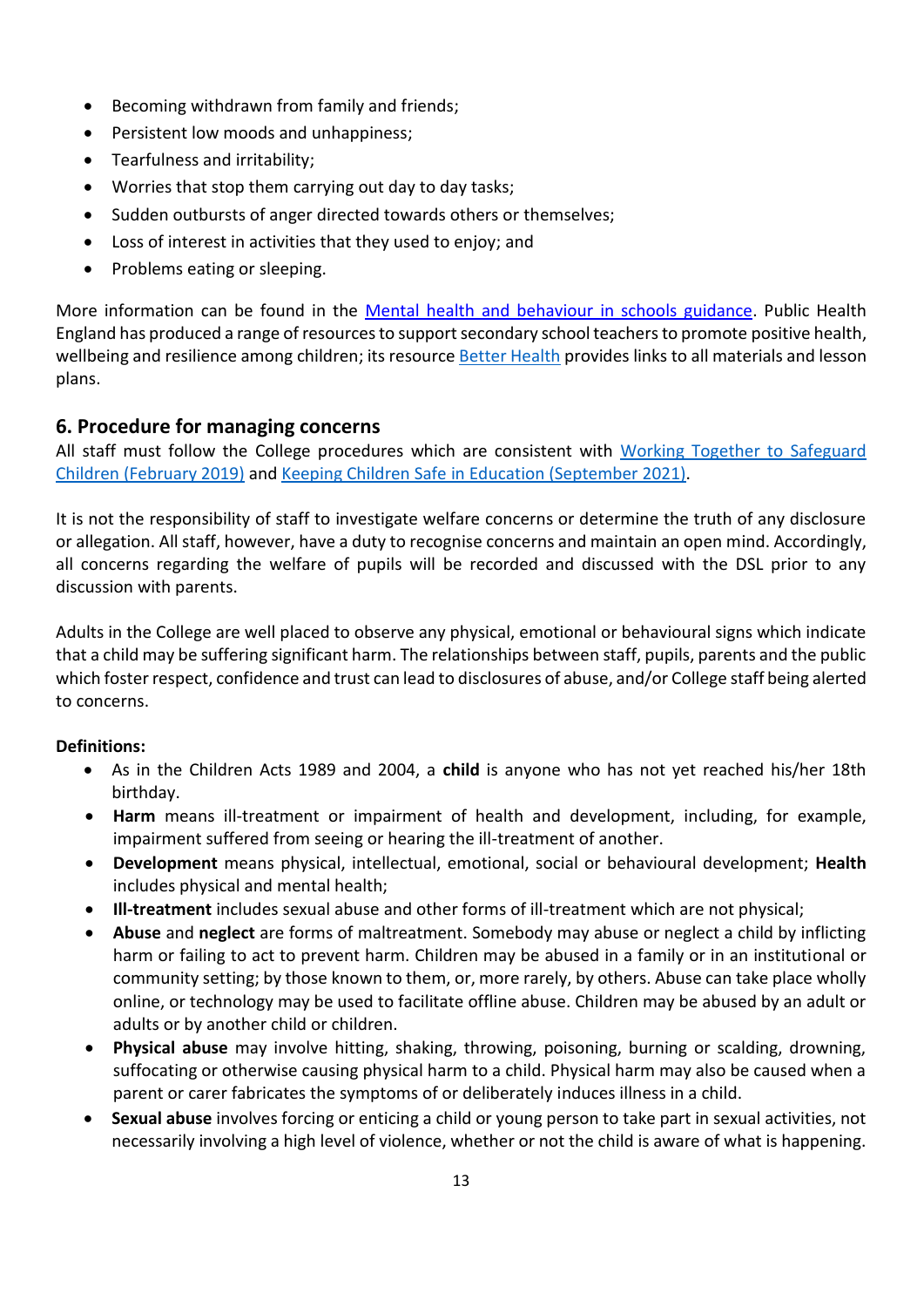The activities may involve physical contact, including assault by penetration (for example, rape or oral sex) or non-penetrative acts such as masturbation, kissing, rubbing and touching outside of clothing. They may also include non-contact activities, such as involving children in looking at, or in the production of, sexual images, watching sexual activities, encouraging children to behave in sexually inappropriate ways or grooming a child in preparation for abuse (including via the internet). Sexual abuse is not solely perpetrated by adult males. Women can also commit acts of sexual abuse, as can other children.

- **Emotional abuse** is the persistent emotional maltreatment of a child such as to cause severe and persistent adverse effects on the child's emotional development. It may involve conveying to children that they are worthless or unloved, inadequate, or valued only insofar as they meet the needs of another person. It may include not giving the child opportunities to express their views, deliberately silencing them or 'making fun' of what they say or how they communicate. It may feature age or developmentally inappropriate expectations being imposed on children. These may include interactions that are beyond the child's developmental capability, as well as overprotection and limitation of exploration and learning, or preventing the child participating in normal social interaction. It may involve seeing or hearing the ill-treatment of another. It may involve serious bullying (including online bullying), causing children frequently to feel frightened or in danger or the exploitation or corruption of children. Some level of emotional abuse is involved in all types of maltreatment of a child, though it may occur alone.
- **Neglect** is the persistent failure to meet a child's basic physical and/or psychological needs, likely to result in the serious impairment of the child's physical or mental health or development. Neglect may occur during pregnancy as a result of maternal substance abuse. Once a child is born, neglect may involve a parent or carer failing to:
	- a) provide adequate food and clothing, shelter (including exclusion from home or abandonment);
	- b) protect a child from physical and emotional harm or danger;
	- c) ensure adequate supervision (including the use of inadequate caretakers);
	- d) ensure access to appropriate medical care or treatment; and
	- e) it may also include neglect of, or unresponsiveness to, a child's basic emotional needs.

#### **Contextual Safeguarding**

Safeguarding incidents and/or behaviours can be associated with factors outside of the College and can occur between children outside it. Staff should be considering the context within such incidents and/or behaviours occur. This will be done through assessing the wider environmental factors that are present in a child's life that are a threat to their safety and welfare.

#### **Reporting**

Staff must immediately report:

- any suspicion that a child is injured, marked, or bruised in a way which is not readily attributable to the normal knocks or scrapes received in play;
- any explanation given which appears inconsistent or suspicious;
- any behaviours which give rise to suspicions that a child may have suffered harm (e.g. worrying drawings or play);
- any concerns that a child may be suffering from inadequate care, ill treatment, or emotional maltreatment;
- any concerns that a child is presenting signs or symptoms of abuse or neglect;
- any significant changes in a child's presentation, including non-attendance;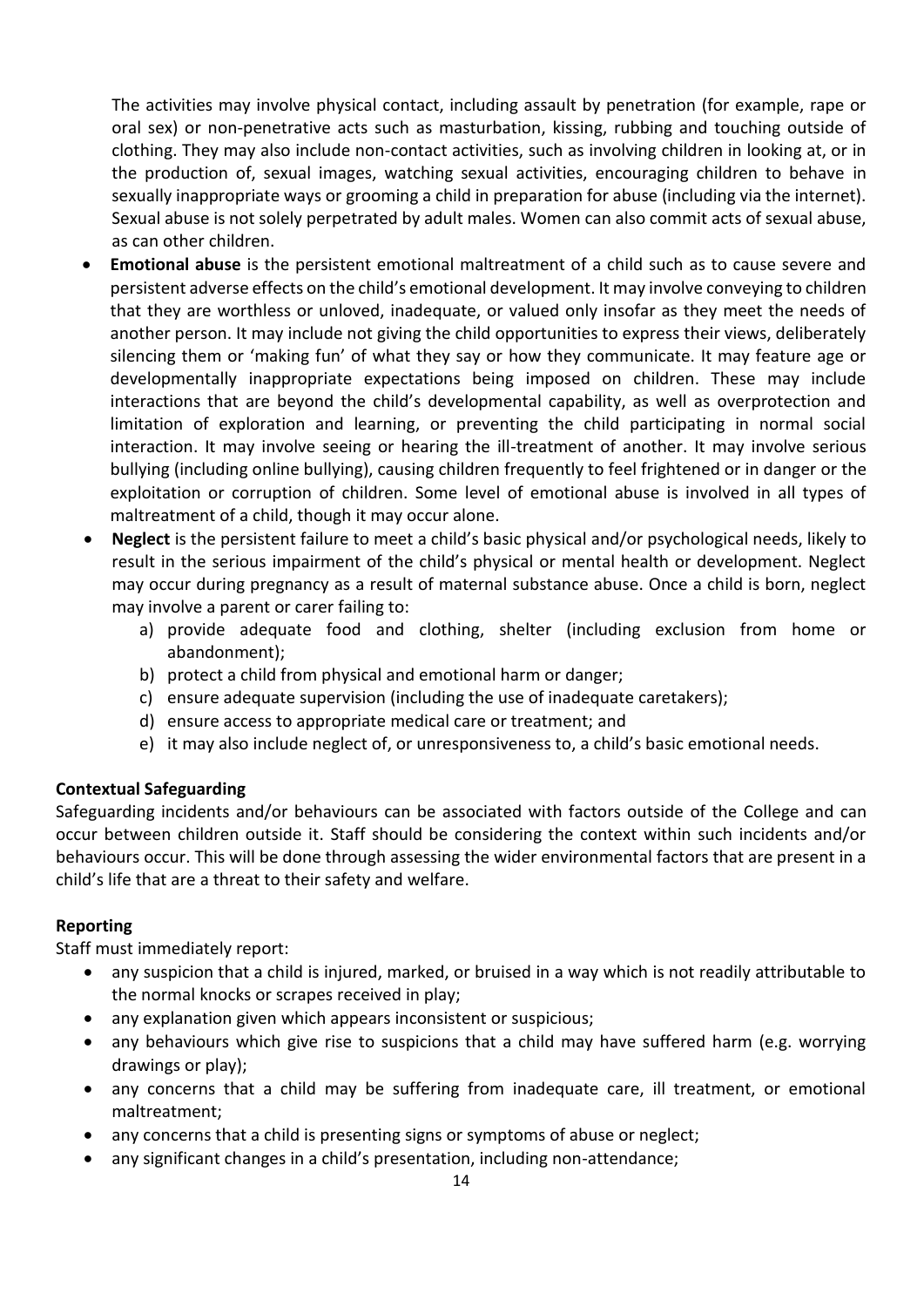- overhearing a conversation or, for example, when a child's behaviour changes.
- any hint or disclosure of abuse from any person;
- any concerns regarding person(s) who may pose a risk to children (e.g. living in a household with children present).

Staff are also encouraged to actively consider children who might present as vulnerable (see Appendix C). Disclosures or information may be received from pupils, parents or other members of the public. The College recognises that those who disclose such information may do so with difficulty, having chosen carefully to whom they will speak. Accordingly, all staff will handle disclosures with sensitivity. Such information cannot remain confidential and staff will immediately communicate what they have been told to the Designated Safeguarding Lead.

Staff will not investigate but will, wherever possible, elicit enough information to pass on to the Designated Safeguarding Lead in order that they can make an informed decision of what to do next. It is essential that when they make a report of abuse, all victims are reassured that they are being taken seriously and that they will be supported and kept safe. How the College responds to a report can encourage or undermine the confidence of future victims of sexual violence and sexual harassment to report or come forward. Staff will:

- Listen to and take seriously any disclosure or information that a child may be at risk of harm;
- Try to ensure that the person disclosing does not have to speak to another member of College staff.
- Clarify the information;
- Try to keep questions to a minimum and of an 'open' nature e.g. 'Can you tell me what happened?' rather than 'Did x hit you?';
- Try not to show signs of shock, horror or surprise;
- Not express feelings or judgments regarding any person alleged to have harmed the child;
- Explain sensitively to the person that they have a responsibility to refer the information to the senior designated person;
- Reassure and support the person as far as possible;
- Explain that only those who 'need to know' will be told;
- Explain what will happen next and that the person will be involved as appropriate; and
- Record on CPOMS and with a paper record if appropriate.

The College adheres to safeguarding and child protection procedures that have been agreed locally through the local safeguarding partnership. Where children and families in need of support are identified, the College will carry out its responsibilities in accordance with local threshold guidance.

Every member of staff including volunteers working with children at the College are advised to maintain an attitude of 'it could happen here' where safeguarding is concerned. When concerned about the welfare of a child, staff members should always act in the interests of the child and have a responsibility to act as outlined in this Policy.

All staff are encouraged to report any concerns that they have and not see these as insignificant. On occasions, a referral is justified by a single incident such as an injury or disclosure of abuse. More often, however, concerns accumulate over a period and are evidenced by building up a picture of harm over time; this is particularly true in cases of emotional abuse and neglect. In these circumstances, it is crucial that staff record and pass on concerns in accordance with this Policy to allow the DSL to build up a picture and access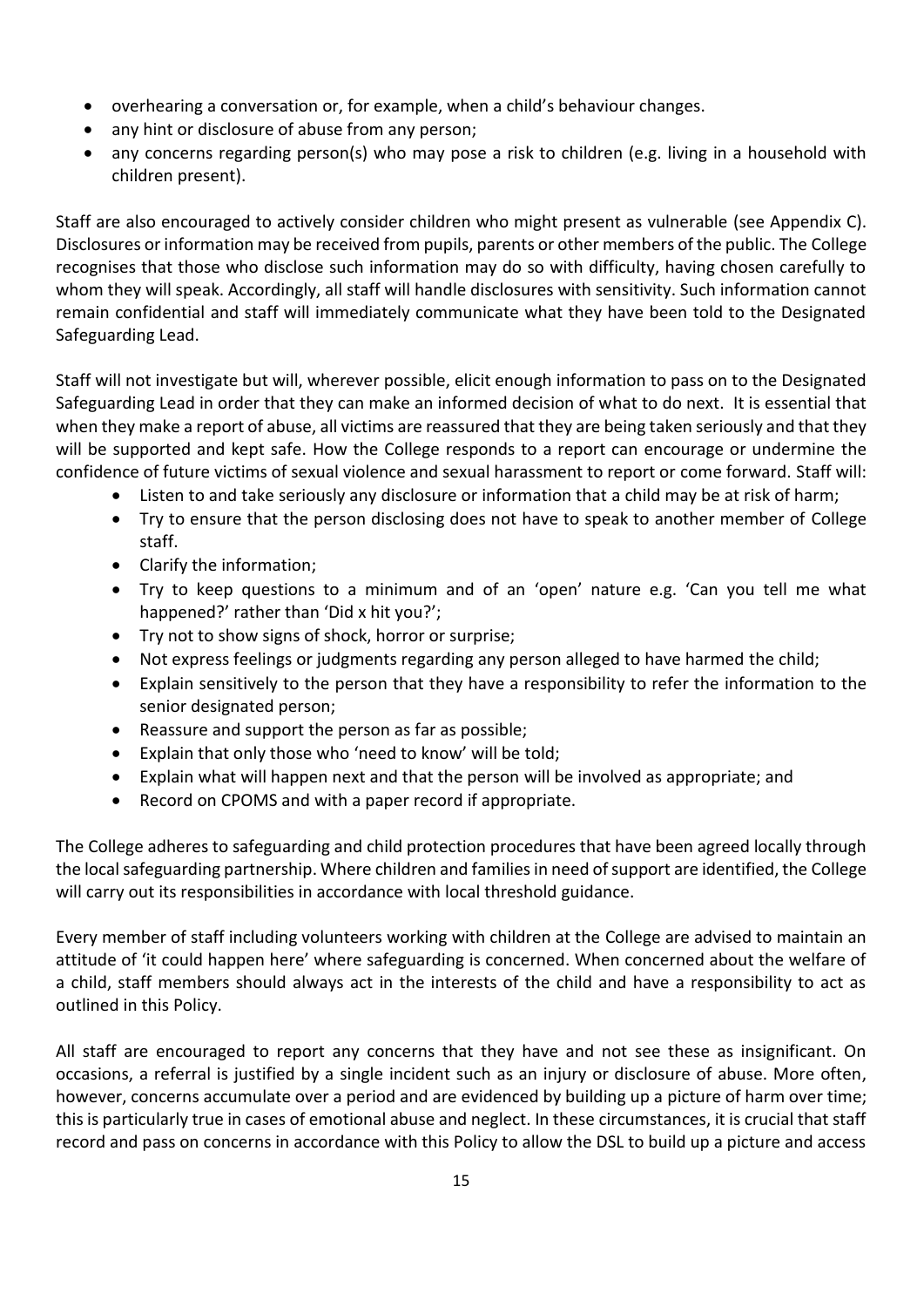support for the child at the earliest opportunity. A reliance on memory without accurate and contemporaneous records of concern could lead to a failure to protect.

All staff have a duty to recognise concerns and pass the information on in accordance with the procedures outlined in this Policy.

The Designated Safeguarding Lead (DSL) should be used as a first point of contact for concerns and queries regarding any safeguarding concern in the College. Any member of staff or visitor to the College who receives a disclosure of abuse or suspects that a child is at risk of harm must report it immediately to the DSL or Deputy DSL and Welfare Lead or, if unavailable, to the alternative designated person(s). In the absence of either of the above, the matter should be brought to the attention of the Head Teacher.

All concerns about a child or young person should be reported without delay and recorded using the agreed procedures on CPOMS and on paper if appropriate.

Following receipt of any information that raises concern, the DSL will consider what action to take and will seek advice from Children's Services as required. All information and actions taken, including the reasons for any decisions made, will be fully documented.

All referrals will be made in line with local Children's Services procedures. If, at any point, there is a risk of immediate serious harm to a child a referral should be made to Children's Services and/or the police immediately.

Anybody can make a referral. If the child's situation does not appear to be improving the staff member with concerns should press for re-consideration by raising concerns again with the DSL, the Deputy DSL and Welfare Lead and/or the Head Teacher. Concerns should always lead to help for the child at some point.

Staff should always follow the reporting procedures outlined in this Policy in the first instance. They may also share information directly with Children's Services, or the police if:

- The situation is an emergency and the Designated Safeguarding Lead, their alternative and the Head Teacher are all unavailable; and
- They are convinced that a direct report is the only way to ensure the child's safety.

Any member of staff who does not feel that concerns about a child have been responded to appropriately and in accordance with the procedures outlined in this Policy, should raise their concerns with the Head Teacher or the Chair of the Governing Body. If any member of staff does not feel the situation has been addressed appropriately at this point, then they should contact Children's Services directly with their concerns.

The College recognises that children are also vulnerable to physical, sexual and emotional abuse by their peers or siblings. This is most likely to include, but not limited to: bullying (including cyber bullying), genderbased violence/sexual assaults, sexting and initiation/hazing type violence and ritual. Abuse perpetrated by children can be just as harmful as that perpetrated by an adult, so it is important to remember the impact on the victim of the abuse as well as to focus on the support for the child or young person exhibiting the harmful behaviour. Such abuse will always be taken as seriously as abuse perpetrated by an adult and the same safeguarding children procedures will apply in respect of any child who is suffering or likely to suffer significant harm; staff must never tolerate or dismiss concerns relating to peer on peer abuse.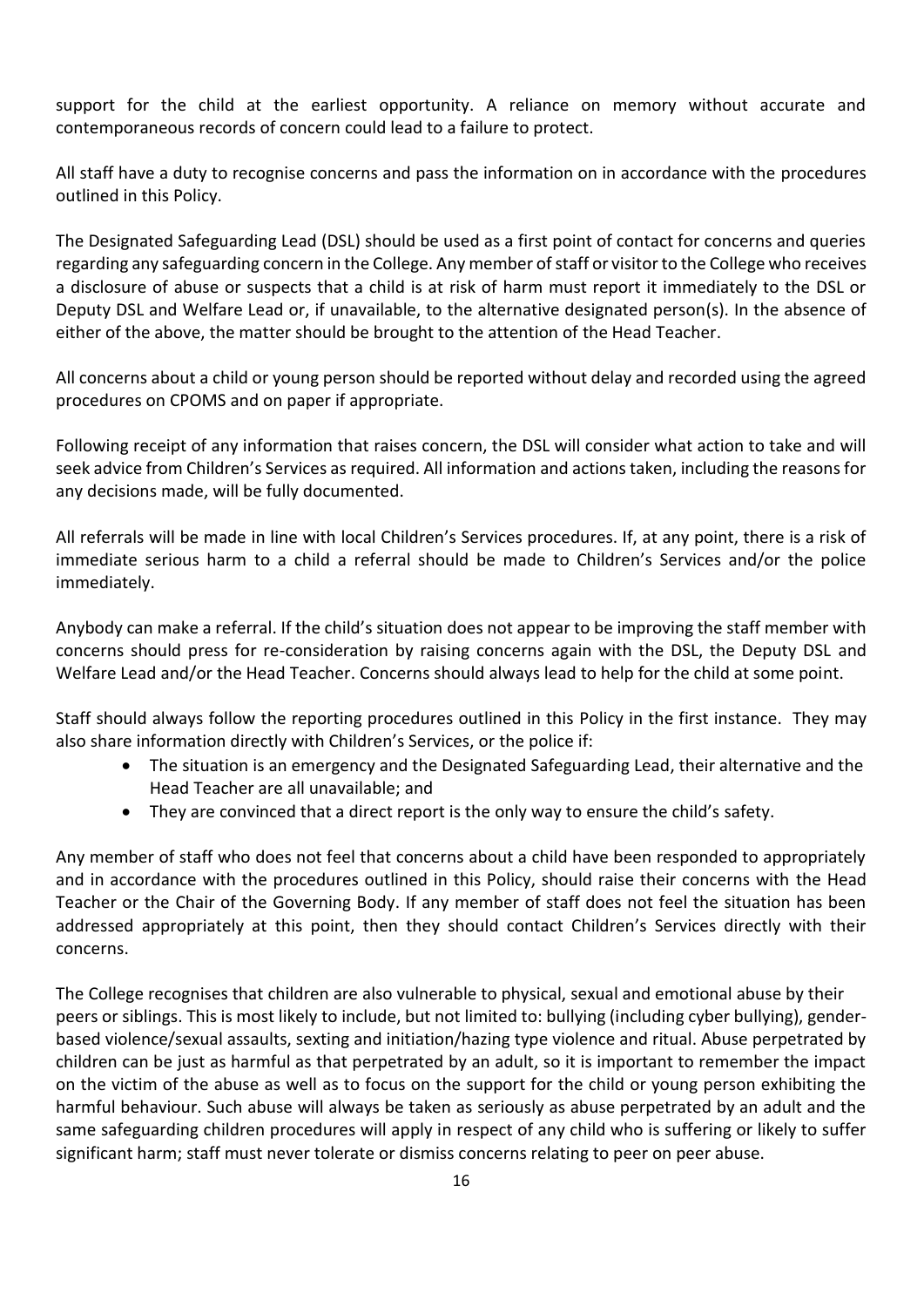The College recognises that children with special educational needs and disabilities (SEND) can face additional safeguarding challenges and these are discussed in staff training. These additional barriers can include:

- Assumptions that indicators of possible abuse such as behaviour, mood and injury relate to the child's disability without further exploration;
- Children with SEN and disabilities can be disproportionally impacted by things like bullying without outwardly showing any signs; and
- Communication barriers and difficulties in overcoming these barriers.

The College recognises that staff are well placed to identify concerns and take action to prevent children from becoming victims of Female Genital Mutilation (FGM) and other forms of so-called 'honour-based' violence (HBV) or abuse and provide guidance on these issues through safeguarding training. If staff have a concern regarding a child that might be at risk they should inform the DSL who will activate local safeguarding procedures, using existing national and local protocols for multi-agency liaison with police and children's social care.

Where FGM has taken place, there has been a mandatory reporting duty placed on teachers since 31st October 2015. Section 5B of the Female Genital Mutilation Act 2003 (as inserted by section 74 of the Serious Crime Act 2015) places a statutory duty upon teachers in England and Wales, to report to the police where they discover (either through disclosure by the victim or visual evidence) that FGM appears to have been carried out on a girl under 18. Those failing to report such cases may face disciplinary action.

• The DSL will provide guidance and support to staff on this requirement. Further information on when and how to make a report can be found in the following Home Office guidance: [Mandatory Reporting](https://www.gov.uk/government/publications/mandatory-reporting-of-female-genital-mutilation-procedural-information)  of Female Genital Mutilation – [procedural information \(Home Office October 2015 -](https://www.gov.uk/government/publications/mandatory-reporting-of-female-genital-mutilation-procedural-information) updated January [2020\)](https://www.gov.uk/government/publications/mandatory-reporting-of-female-genital-mutilation-procedural-information) (see Appendix D).

The College recognises that safeguarding against radicalisation and extremism is no different to safeguarding against any other vulnerability in today's society. The College will ensure that:

- Through training, staff, volunteers and Governing Body members will have an understanding of what radicalisation and extremism is, why staff in the College need to be vigilant and how to respond when concerns arise.
- There are systems in place for keeping students safe from extremist material when accessing the internet in the College by using effective filtering, monitoring and usage policies.
- The DSL/ Welfare Lead has received Prevent training and will act as the point of contact within the College for any concerns relating to radicalisation and extremism.
- The DSL will make referrals in accordance with local Channel procedures and will represent the College at Channel meetings as required.
- The College will promote the spiritual, moral, social and cultural development of pupils through the curriculum.

If early help is appropriate, the Designated Safeguarding Lead will generally lead on liaising with other agencies and setting up an inter-agency assessment, as appropriate. Staff may be required to support other agencies and professionals in an early help assessment and, in some cases, where education is the fundamental factor, acting as the lead practitioner. Early help assessments should be kept under review and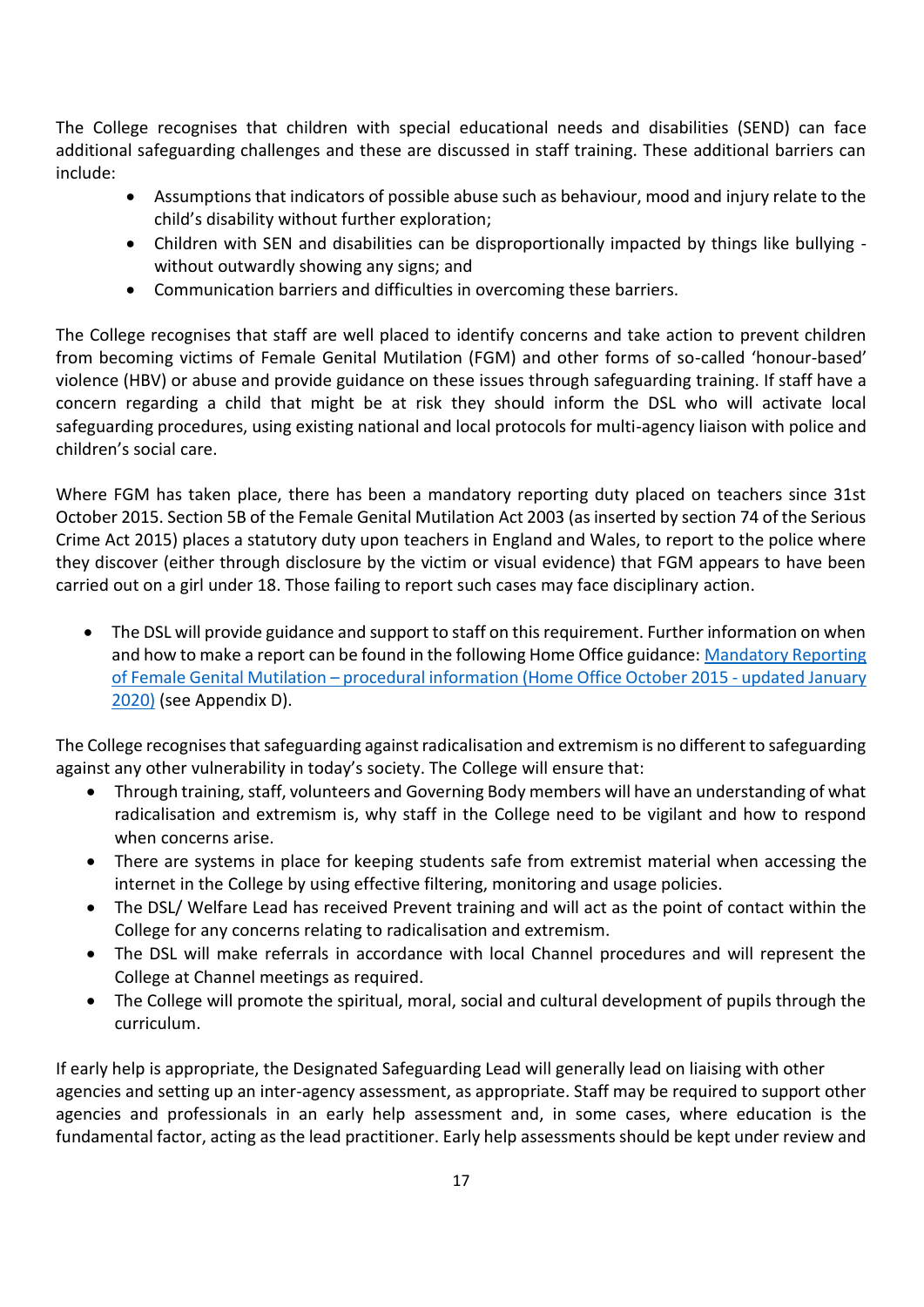referred to social care for assessment if the child's situation does not appear to be improving or is getting worse.

#### **7. Records and information sharing**

If staff are concerned about the welfare or safety of any child at the College, they will record their concern on the CPOMS. Any concerns should be passed to the DSL without delay.

Any information recorded will be secured in CPOMs and if there are physical documents they will be kept in a secure cabinet, and not with the child's academic file. These files will be the responsibility of the DSL. Child protection information will only be shared within the College on the basis of 'need to know in the child's interests' and on the understanding that it remains strictly confidential.

Child protection information will only be kept in this file and this file will be kept up to date. Records of concern, copies of referrals, invitations to child protection conferences, core groups and reports will be stored here. All safeguarding files (CPOMs and physical) will include a chronology, and will record significant events in the child's life.

When a child leaves the College, the DSL will make contact with the DSL at the new school and will ensure that the child protection file is forwarded to the receiving school in an appropriately agreed manner. The College will retain evidence to demonstrate that it has acted accordingly when dealing with safeguarding matters and how the file has been transferred; this may be in the form of electronic records via the CPOMS audit features or a written confirmation of receipt from the receiving school and/or evidence of recorded delivery. Where a parent elects to remove their child from the College roll to home educate, the College will make arrangements to pass any safeguarding concerns to the DSL at the Local Authority – refer to section 13 of this Policy for further information.

It should be noted that the College is not required to keep copies of any records in the student record except if there is an ongoing legal action when the student leaves the College. Custody of and responsibility for the records passes to the school which the student transfers to.

#### **8. Working with parents and carers**

The College is committed to working in partnership with parents/carers to safeguard and promote the welfare of children and to support them to understand their statutory responsibilities in this area.

When new pupils join the College, parents and carers will be informed that there is a Safeguarding and Child Protection Policy. A copy will be provided to parents and carers on request and is available on the College website. Parents and carers will be informed of the College's legal duty to assist colleagues in other agencies with child protection enquiries and what happens should there be cause to make a referral to Children's Services.

The College is committed to working with parents and carers positively, openly and honestly and will ensure that they are all treated with respect, dignity and courtesy. The College respects the rights of parents and carers to privacy and confidentiality and will not share sensitive information unless granted permission, or where it is necessary to do so in order to safeguard a child from harm.

The College will seek to share with parents and carers any concerns about their child unless to do so may place a child at increased risk of harm. A lack of parental or carer engagement or agreement regarding the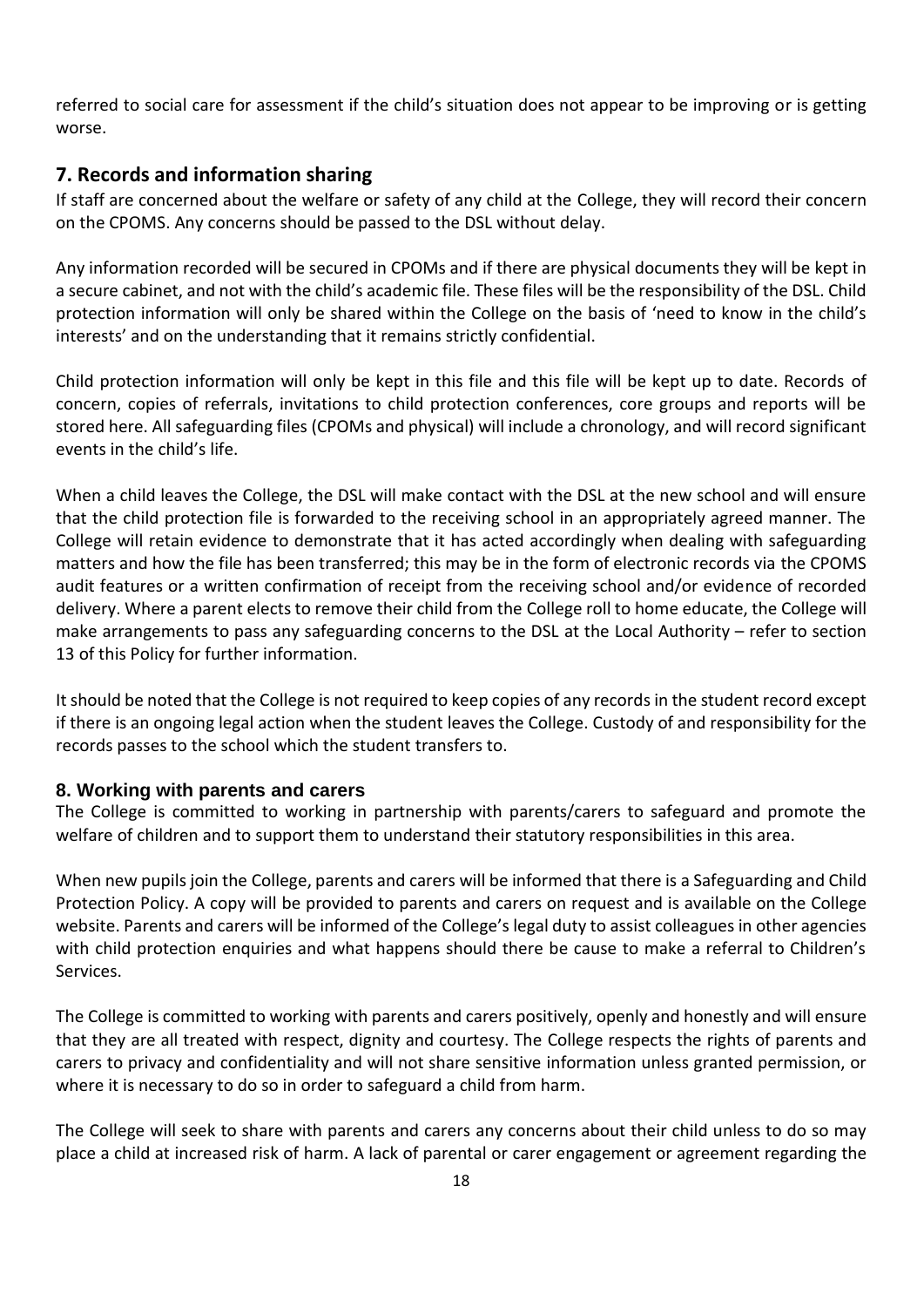concerns the College has about a child will not prevent the DSL making a referral to Children's Services in those circumstances where it is appropriate to do so.

In order to keep children safe and provide appropriate care for them, the College requires parents to provide accurate and up to date information regarding:

- full names and contact details of all adults with whom the child normally lives;
- full names and contact details of all persons with parental responsibility (if different from above);
- emergency contact details (if different from above); and

The College will retain this information on the student file; it will only share information about students with adults who have parental responsibility for them or where a parent has given permission and it has been supplied with the adult's full details in writing.

### **9. Child protection conferences**

Children's Services will convene a Child Protection conference once a child protection enquiry under Section 47 of the Children Act 1989 has been undertaken and the child is judged to be at continuing risk of significant harm. A review conference will take place once a child has been made the subject of a Child Protection Plan in order to monitor the safety of the child and the required reduction in risk.

Staff members may be asked to attend a child protection conference or core group meetings on behalf of the College in respect of individual children. Usually the person representing the College at these meetings will be the Head Teacher, DSL, Deputy DSL and Welfare Lead or other appropriate members of staff. In any event, the person attending will need to have as much relevant up to date information about the child as possible; any member of staff may be required to contribute to this process.

All reports for child protection conferences will be prepared in advance. The information contained in the report will be shared with parents before the conference as appropriate and will include information relating to the child's physical, emotional and intellectual development and the child's presentation at the College. In order to complete such reports, all relevant information will be sought from staff working with the child in the College.

Clearly child protection conferences can be upsetting for parents. The College recognises that staff are likely to have more contact with parents than other professionals involved. The College will work in an open and honest way with any parent whose child has been referred to Children's Services or whose child is subject to a Child Protection Plan. It is the responsibility of the College to promote the protection and welfare of all children and the aim is to achieve this in partnership with parents.

### **10. Safer recruitment and selection**

The College will ensure that at least the Head Teacher, the Deputy Headteacher and a number of Governors have completed appropriate safer recruitment and selection training. At all times the Head Teacher and those trained staff will ensure that safer recruitment and selection practices are followed in accordance with the requirements of Keeping Children Safe [in Education \(September](https://www.gov.uk/government/publications/keeping-children-safe-in-education--2) 2021).

The College will use the recruitment and selection process to deter and reject unsuitable candidates; it will require evidence of original academic certificates when verifying identity and the College will not accept testimonials but insist on taking up references prior to interview. The College will question the contents of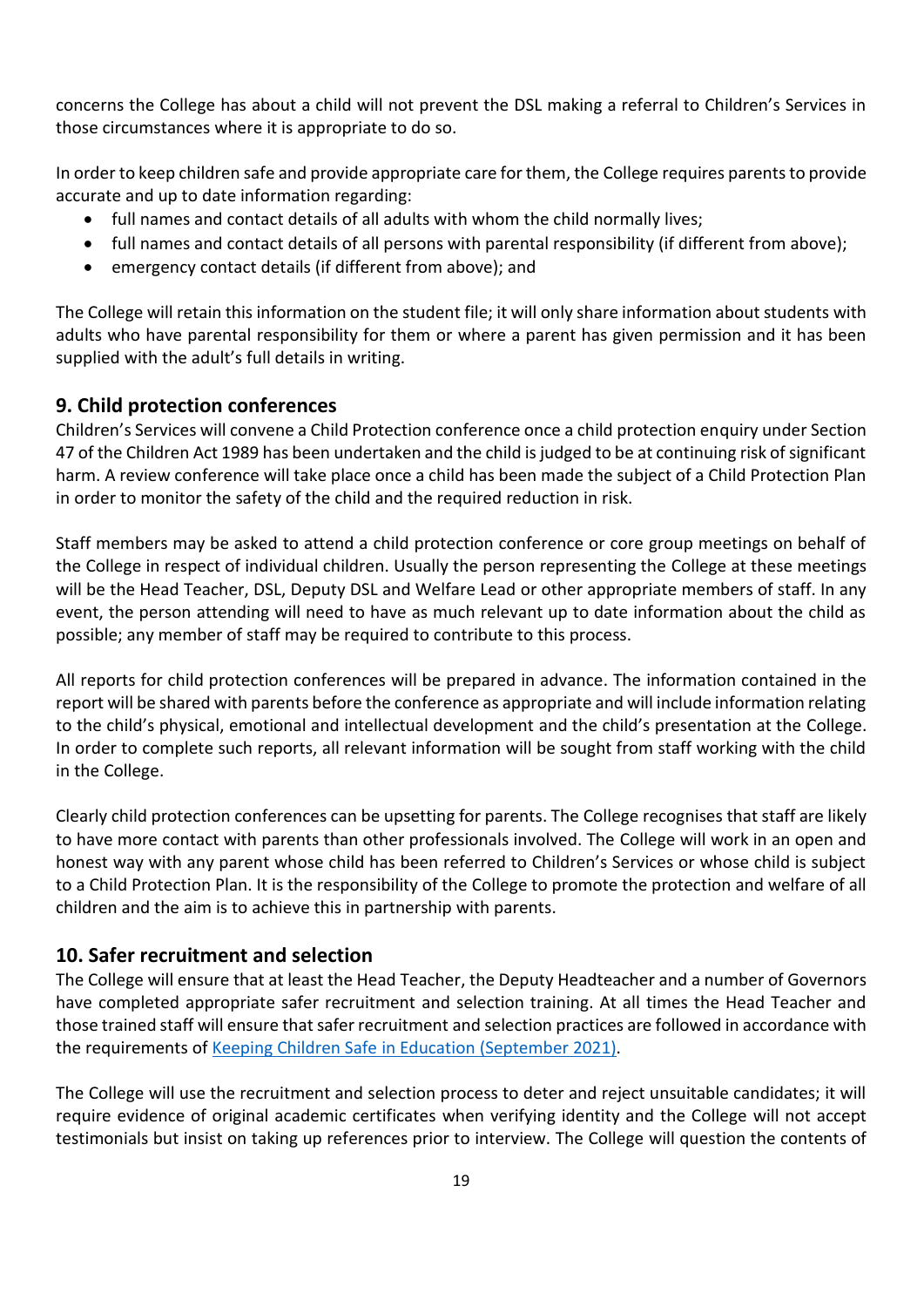application forms if they are unclear, will undertake Disclosure and Barring Service checks and use any other means of ensuring the most suitable people to work with children are recruited and selected.

The Headteacher's PA will maintain a Single Central Register of all safer recruitment and selection checks carried out in line with statutory requirements.

#### **11. Safer working practice**

All adults who come into contact with children have a duty of care to safeguard and promote their welfare. There is a legal duty placed upon the College to ensure that all adults who work with or on behalf of children are competent and safe to do so.

All adults working at or visiting the College will wear a lanyard at all times. A green lanyard indicates an employee, or member of the Governing Body who has been DBS cleared. A red lanyard represents others who have been DBS cleared and a black lanyard indicates anyone who has not been DBS cleared. Those wearing a black lanyard must be supervised at all times. A yellow lanyard indicates the wearer is a Sixth Form student.

All staff will be provided with a copy of the College Code of Conduct at induction and will be expected to know this in addition to this Policy, the College Conduct Policy and to carry out their duties in accordance with this advice. There will be occasions when some form of physical contact is inevitable, for example if a child has an accident or is hurt or is in a situation of danger to themselves or others around them. However, at all times the section 11 of the College Conduct Policy 'Use of reasonable force' must be adhered to.

If staff, visitors, volunteers or parent helpers are working with children alone they will, wherever possible, be visible to other members of staff. They will be expected to inform another member of staff of their whereabouts in the College, who they are with and for how long. All door have a clear glass panel in them and will be ideally left open.

Guidance about acceptable conduct and safe practice will be given to all staff and volunteers during induction. These are sensible steps that every adult should take in their daily professional conduct with children. This advice can be found i[n Guidance for Safer Working Practices for Adults who Work with Children](file:///C:/Users/User/OneDrive/Martin%20Jobs%20Sept%202018%20Onwards/Luke%20and%20St%20Francis/Policies/Autumn%20Term%202021/Safeguarding/gswp-covid-addendum-april-2020-final-2.pdf)  [and Young People in Education Settings \(April 2020\).](file:///C:/Users/User/OneDrive/Martin%20Jobs%20Sept%202018%20Onwards/Luke%20and%20St%20Francis/Policies/Autumn%20Term%202021/Safeguarding/gswp-covid-addendum-april-2020-final-2.pdf) All staff and volunteers are expected to carry out their work in accordance with this guidance and will be made aware that failure to do so could lead to disciplinary action.

### **12. Managing allegations against staff and volunteers**

The College aims to provide a safe and supportive environment which secures the wellbeing and very best outcomes for the children; it recognises that sometimes the behaviour of adults may lead to an allegation of abuse being made.

Allegations sometimes arise from a differing understanding of the same event, but when they occur they are distressing and difficult for all concerned. The College recognises that many allegations are genuine and there are some adults who deliberately seek to harm or abuse children.

The College will take all possible steps to safeguard children and to ensure that all adults in are safe to work with children; it will always ensure that the procedures outlined in the local procedures and Part 4 of Keeping [Children Safe in Education \(September 2021\)](https://www.gov.uk/government/publications/keeping-children-safe-in-education--2) are adhered to and will seek appropriate advice from the Local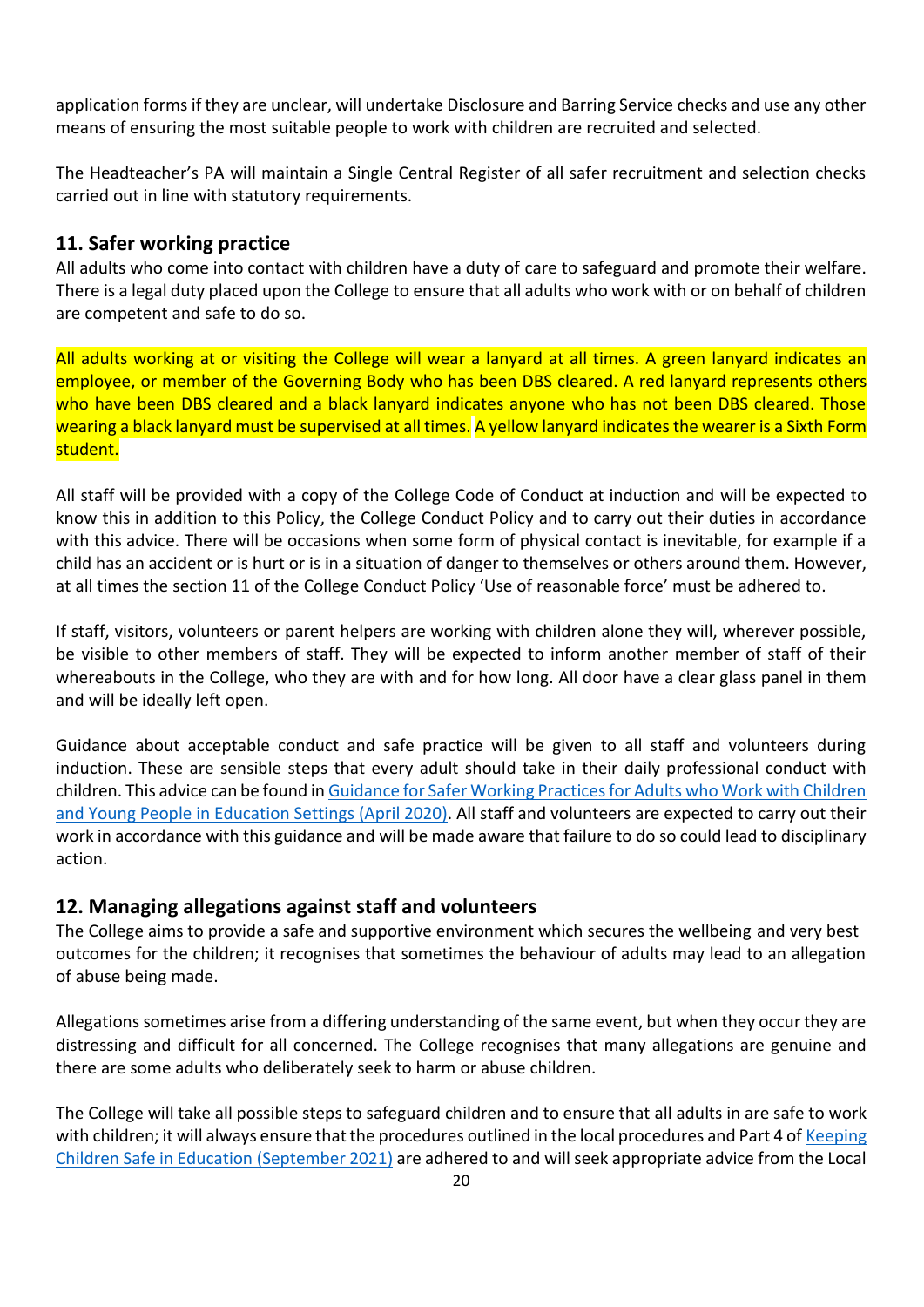Authority Designated Officer (LADO). The LADO can be contacted to request a consultation or to make a referral.

If an allegation is made or information is received about any adult who works in the College which indicates that they may be unsuitable to work with children, the member of staff receiving the information will inform the Head Teacher immediately. If the Headteacher is not available then the DSL, Welfare Lead or Deputy DSL. This includes concerns relating to agency and supply staff and volunteers. Should an allegation be made against the Head Teacher this should be reported to the Chair of the Governing Body.

The DSL, Deputy DSL and Welfare Lead or the Head Teacher will seek advice from the LADO within one working day. No member of staff will undertake further investigations before receiving advice from the LADO.

Any member of staff or volunteer who does not feel confident to be able to raise their concerns with the DSL, Deputy DSL and Welfare Lead or the Head Teacher should contact the LADO directly. Further [NSPCC](https://www.nspcc.org.uk/keeping-children-safe/reporting-abuse/dedicated-helplines/whistleblowing-advice-line/)  [guidance on whistleblowing](https://www.nspcc.org.uk/keeping-children-safe/reporting-abuse/dedicated-helplines/whistleblowing-advice-line/) is available as is their whistleblowing helpline for staff who do not feel able to raise concerns regarding child protection failures internally. Staff can call: 0800 028 0285 (available from 8:00am to 8:00pm, Monday to Friday) or via e-mail: [help@nspcc.org.uk.](mailto:help@nspcc.org.uk)

The College has a legal duty to refer to the Disclosure and Barring Service anyone who has harmed, or poses a risk of harm, to a child, or if there is reason to believe the member of staff has committed one of a number of listed offences, who has been removed from working (paid or unpaid) in regulated activity or would have been removed had they not left. The DBS will consider whether to bar the person. If these circumstances arise in relation to a member of staff or volunteer at the College, a referral will be made as soon as possible after the resignation or removal of the individual in accordance with advice from the LADO and/or Birch HR.

When the College dismisses or ceases to use the services of a teacher because of serious misconduct, or might have dismissed them or ceased to use their services had they not left first, it **must** consider whether to refer the case to the Secretary of State (via the Teaching Regulation Agency).

If an allegation is determined to be unsubstantiated, unfounded, false or malicious, the Designated Safeguarding Lead should consider whether the child and/or the person who has made the allegation is in need of help or may have been abused by someone else and this is a cry for help. In such circumstances, a referral to children's social care maybe appropriate.

If an allegation is shown to be deliberately invented or malicious, the College should consider whether any disciplinary action is appropriate against the individual who made it as under the Conduct Policy (students) or the Disciplinary Policy and Procedure (staff).

### **13. Alternative provision**

The College understands that children in alternative provision often have complex needs and is aware of the additional risk of harm that such children may be vulnerable to. The Department for Education has issued two pieces of statutory guidance to which the College will pay due regard to for any of its children who are accessing alternative provision:

- [Alternative](https://www.gov.uk/government/publications/alternative-provision) provision DfE Statutory Guidance; and
- [Education for children with health needs who cannot attend school -](https://www.gov.uk/government/publications/education-for-children-with-health-needs-who-cannot-attend-school) DfE Statutor[yGuidance.](https://www.gov.uk/government/publications/education-for-children-with-health-needs-who-cannot-attend-school)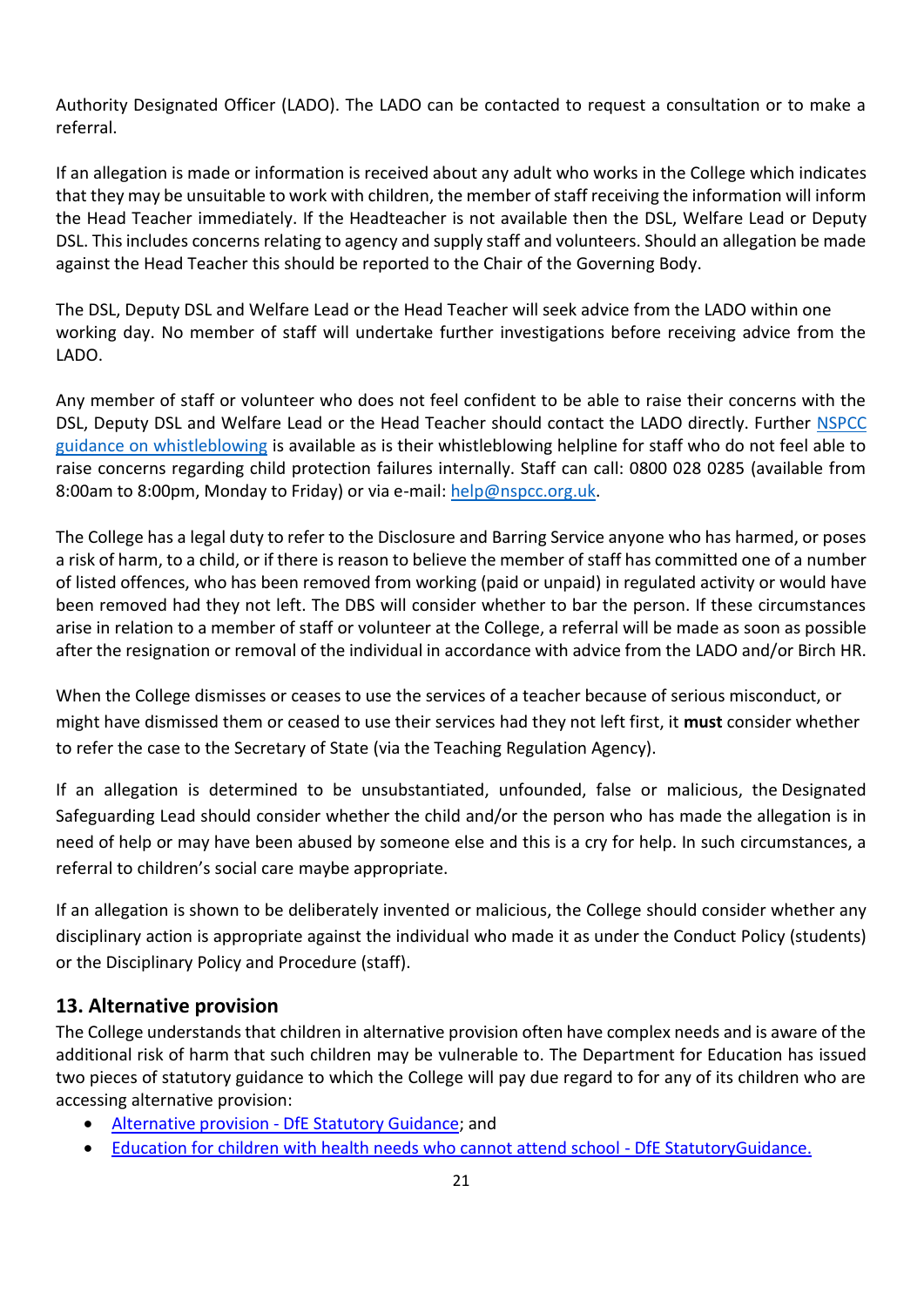Children's social care assessments will consider where children are being harmed in contexts outside the home, so the College will provide as much information as possible as part of the referral process. This will allow any assessment to consider all the available evidence and enable a contextual approach to address such harm. Additional information is available here: [Contextual](https://contextualsafeguarding.org.uk/about/what-is-contextual-safeguarding) [Safeguarding.](https://contextualsafeguarding.org.uk/about/what-is-contextual-safeguarding)

### **14. Elective home education (EHE)**

Home education can mean some children are less visible to the services that are there to keep them safe and supported in line with their needs.

From September 2016 [the Education \(Pupil Registration\) \(England\) Regulations](https://www.legislation.gov.uk/uksi/2016/792/note/made) [2006 were amended s](https://www.legislation.gov.uk/uksi/2016/792/note/made)o that schools must inform their LA of all deletions from their admission register when a child is taken off roll.

Where a parent/carer has expressed their intention to remove a child from school with a view to educating at home, it is recommended that LAs, schools, and other key professionals work together to coordinate a meeting with parents/carers where possible. Ideally, this would be before a final decision has been made, to ensure the parents/carers have considered what is in the best interests of each child. This is particularly important where a child has SEND, is vulnerable, and/or has a social worker.

DfE guidance for local authorities on **[Elective home education](https://www.gov.uk/government/publications/elective-home-education)** sets out the role and responsibilities of LAs and their powers to engage with parents in relation to EHE. Although this is primarily aimed at LAs, the College will ensure that it is familiar with this guidance and act upon it appropriately.

#### **15. Policy review**

The implementation and impact of this Policy will be reviewed every year by the Governing Body; this may occur earlier should there be a change in legislation, statutory guidance or an event or incident in the College which makes this necessary. The recognised trade unions will be included in this process.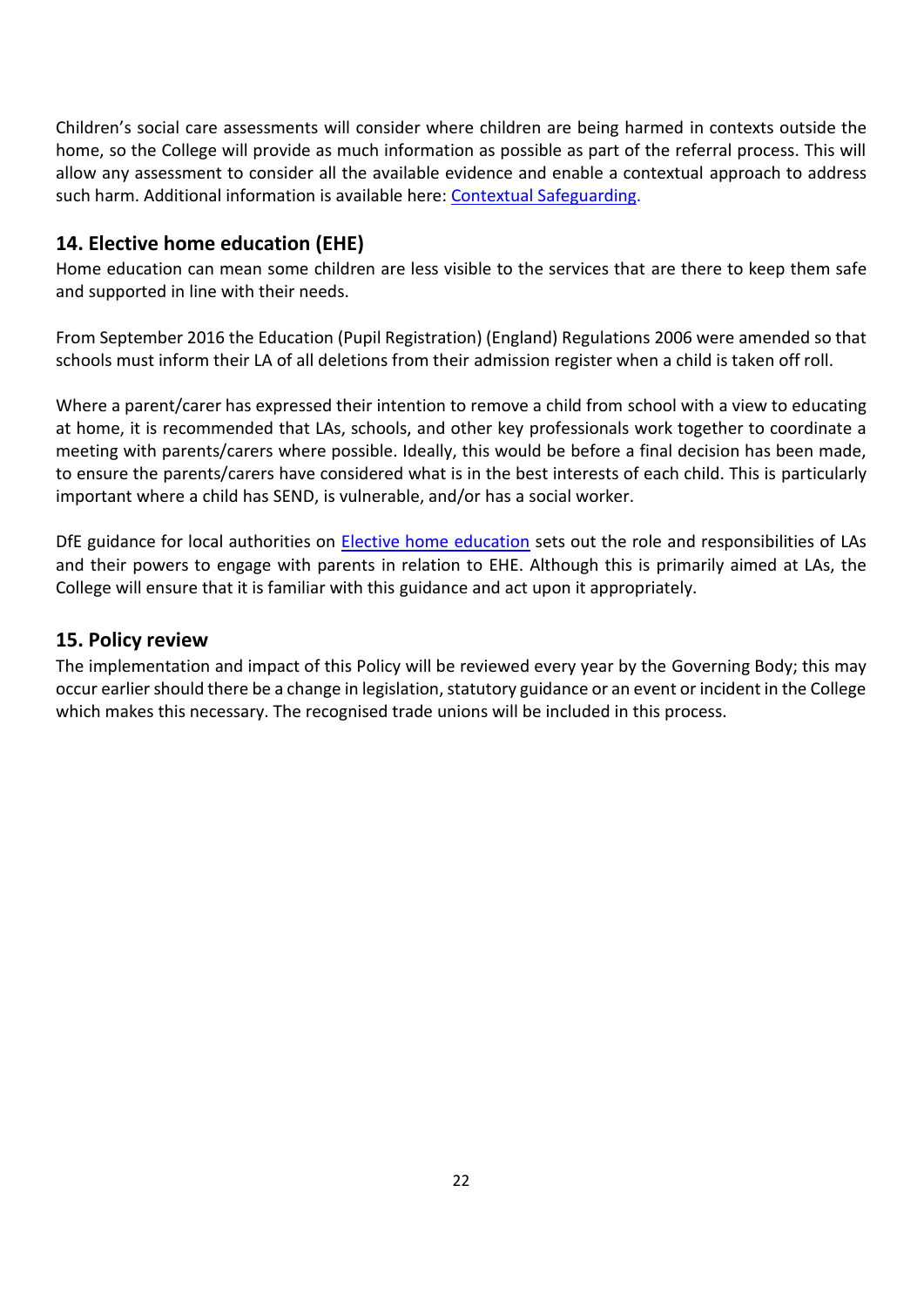### **16. Appendix A: Suspect child at risk action to take**

Channels of communication should be quick and clear:

(Any member of staff who is unhappy with the decision made with the Designated Safeguarding Lead can consult with Head Teacher)

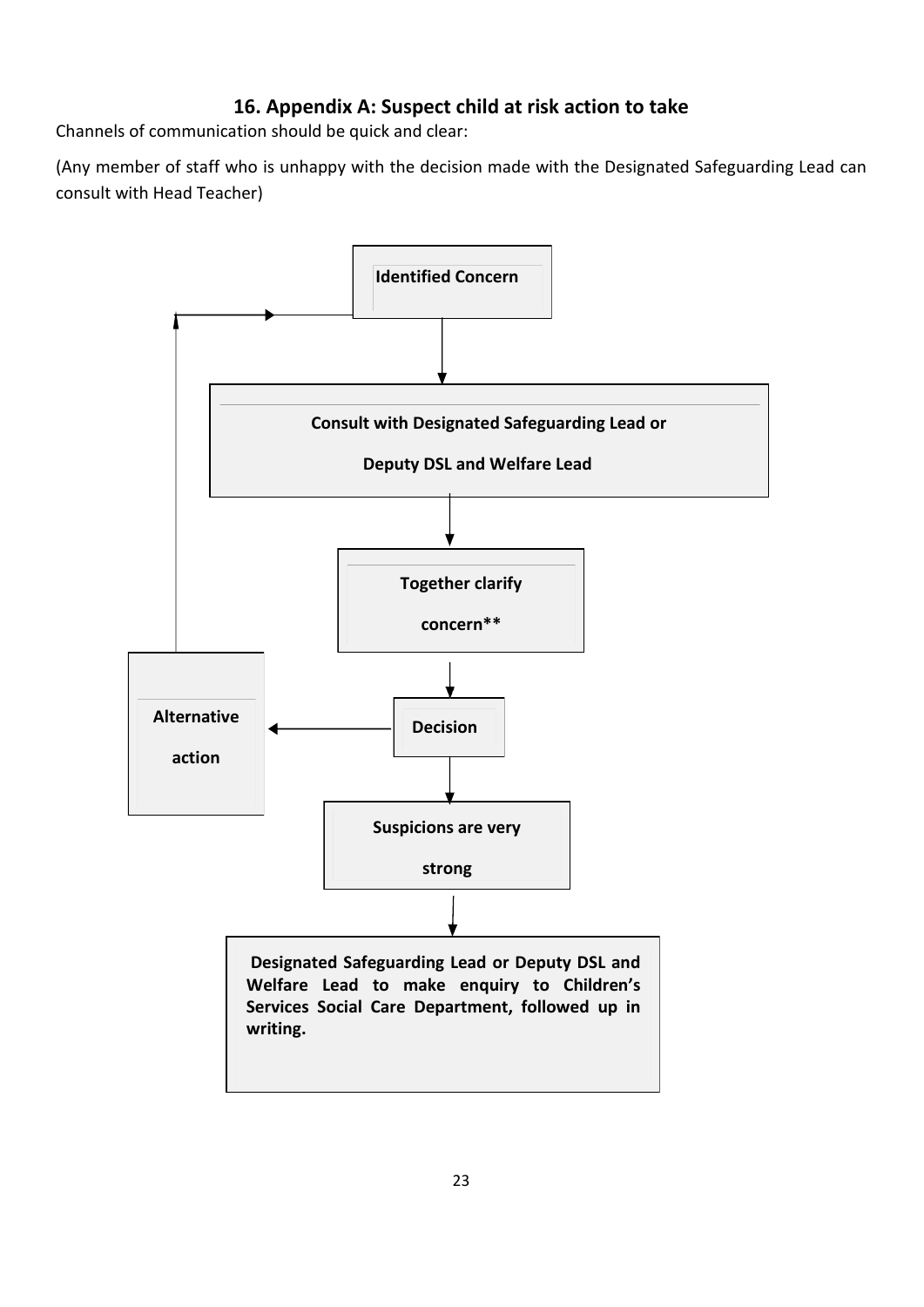## **17. Appendix B: Safeguarding induction sheet (for new or supply staff and regular visitors or volunteers)**

College staff have a statutory duty to safeguard and promote the welfare of children, and at the College we take this responsibility seriously.

If you have any concerns about a child or young person in the College, you must share this information immediately with the Designated Safeguarding Lead (DSL) or one of the alternative post holders detailed in this Policy (see table on page 7).

Do not think that your worry is insignificant if it is about hygiene, appearance or behaviour; we would rather you told us as we would rather know about something that appears small than miss a worrying situation.

If you think the matter is very serious and may be related to child protection, for example, physical, emotional, sexual abuse or neglect, you must find one of the designated professionals detailed in this Policy (see table on page 7) and provide them with a written record of your concern. If you are unable to locate one of the designated professionals, ask a member of the College office staff to find them and to ask them to speak with you immediately about a confidential and urgent matter.

Any allegation concerning a member of staff, a child's Foster Carer or a volunteer should be reported immediately to the Designated Safeguarding Lead, the Deputy Designated Safeguarding and Welfare Lead or the Head Teacher. If an allegation is made about the Head Teacher, you should pass this information to the Chair of the Governing Body. Alternatively, you can contact the Local Authority Designated Officer (LADO). [The NSPCC whistleblowing helpline](https://www.nspcc.org.uk/keeping-children-safe/reporting-abuse/dedicated-helplines/whistleblowing-advice-line/) is also available for staff who do not feel able to raise concerns regarding child protection failures internally (0800 028 0285: available from 8:00am to 8:00pm, Monday to Friday or via e-mail: help@nspcc.org.uk).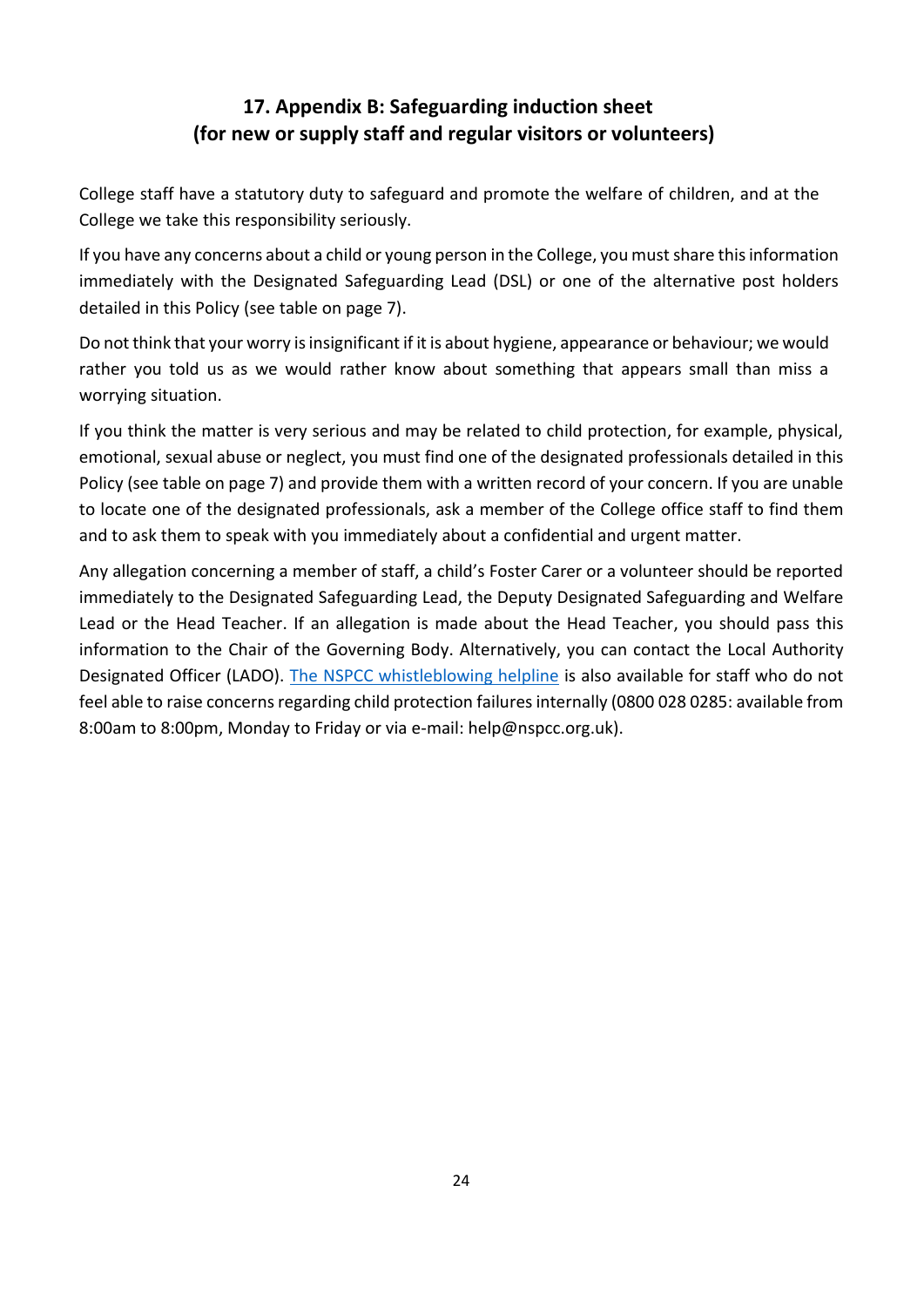### **18. Appendix C: Vulnerability**

Alongside the specific safeguarding issues listed below staff should consider children who may be particularly vulnerable to abuse and may require early help: Factors that can increase vulnerabilities can include any children with additional needs including:

- children with special educational needs / disabled children (SEND).
- children facing housing issues such as frequent moves and homelessness.
- those living in families with chaotic lifestyles.
- families with increased stress, parental mental health and/or drug and alcohol dependency.
- those children living elsewhere, with friends, relatives, are in care or are leaving care.
- asylum seekers / refugees.
- those vulnerable to discrimination on the basis of their sexuality, race, religion, ethnicity or disability.
- children at risk from neglect or abuse including specific issues such as FGM, CSE,forced marriage, radicalisation and living in households with domestic abuse.
- children with communication difficulties.
- children without adequate parenting / supervision which could lead to abuse, risk-related behaviour and sexual exploitation.

This this not an exhaustive list but merely an example of vulnerabilities that staff must consider when identifying safeguarding concerns. For more information on specific safeguarding issues please refer to Part 1 and Annex A of [Keeping Children Safe in Education.](https://www.gov.uk/government/publications/keeping-children-safe-in-education--2)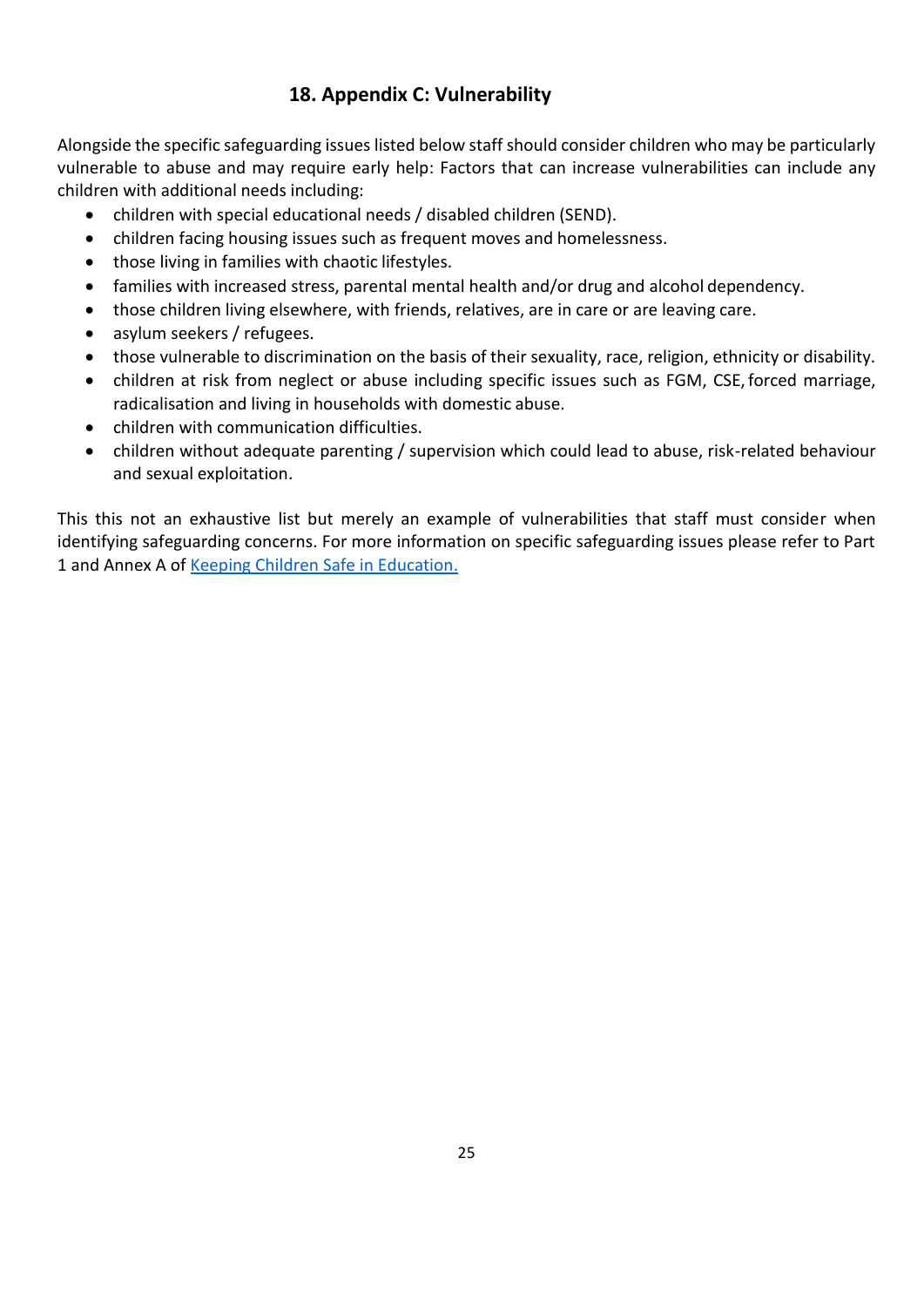### **19. Appendix D: Child sexual exploitation (CSE)**

Both CSE and Child Criminal Exploitation (CCE) are forms of abuse that occur where an individual or group takes advantage of an imbalance in power to coerce, manipulate or deceive a child into taking part in sexual or criminal activity, in exchange for something the victim needs orwants, and/or for the financial advantage or increased status of the perpetrator or facilitator and/or through violence or the threat of violence. CSE and CCE can affect children, both male and female and can include children who have been moved (commonly referred to as trafficking) for the purpose of exploitation. The experiences of boys and girls can be very different.

The following list of indicators is not exhaustive or definitive, but it does highlight common signs which can assist professionals in identifying children or young people who may be victims of sexual exploitation. Signs include:

- underage sexual activity.
- inappropriate sexual or sexualised behaviour.
- sexually risky behaviour, 'swapping' sex.
- repeated sexually transmitted infections.
- in girls, repeated pregnancy, abortions, miscarriage.
- receiving unexplained gifts or gifts from unknown sources.
- having multiple mobile phones and worrying about losing contact via mobile phone.
- having unaffordable new things (clothes, mobile phone) or expensive habits (alcohol, drugs).
- changes in the way they dress.
- going to hotels or other unusual locations to meet friends.
- seen at known places of concern.
- moving around the country, appearing in new towns or cities, not knowing where they are.
- getting in/out of different cars driven by unknown adults.
- having older boyfriends or girlfriends.
- contact with known perpetrators.
- involved in abusive relationships, intimidated and fearful of certain people or situations.
- hanging out with groups of older people, or anti-social groups, or with other vulnerable peers.
- associating with other young people involved in sexual exploitation.
- recruiting other young people into exploitative situations.
- truancy, exclusion, disengagement with the College, opting out of education altogether.
- unexplained changes in behaviour or personality (chaotic, aggressive, sexual, mood swings, volatile behaviour, emotional distress.
- self-harming, suicidal thoughts, suicide attempts, overdosing, eating disorders.
- drug or alcohol misuse.
- getting involved in crime / police involvement, police records.
- involved in gangs, gang fights, gang membership.
- injuries from physical assault, physical restraint, sexual assault.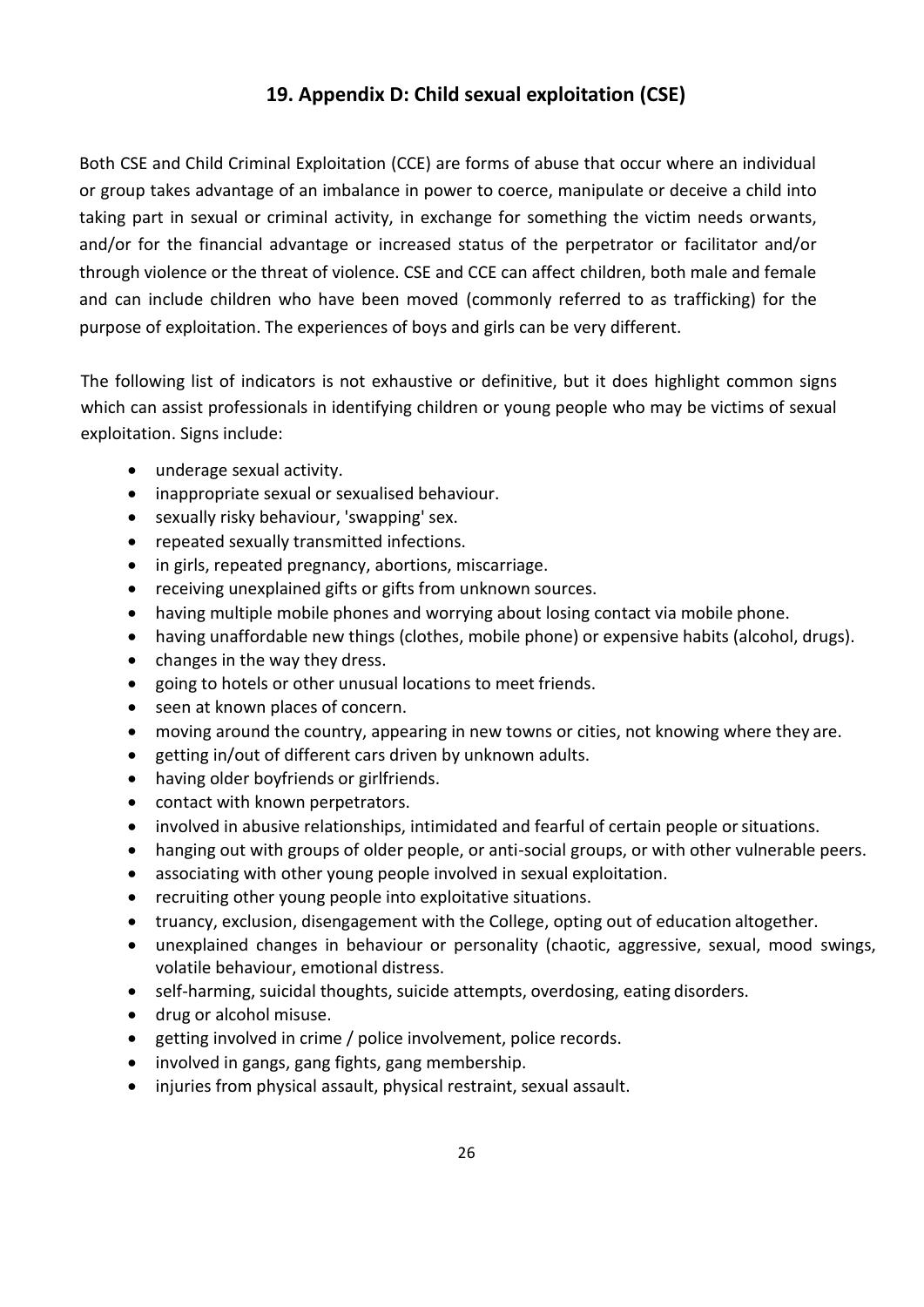All staff must be aware of the range of risk factors which increase the likelihood of involvement in serious violence, such as being male, having been frequently absent or permanently excluded from school, having experienced child maltreatment and having been involved in offending, such as theft or robbery. The College has taken account of the Home Office's [Preventing youth violence and gang](https://www.gov.uk/government/publications/advice-to-schools-and-colleges-on-gangs-and-youth-violence) [involvement](https://www.gov.uk/government/publications/advice-to-schools-and-colleges-on-gangs-and-youth-violence) and its [Criminal exploitation of children and vulnerable adults: county lines](https://www.gov.uk/government/publications/criminal-exploitation-of-children-and-vulnerable-adults-county-lines) guidance.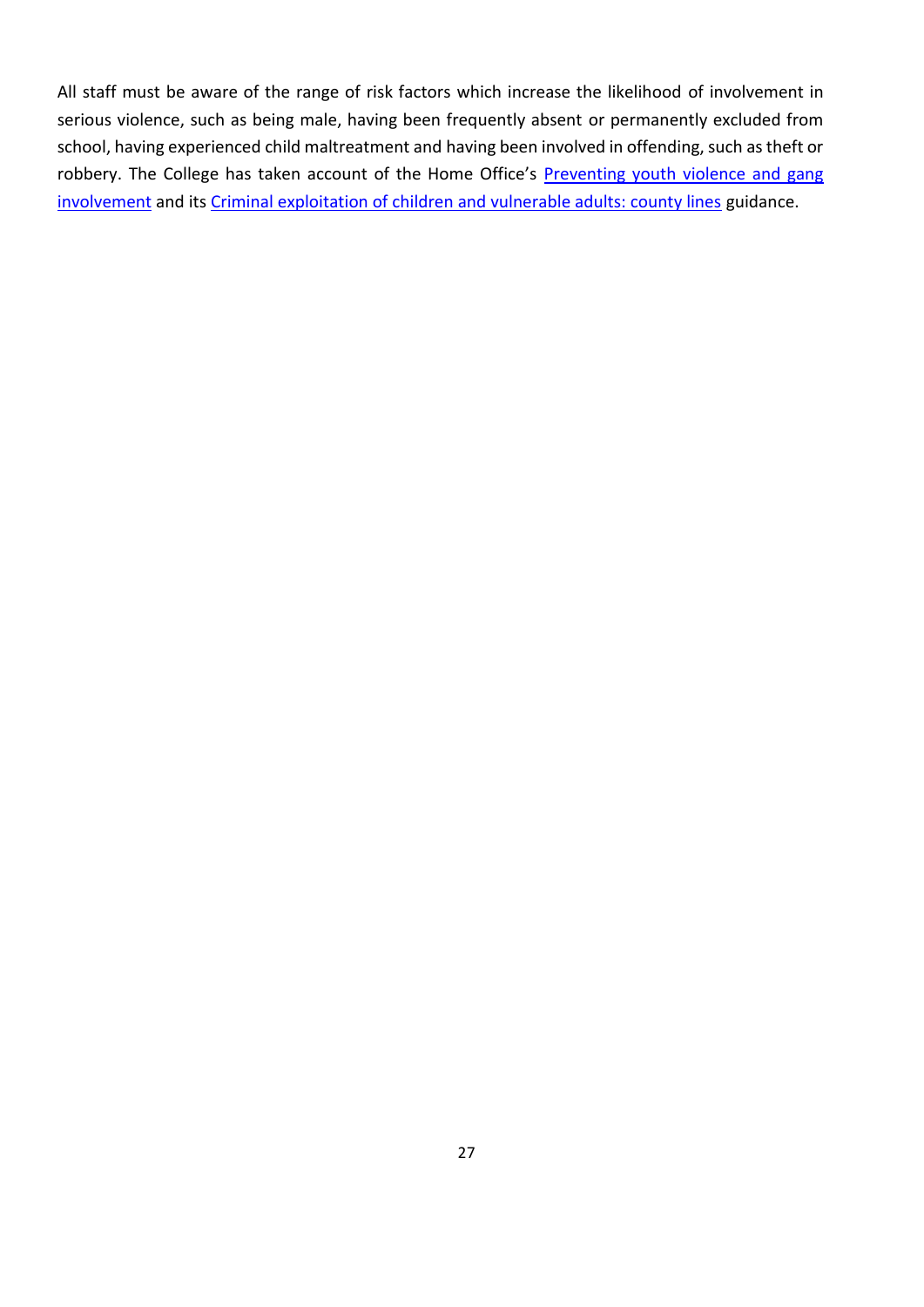## **20. Appendix E: Child Criminal Exploitation (CCE)/ County Lines**

Criminal exploitation of children is a geographically widespread form of harm that is a typical feature of county lines. Criminal networks or gangs groom and exploit children and young people to carry drugs and money from urban areas to suburban and rural areas, market and seaside towns. Key to identifying potential involvement in county lines are missing episodes, when the victim may have been trafficked for purposes of transporting drugs.

Both Child Criminal Exploitation (CCE) and Child Sexual Exploitation (CSE) are forms of abuse that occur where an individual or group takes advantage of an imbalance in power to coerce, manipulate or deceive a child into taking part in sexual or criminal activity, in exchange for something the victim needs orwants, and/or for the financial advantage or increased status of the perpetrator or facilitator and/or through violence or the threat of violence. CCE and CSE can affect children, both male and female and can include children who have been moved (commonly referred to as trafficking) for the purpose of exploitation. The experiences of boys and girls can be very different.

A referral to the National Referral Mechanism should be considered. Like other forms of abuse and exploitation, county line exploitation:

- can affect any child or young person (male or female) under the age of 18 years.
- can affect a vulnerable adult over the age of 18 years.
- can involve force and/or enticement-based methods of compliance and is often accompanied by violence or threats of violence.
- can be perpetrated by individuals or groups, males or females, and young people or adults.
- is typified by some form of power imbalance in favour of those perpetrating the exploitation. Whilst age may be the most obvious, this power imbalance can also be linked to gender, cognitive ability, physical strength, status and access to economic or other resources.

Signs and Symptoms may include:

- persistently going missing from home or the College.
- being found out of area.
- unexplained acquisition of money, clothes or mobile phone;
- excessive receipt of calls and text messages.
- relationships with older controlling individuals.
- associated with gangs.
- leaving home or care without explanation.
- suspicion of self-harm, physical assault or unexplained injuries.
- parental concerns.
- significant decline in College performance.
- significant changes in emotional wellbeing.

All staff must be aware of the range of risk factors which increase the likelihood of involvement in serious violence, such as being male, having been frequently absent or permanently excluded from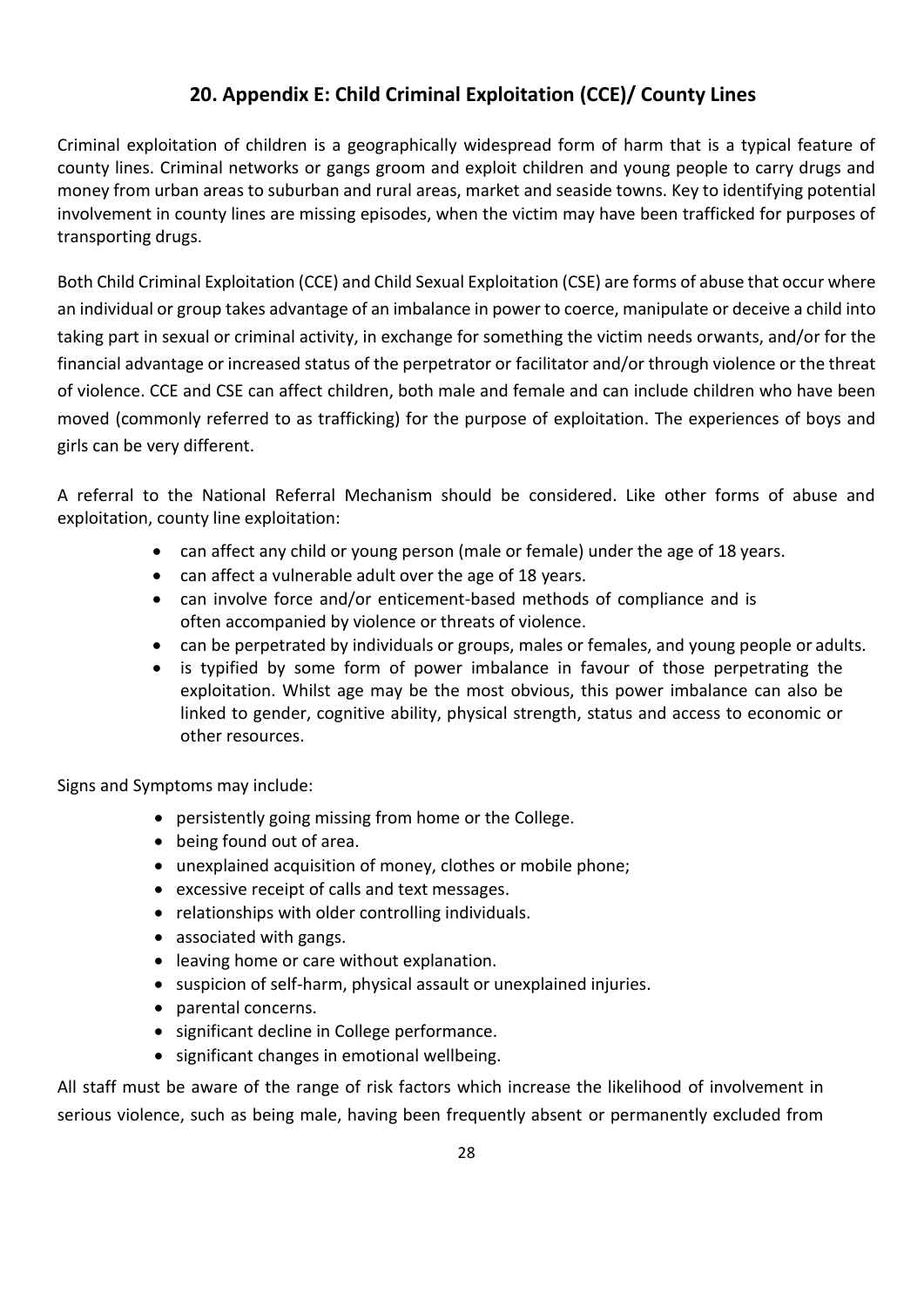school, having experienced child maltreatment and having been involved in offending, such as theft or robbery. The College has taken account of the Home Office's [Preventing youth violence and gang](https://www.gov.uk/government/publications/advice-to-schools-and-colleges-on-gangs-and-youth-violence) [involvement](https://www.gov.uk/government/publications/advice-to-schools-and-colleges-on-gangs-and-youth-violence) and its [Criminal exploitation of children and vulnerable adults: county lines](https://www.gov.uk/government/publications/criminal-exploitation-of-children-and-vulnerable-adults-county-lines) guidance.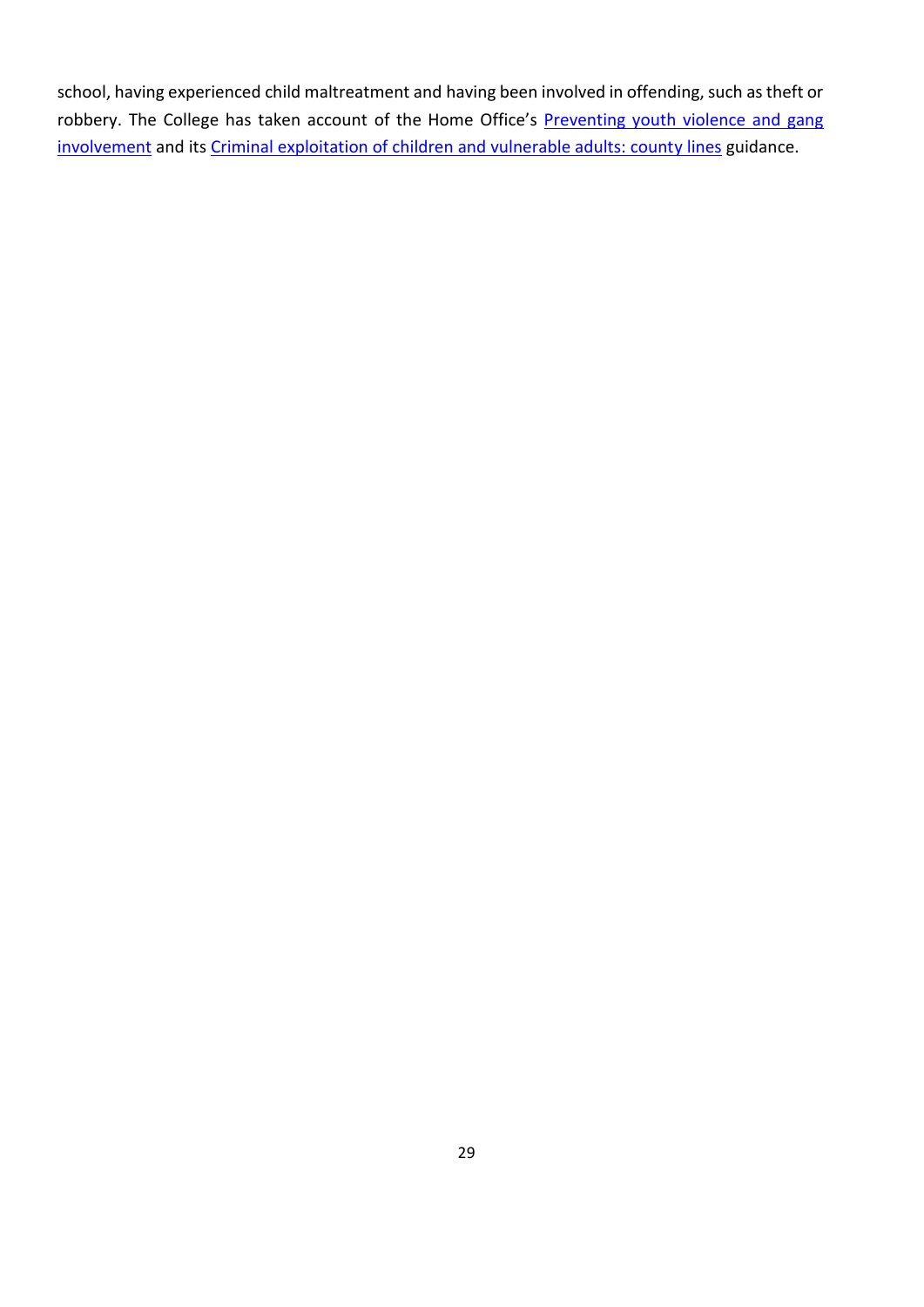## **21. Appendix F: Belief and faith-related abuse Female Genital Mutilation (FGM)**

It is essential that staff are aware of FGM practices and the need to look for signs, symptoms and other indicators of FGM. FGM involves procedures that intentionally alter/injure the female genital organs for non-medical reasons. There are four types of procedure:

| Type 1                                                  | Type 2                                                             | Type 3                                                                                         | Type 4                                                                                                                         |
|---------------------------------------------------------|--------------------------------------------------------------------|------------------------------------------------------------------------------------------------|--------------------------------------------------------------------------------------------------------------------------------|
| Clitoridectomy:<br>partial/total removal<br>of clitoris | Excision: partial/total<br>removal of clitoris and<br>labia minora | Infibulation entrance<br>to vagina is<br>narrowed by<br>repositioning the<br>inner/outer labia | All other procedures<br>that may include:<br>pricking, piercing,<br>incising, cauterizing<br>and scraping the<br>genital area. |

#### **Why is it carried out?**

Belief that:

- FGM brings status/respect to the girl social acceptance for marriage.
- preserves a girl's virginity.
- part of being a woman / rite of passage.
- upholds family 'honour'.
- cleanses and purifies the girl.
- gives a sense of belonging to the community.
- fulfils a religious requirement.
- perpetuates a custom/tradition.
- helps girls be clean / hygienic.
- is cosmetically desirable.
- mistakenly believed to make childbirth easier.

#### **Is FGM legal?**

FGM is internationally recognised as a violation of human rights of girls and women. It is illegal in most countries including the UK. Circumstances and occurrences that may point to FGM happening:

- child talking about getting ready for a special ceremony.
- family taking a long trip abroad.
- child's family being from one of the 'at risk' communities for FGM (Kenya, Somalia, Sudan, Sierra Leon, Egypt, Nigeria, Eritrea as well as non-African communities including Yemeni, Afghani, Kurdistan, Indonesia and Pakistan).
- knowledge that the child's sibling has undergone FGM.
- child talks about going abroad to be 'cut' or to prepare for marriage.

#### **Signs that may indicate a child has undergone FGM:**

- prolonged absence from the College and other activities.
- behaviour change on return from a holiday abroad, such as being withdrawn and appearing subdued.
- bladder or menstrual problems.
- finding it difficult to sit still and looking uncomfortable.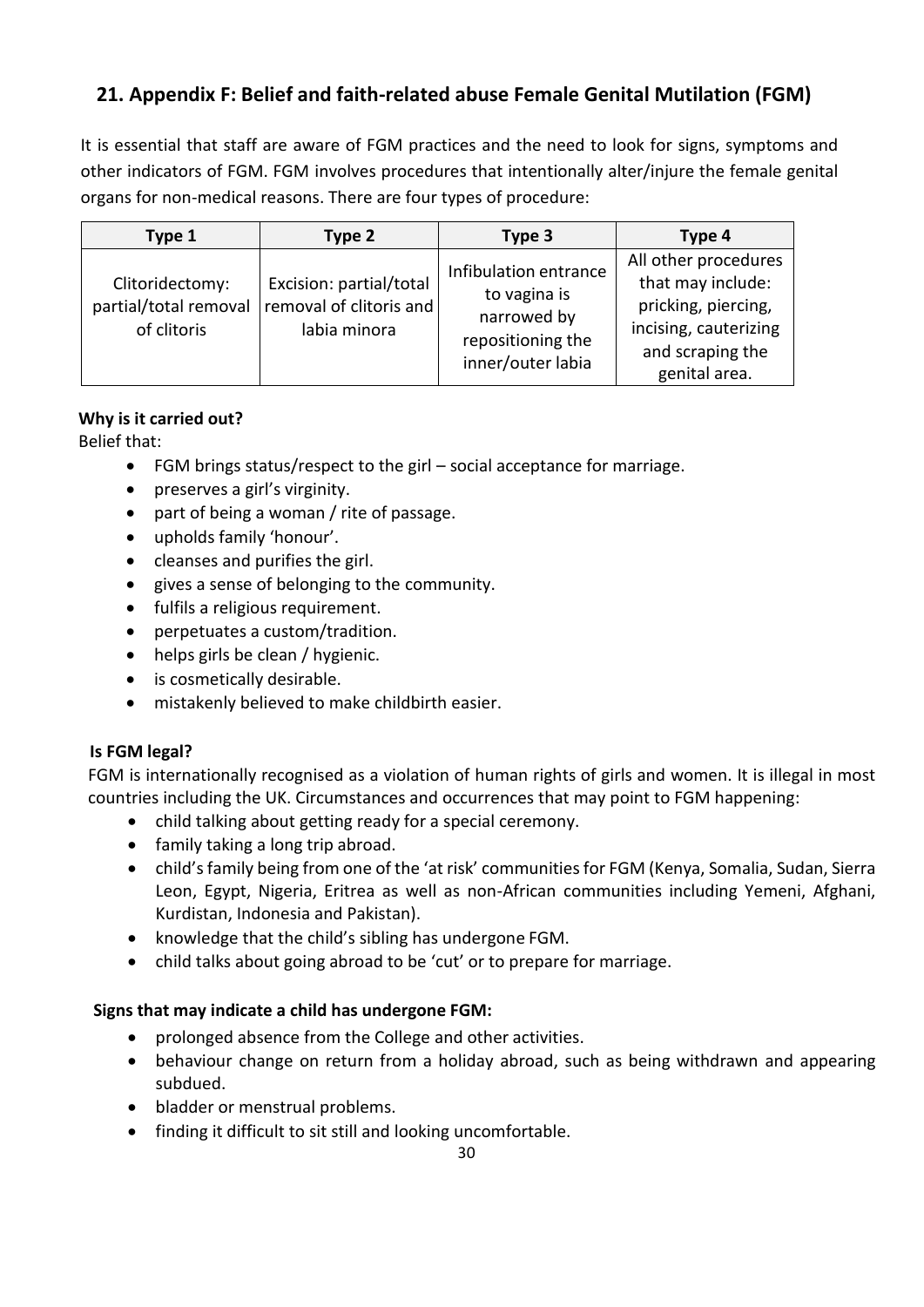- complaining about pain between the legs.
- mentioning something somebody did to them that they are not allowed to talk about.
- secretive behaviour, including isolating themselves from the group.
- reluctance to take part in physical activity.
- repeated urinal tract infection.
- disclosure.

#### **The 'One Chance' rule:**

As with forced marriage there is the 'One Chance' rule. It is essential that staff take action **without delay**. As KCSIE now states: *'Under section 5B of the Female Genital Mutilation Act 2003 (as inserted by sect 74 of the Serious Crime Act 2015) places a statutory duty upon teachers, along with social workers and healthcare professionals, to report to the police where they discover that FGM appears to have been carried out on a girl under 18. Those falling to report such cases will face disciplinary sanctions'*

Further information:

[www.gov.uk/government/publications/multi-agency-statutory-guidance-on-female-genital-](http://www.gov.uk/government/publications/multi-agency-statutory-guidance-on-female-genital-mutilation) [mutilation](http://www.gov.uk/government/publications/multi-agency-statutory-guidance-on-female-genital-mutilation)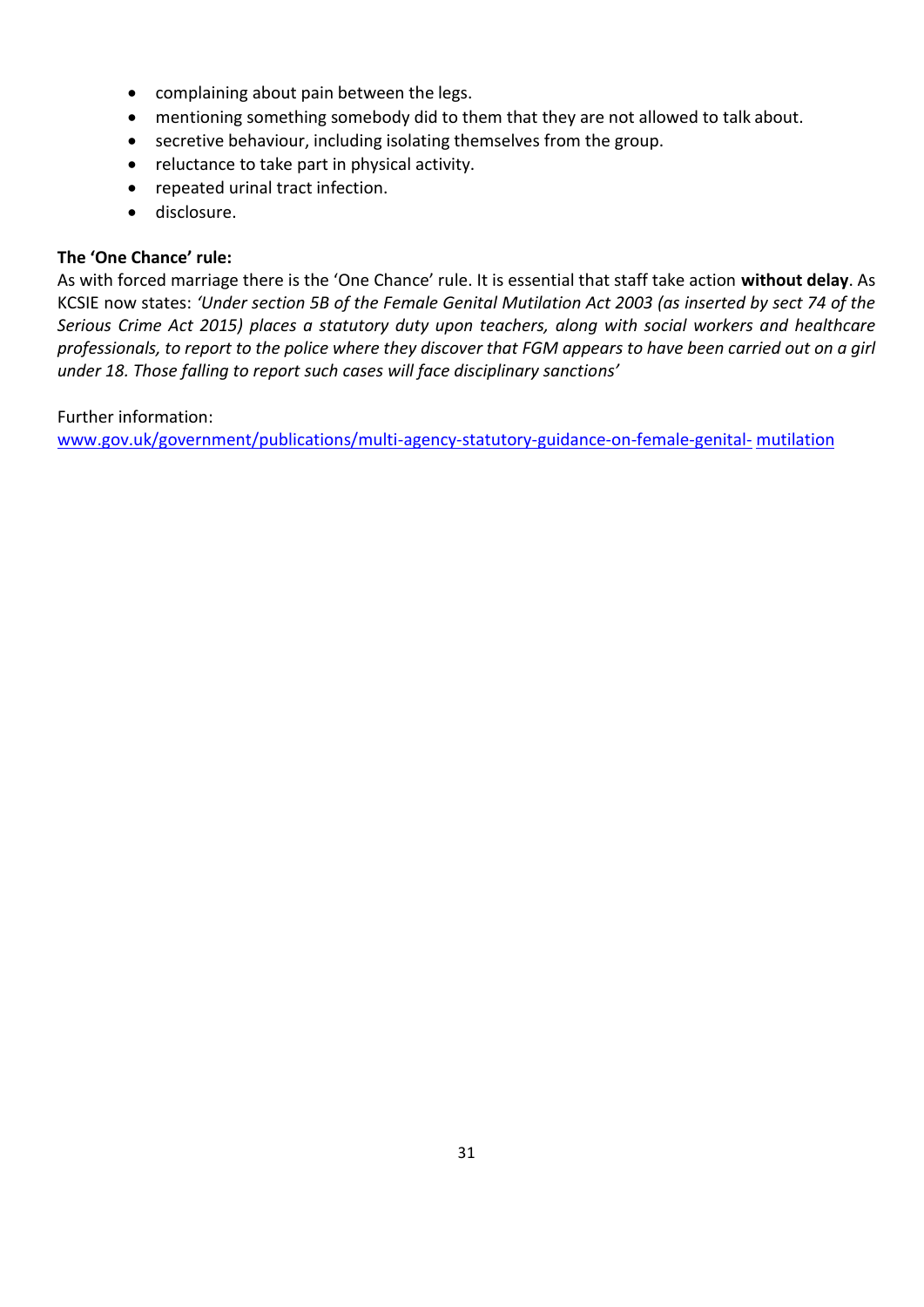### **22. Appendix G: So-called 'honour-based' violence or abuse**

So-called 'honour-based violence' (HBV) or abuse encompasses incidents or crimes which have been committed to protect or defend the honour of the family and/or the community, including:

- female genital mutilation.
- forced marriage.
- breast ironing.

Abuse committed in the context of preserving "honour" often involves a wider network of family or community pressure and can include multiple perpetrators. It is important to be aware of this dynamic and additional risk factors when deciding what form of safeguarding action to take. All forms of HBV are abuse (regardless of the motivation) and should be handled and escalated as such. If in any doubt, staff should speak to the Designated Safeguarding Lead. Professionals in all agencies, and individuals and groups in relevant communities, need to be alert to the possibility of a child being at risk of HBV, or already having suffered HBV.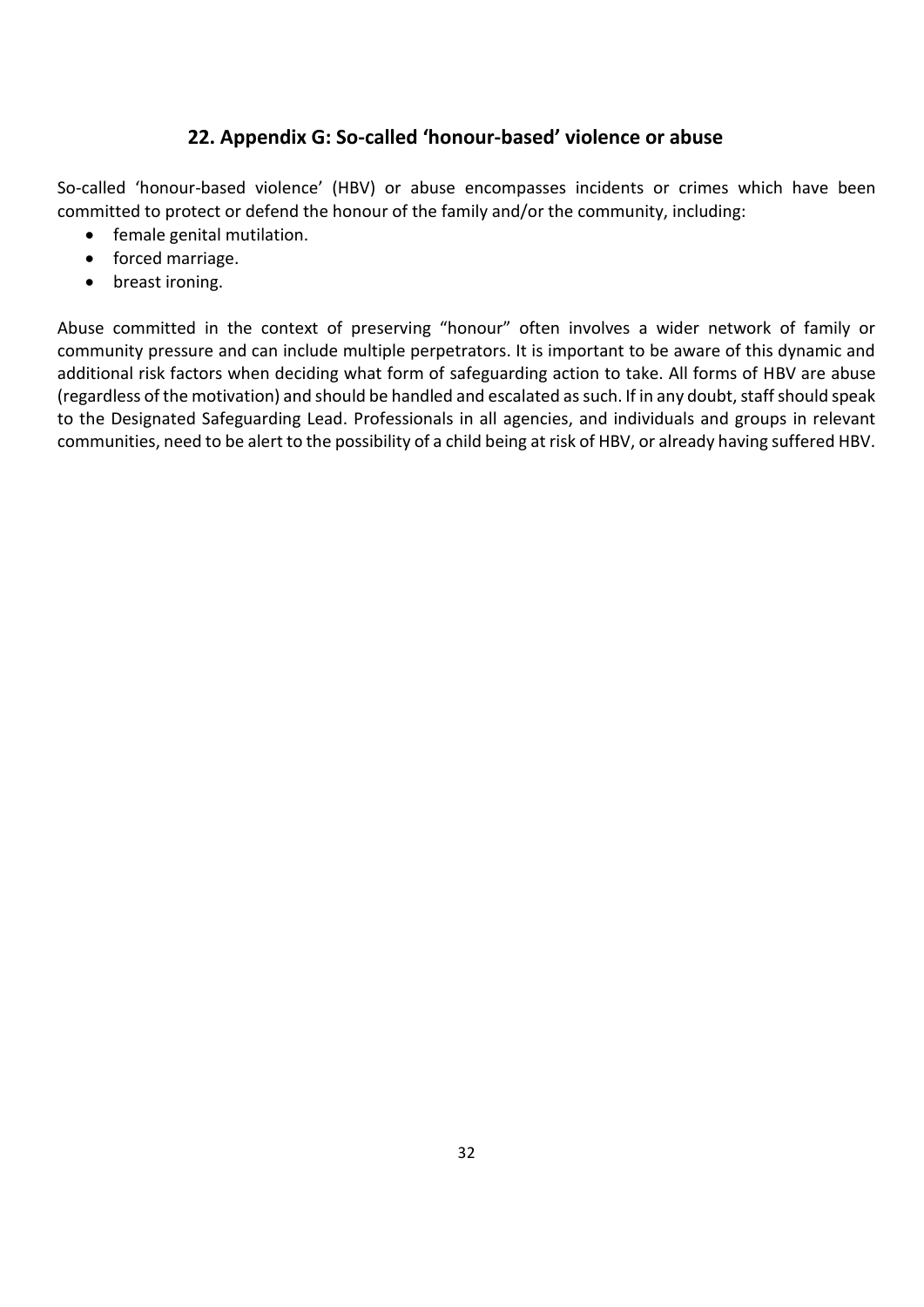## **23. Appendix H: Forced marriage**

Forcing a person into marriage is a crime in England and Wales. A forced marriage is one entered into without the full and free consent of one or both parties and where violence, threats or any other form of coercion is used to cause a person to enter into the marriage. Threats can be physical or emotional and psychological. A lack of full and free consent can be where a person does not consent or where they cannot consent (if they have learning disabilities, for example). Nevertheless, some communities use religion and culture as a way to coerce a person into marriage. Academies can play an important role in safeguarding children from forced marriage.

#### **Signs and symptoms may include:**

- pupils may appear anxious, depressed and emotionally withdrawn with low self-esteem;
- they may have mental health disorders and display behaviours such as self-harming, selfcutting or anorexia.
- sometimes they may come to the attention of the police having been discovered shoplifting or taking drugs or alcohol.
- often pupils' symptoms can be exacerbated in the periods leading up to the holiday season.
- pupils may present with a sudden decline in their performance, aspirations or motivation.
- they may be subject to excessive restrictions and control at home.
- some pupils may not be allowed to attend any extra-curricular or after-College activities.
- girls and young women may be accompanied to and from the College, and even during lunch breaks.
- some pupils may stop attending the College.
- their homework is incomplete or appears rushed; this may be the result of being actively discouraged from doing it by family members.
- pupils may do their homework late at night, which frequently shows in the College because they are lethargic, unable to concentrate and have a general appearance of tiredness.
- professionals being told that the pupil is out of the country.
- there are occasions when older siblings (usually brothers) and cousins keep a close eye ongirls to make sure that they do not meet anyone or talk to friends.
- conflict between the pupil and their parents about whether the pupil will be allowed to continue their education.
- family history of older siblings leaving education early and marrying early.

#### **How education professionals can help:**

- signposting, where appropriate, to forced marriage materials or where further support and advice can be accessed.
- displaying relevant information e.g. details of the NSPCC Helpline, Childline, and appropriate local and national support groups on forced marriage.
- ensuring that a private telephone is made available should students need to seek advice discreetly.
- encouraging young people to access appropriate advice, information and support.
- Referring concerns using the processes detailed in this Policy.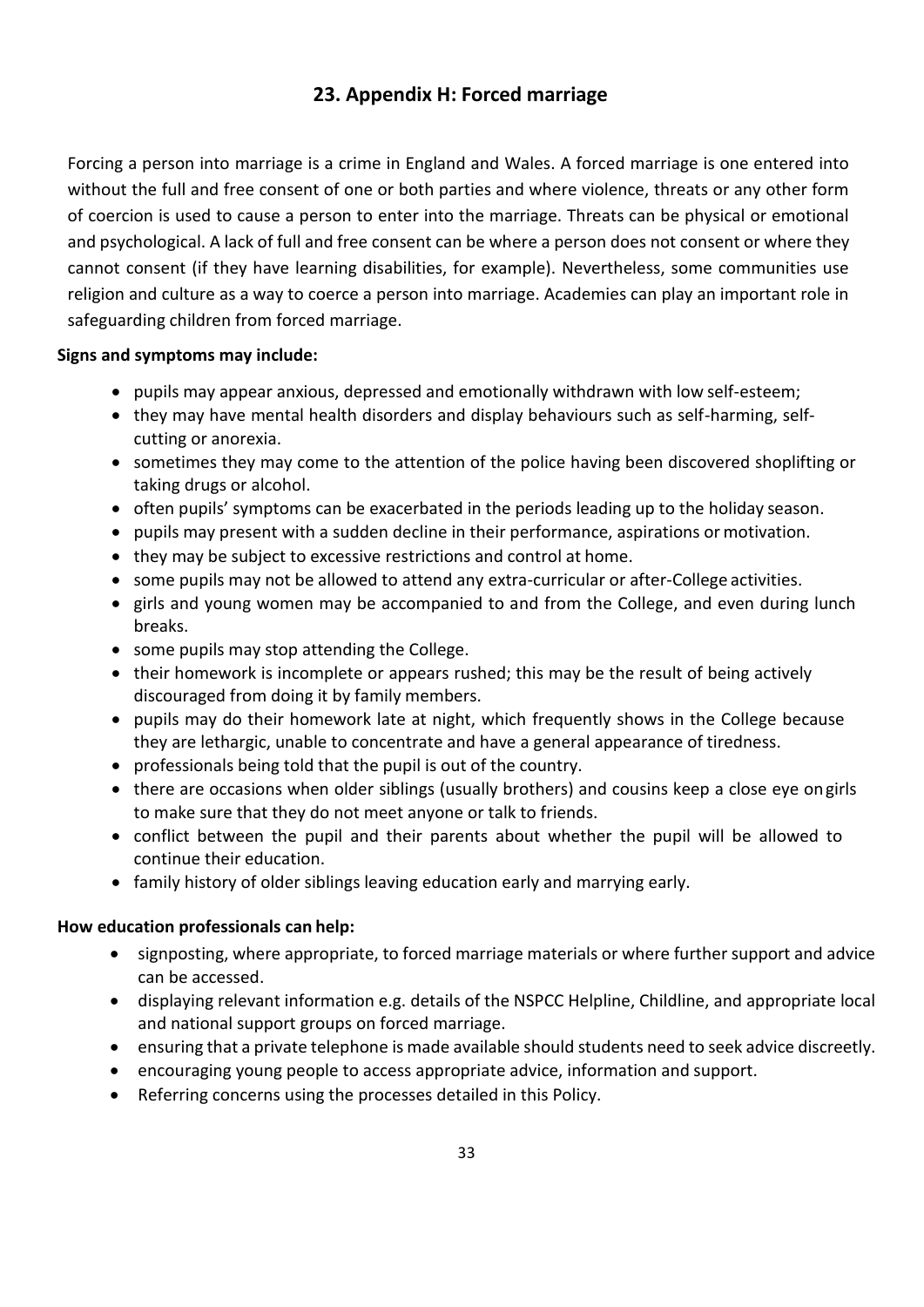### **24. Appendix I: Radicalisation**

The Counter Terrorism and Security Act 2015 was published on 12th March 2015. Section 26 of the Act places a duty on academies in England (and Wales) to prevent people being drawn into terrorism. This duty applies to all schools, whether publicly-funded or independent, and organisations covered by the Early Years Foundation Stage framework.

#### **School Leaders must:**

- establish or use existing mechanisms for understanding the risk of extremism.
- ensure staff understand the risk and build capabilities to deal with it.
- communicate and promote the importance of the duty.
- ensure staff implement the duty effectively.

#### **Other duties on schools include:**

- effective partnership working with other local agencies, e.g. Safeguarding Partners (former LSCB) police, health, etc.
- information sharing.
- maintaining appropriate records.
- assessing local risk of extremism (including Far Right extremism).
- demonstrating they are protecting children.
- developing clear protocols for visiting speakers.
- safeguarding policies that take account of Local Safeguarding Partners' policies and procedures.
- training staff to give them knowledge and confidence.
- ensuring there is robust ICT protocols that filter out extremist materials.
- School buildings must not be used to give a platform to extremists.

#### **Understanding and recognising risks and vulnerabilities of radicalisation**

Children and young people can be drawn into violence or they can be exposed to the messages of extremist groups by many means. These may include through the influence of family members or friends and/or direct contact with extremist groups and organisations or, increasingly, through the internet and social media. This can put a young person at risk of being drawn into criminal activity and has the potential to cause [significant](http://trixresources.proceduresonline.com/nat_key/keywords/significant_harm.html)  [harm.](http://trixresources.proceduresonline.com/nat_key/keywords/significant_harm.html)

The risk of radicalisation is the product of a number of factors and identifying this risk requires that staff exercise their professional judgement, seeking further advice as necessary. It may be combined with other vulnerabilities or may be the only risk identified. Possible indicators include:

- use of inappropriate language;
- possession of violent extremist literature;
- behavioural change;
- advocating violent actions and means;
- association with known extremists;
- seeking to recruit others to an extremist ideology.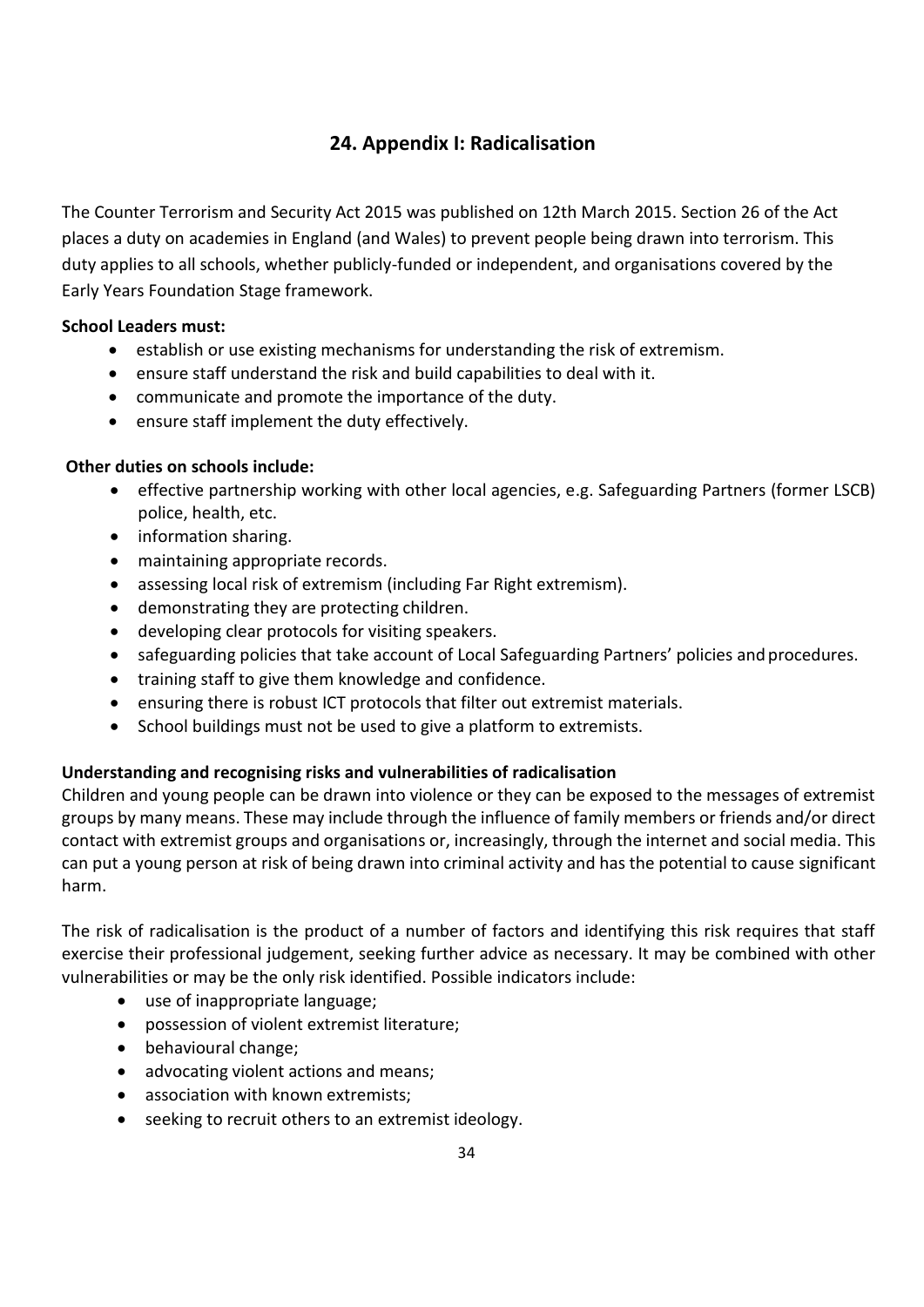#### **Further information:**

[www.gov.uk/government/publications/prevent-duty-guidance](http://www.gov.uk/government/publications/prevent-duty-guidance)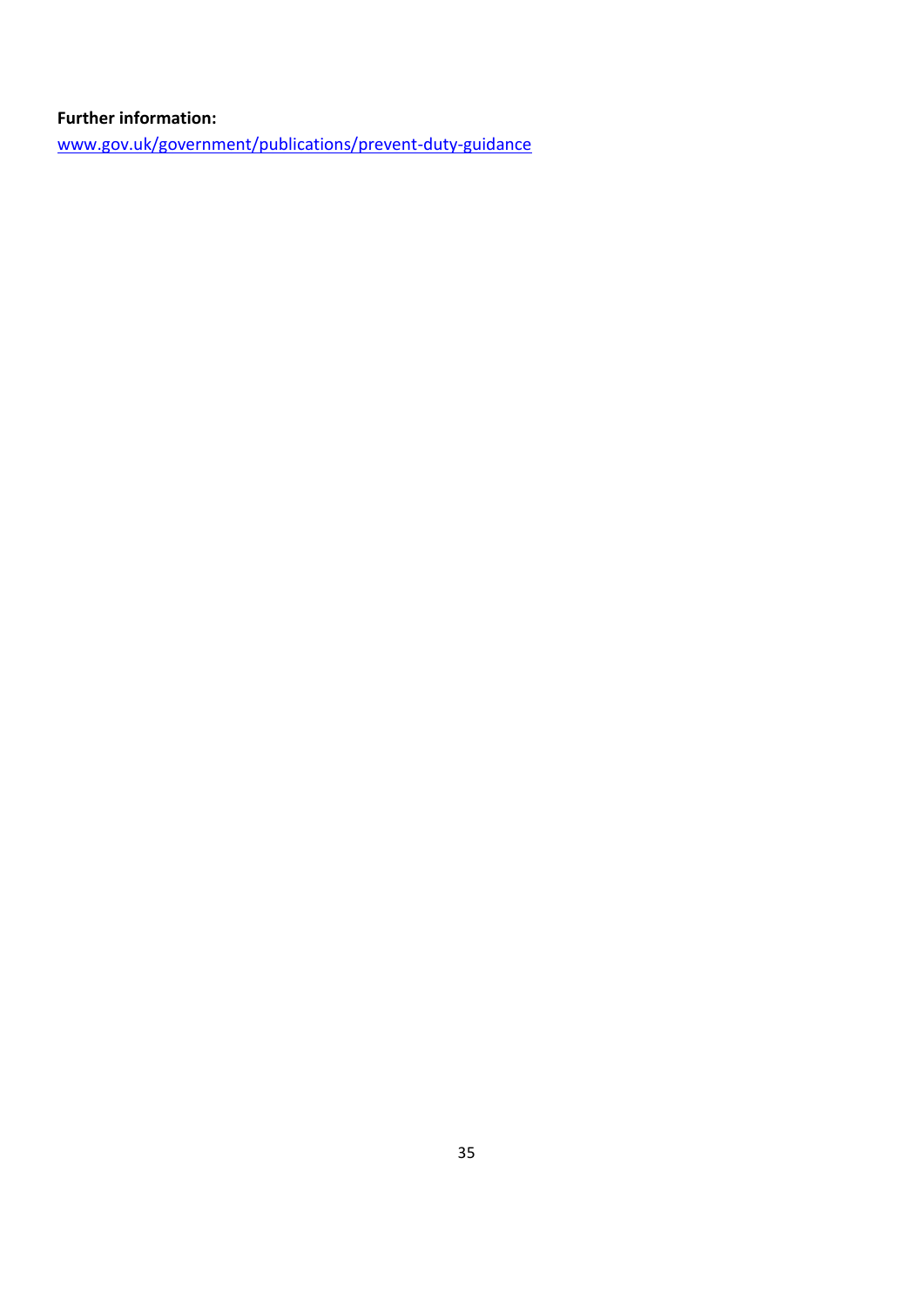## **25. Appendix J: Private fostering**

Many people find themselves looking after someone else's child without realising that they may be involved in private fostering. A private fostering arrangement is one that is made privately (that is to say without the involvement of a local authority) for the care of a child under the age of 16 (under 18, if disabled) by someone other than a parent or immediate relative. If the arrangement is to last, or has lasted, for 28 days or more it is private fostering.

The Children Act 1989 defines an immediate relative as a grandparent, brother, sister, uncle or aunt (whether of full blood or half blood or by marriage or civil partnership), or a step parent.

People become involved in private fostering for all kinds of reasons. Examples of private fostering include:

- children who need alternative care because of parental illness.
- children whose parents cannot care for them because their work or study involves long or antisocial hours.
- children sent from abroad to stay with another family, usually to improve their educational opportunities.
- unaccompanied asylum seeking and refugee children.
- teenagers who stay with friends (or other non-relatives) because they have fallen out with their parents.
- children staying with families while attending a school away from their home area.

There is a mandatory duty on the College to inform the Local Authority of a Private Fostering Arrangement. The Local Authority has a duty to check that the young person is being properly cared for and that the arrangement is satisfactory.

#### **Further information:**

[www.gov.uk/government/publications/children-act-1989-private-fostering](http://www.gov.uk/government/publications/children-act-1989-private-fostering)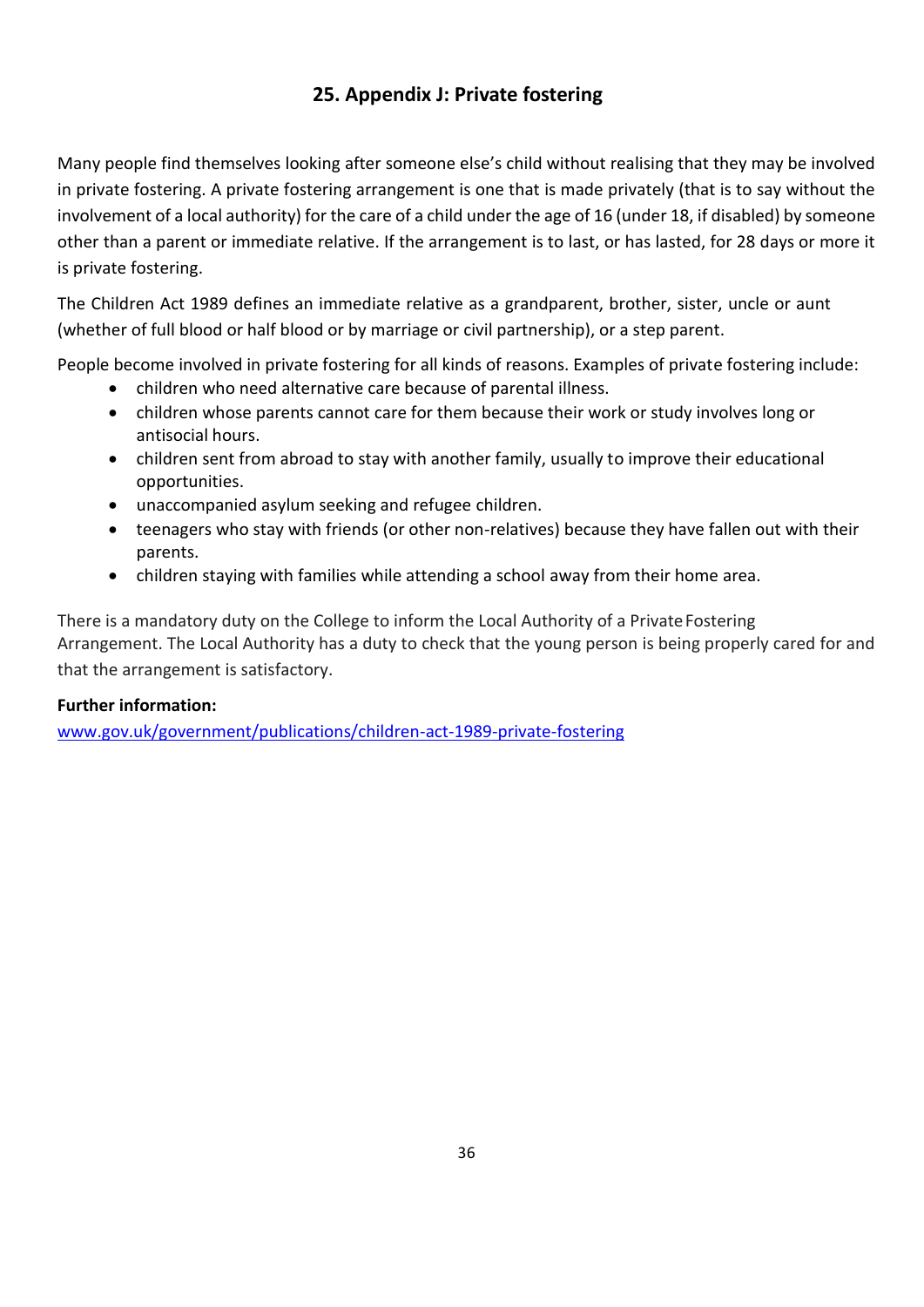## **26. Appendix K: Children missing education**

A child going missing from education is a potential indicator of abuse or neglect, including sexual exploitation, FGM, forced marriage or travelling to conflict zones. College staff will be alert to these safeguarding concerns when a pupil goes missing for an extended period, or on repeat occasions.

The College must notify the Local Authority of any pupil who fails to attend the College regularly after making reasonable enquiries, or has been absent without the College's permission for a continuous period of 10 days or more. The College (regardless of designation) must also notify the Local Authority of any pupil who is to be deleted from the admission register because s/he:

- has been taken out of the College by their parents and is being educated outside the school system (e.g. home education).
- has ceased to attend the College and no longer lives within a reasonable distance of the College at which s/he is registered (moved within the city, within the country or moved abroad but failed to notify the College of the change).
- displaced as a result of a crisis e.g. domestic violence or homelessness.
- has been certified by the relevant medical professional as unlikely to be in a fit state of health to attend the College before ceasing to be of compulsory school age, and neither s/he nor his/her parent has indicated the intention to continue to attend the College after ceasing to be of compulsory school age.
- is in custody for a period of more than four months due to a final court order and the proprietor does not reasonably believe s/he will return to the College at the end of that period.
- has been permanently excluded.

The College will demonstrate that it has taken reasonable steps to ascertain the whereabouts of children that would be considered 'missing'. College absences may be a sign of abuse.

#### **Further information:**

Children Missing Education: statutory guidance for local authorities – September 2016 [www.gov.uk/government/publications/children-missing-education](http://www.gov.uk/government/publications/children-missing-education)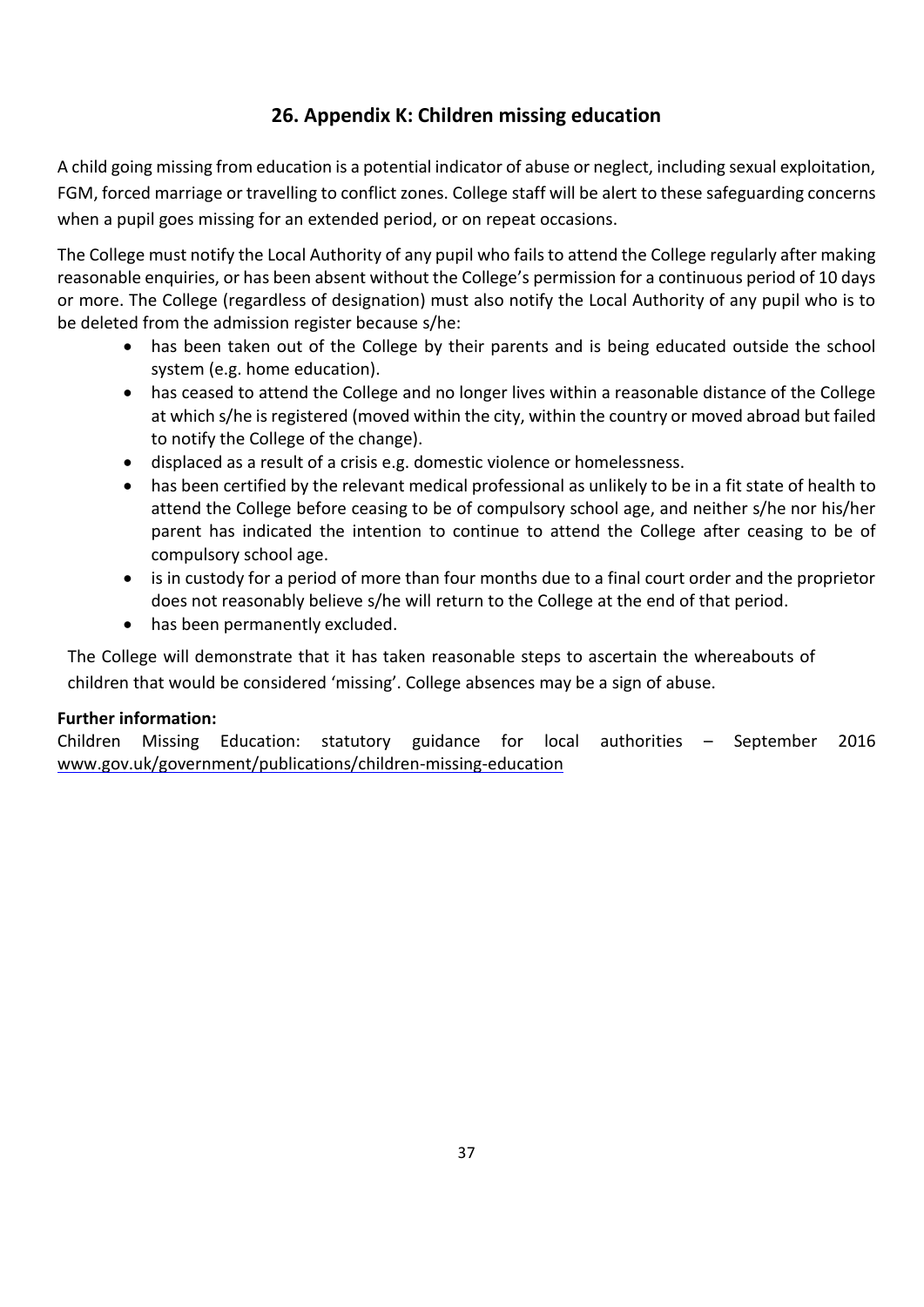### **27. Appendix L: Peer on peer abuse#**

The College recognises that children are vulnerable to and capable of abusing their peers. Such abuse is taken as seriously as abuse perpetrated by an adult. Peer on peer abuse will not be tolerated or passed off as part of "banter" or "growing up".

In cases where peer on peer abuse is identified the College will follow child protection procedures, recognising that both the victim and perpetrator will require support. It is of the utmost importance that:

- 1. **All** staff should be aware that children can abuse other children (often referred to as peer on peer abuse). And that it can happen both inside and outside of the College and online. It is important that all staff recognise the indicators and signs of peeron peer abuse and know how to identify it and respond to reports.
- 2. All staff should understand, that even if there are no reports in the College it does not mean it is not happening, it may be the case that it is just not being reported. It is important if staff have **any** concerns regarding peer on peer abuse they should speak to the Designated Safeguarding Lead or the Deputy Designated Safeguarding Lead and Welfare Lead.
- 3. It is essential that **all** staff understand the importance of challenging inappropriate behaviours between peers, many of which are listed below, that are actually abusive in nature. Downplaying certain behaviours, for example dismissing sexual harassment as "just banter", "just having a laugh", "part of growing up" or "boys being boys" can lead to a culture of unacceptable behaviours, an unsafe environment for children and in worst case scenarios a culture that normalises abuse leading to children accepting it as normal and not coming forward to report it.
- 4. Peer on peer abuse is most likely to include, but may not be limited to:
	- bullying (including cyberbullying, prejudice-based and discriminatory bullying);
	- abuse in intimate personal relationships between peers;
	- physical abuse such as hitting, kicking, shaking, biting, hair pulling, or otherwise causing physical harm (this may include an online element which facilitates, threatens and/or encourages physical abuse);
	- $\bullet$  sexual violence, such as rape, assault by penetration and sexual assault; (this may include an online element which facilitates, threatens and/or encourages sexual violence);
	- sexual harassment, such as sexual comments, remarks, jokes and online sexual harassment, which may be standalone or part of a broader pattern of abuse;
	- causing someone to engage in sexual activity without consent, such as forcing someone to strip, touch themselves sexually, or to engage in sexual activity with a third party;
	- consensual and non-consensual sharing of nude and semi-nude images and/or videos (also known as sexting or youth produced sexual imagery);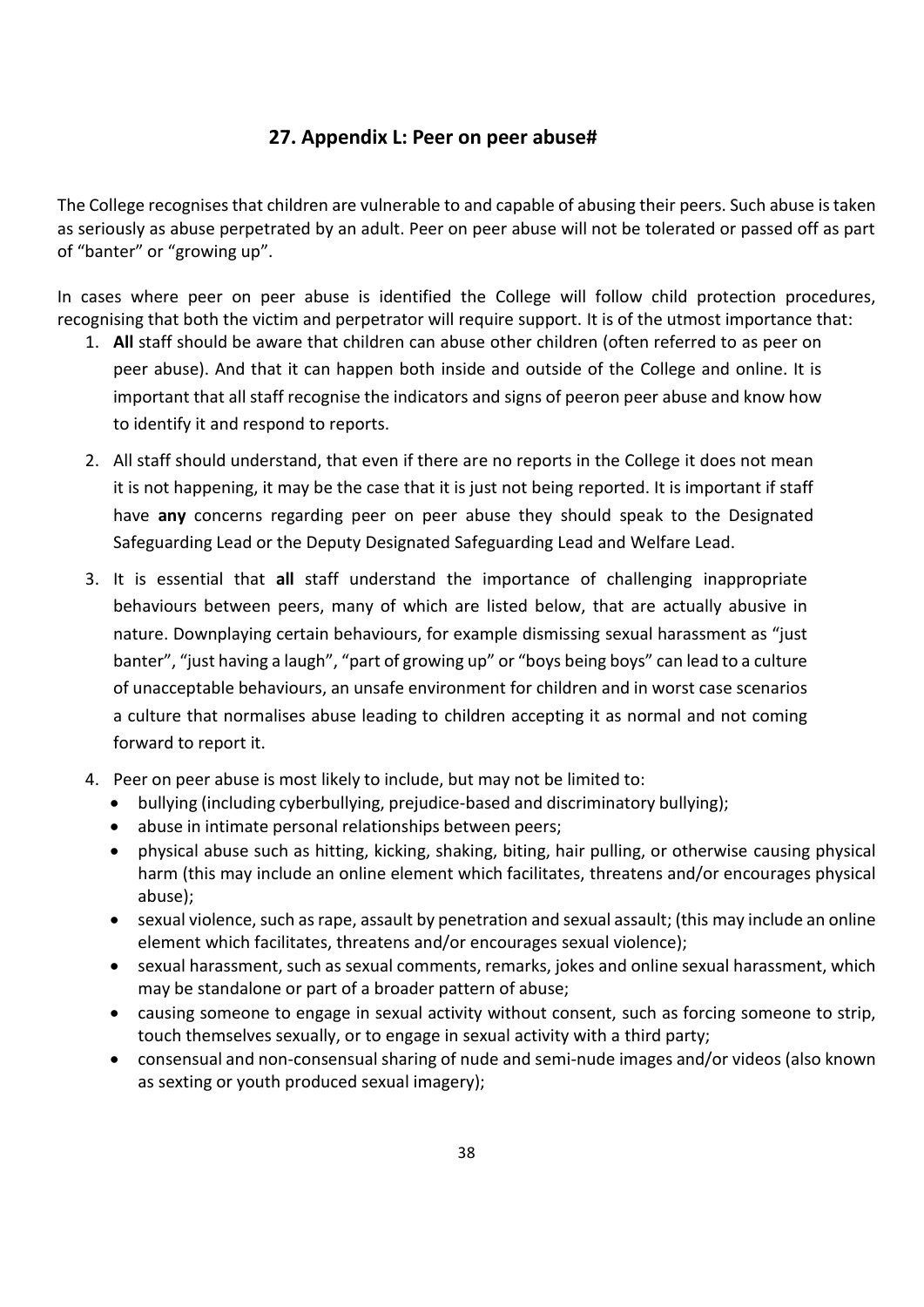- upskirting, which typically involves taking a picture under a person's clothing without their permission, with the intention of viewing their genitals or buttocks to obtain sexual gratification, or cause the victim humiliation, distress or alarm; and
- initiation/hazing type violence and rituals (this could include activities involving harassment, abuse or humiliation used as a way of initiating a person into a group and may also include an online element).

The College recognises that peer on peer abuse can manifest itself in many ways such as:

- child sexual exploitation / child criminal exploitation;
- bullying;
- radicalisation;
- abuse in intimate friendships / relationship abuse;
- children who display sexually harmful behaviour;
- gang associated and serious violence; and
- technology can be used for bullying and other abusive behaviour.

There are a number of factors that make children more vulnerable to peer on peer abuse: experience of abuse within their family, living with domestic violence, young people in care, children who go missing, children with additional needs (SEN and/or disabilities).

Research tells us that girls are more frequently identified as being abused by their peers, and girls are more likely to experience unwanted sexual touching in schools. Boys are less likely to report intimate relationship abuse. Boys report high levels of victimisation in areas where they are affected by gangs.

There is an increasing evidence base emerging about the sexual exploitation of boys (both by adults and peers). The College recognises that both boys and girls experience peer on peer abuse but they do so in gendered ways.

A difficult feature of peer on peer abuse is that the perpetrators could be victims themselves and possibly are being abused by their parents or caregivers.

Relationship abuse is unacceptable behaviour between two people. You don't have to be an 'official couple' to experience abuse and it doesn't matter what your relationship looks like; gay, straight or bi, or whether you're a girl, boy or have another gender identity.

#### **Further information:**

[www.disrespectnobody.co.uk/relationship-abuse/what-is-relationship-abuse/](http://www.disrespectnobody.co.uk/relationship-abuse/what-is-relationship-abuse/) details some of the complicated reasons why children abuse other children, as the child may have:

- Been emotionally, physically, or sexually abused themselves.
- Witnessed physical or emotional violence.
- Viewed sexually explicit movies, video games or other materials.
- Just acted impulsively without meaning to harm anyone.

Peer abuse must be taken extremely seriously for these reasons as it could be an indicator of even worse abuse going on in the child's home.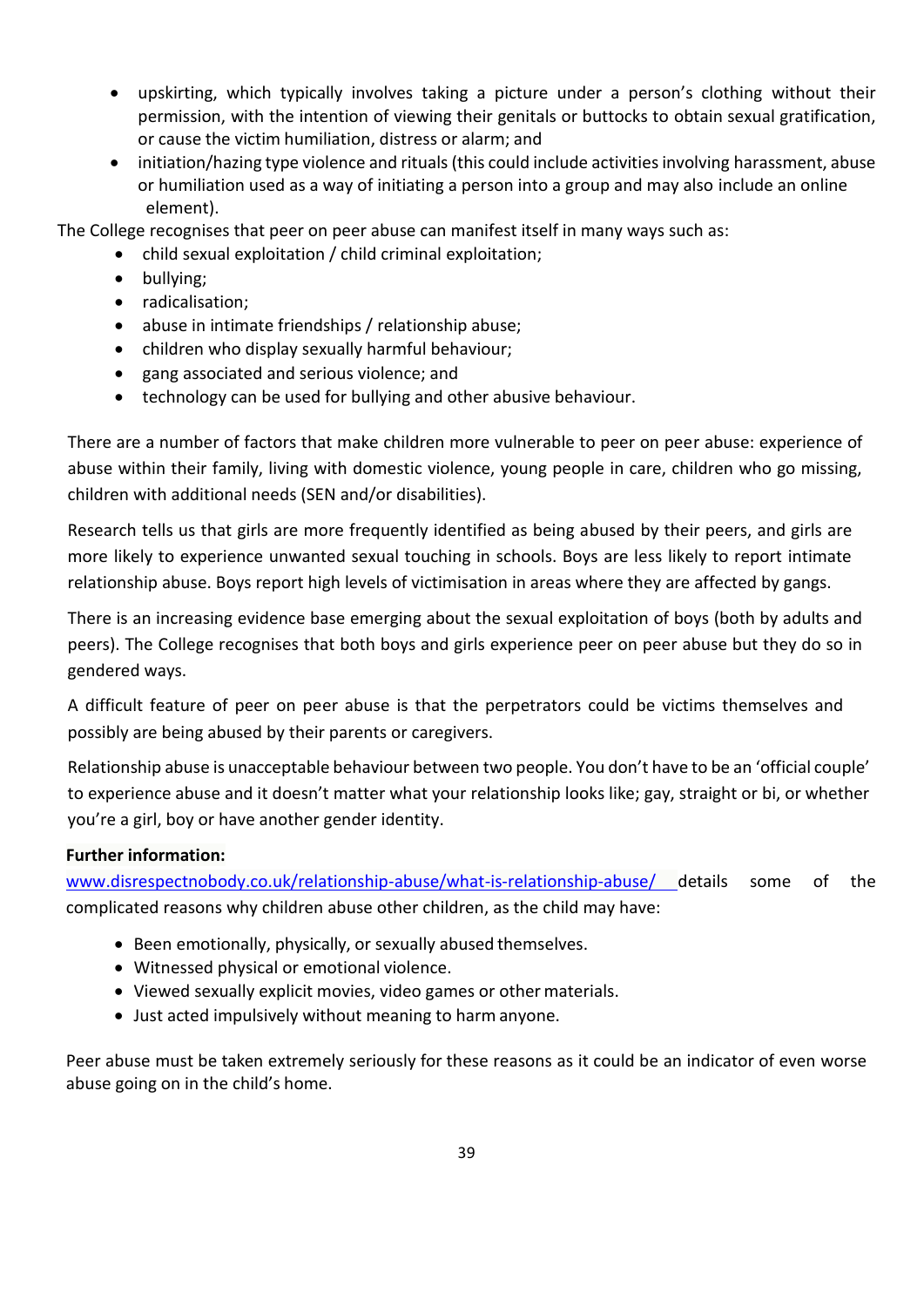#### **Preventing Peer on Peer Abuse:**

Peer abuse can be prevented. Adults who work with children must be aware of the potential for abuse between children and:

- Have access to clear robust policies on dealing with key issues such as online bullying.
- Ensure staff and pupils are aware of the policies.
- Identify any blind spots within the College.
- Supervise and be aware of potential risky areas, tents in play areas etc.
- Pay attention and monitor children who may be hiding in areas out of view.
- Take steps to prevent isolation.
- Separate children if needed.
- Increase supervision during key times.
- If they suspect a child is abusing another, ensure they pass this onto a Designated Person.
- Where risk is identified, have a student risk assessment in place.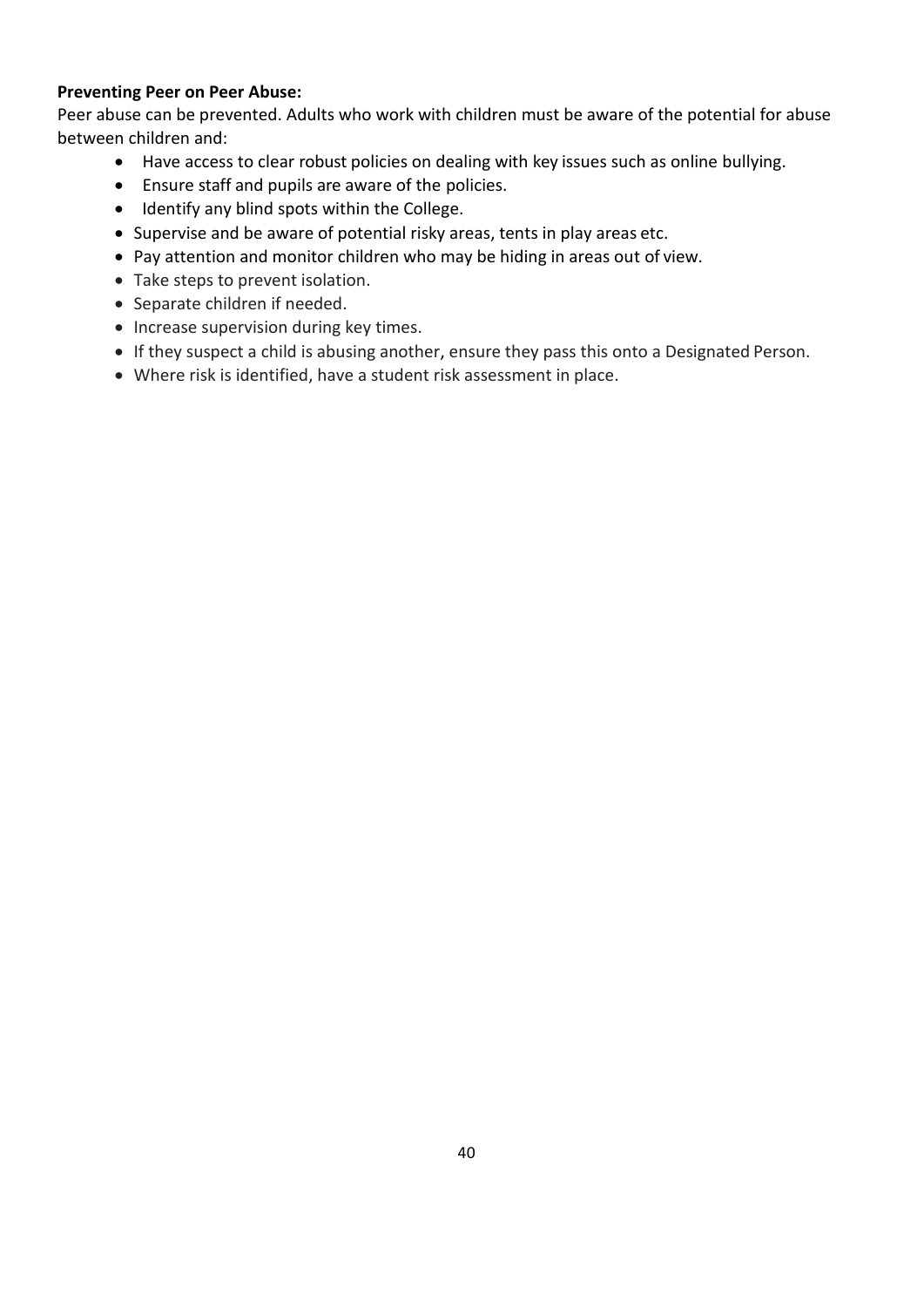## **28. Appendix M: Sexually harmful behaviour**

| <b>Green Behaviours</b>                                                                                                                                                                                                                                                                                                                             | <b>Amber Behaviours</b>                                                                                                                                                 | <b>Red Behaviours</b>                                                                                                                                                                                 |
|-----------------------------------------------------------------------------------------------------------------------------------------------------------------------------------------------------------------------------------------------------------------------------------------------------------------------------------------------------|-------------------------------------------------------------------------------------------------------------------------------------------------------------------------|-------------------------------------------------------------------------------------------------------------------------------------------------------------------------------------------------------|
| Are part of safe and healthy<br>sexual development which<br>lare:<br>displayed between<br>٠<br>children or young people<br>of similar age or<br>developmental ability<br>reflect curiosity,<br>п<br>experimentation,<br>consensual activities and<br>positive choices<br>'normal' but inappropriate<br>٠<br>within the<br>College/classroom setting | Are potentially outside safe<br>and healthy development due<br>to:<br>age or developmental<br>п<br>differences<br>activity type, frequency,<br>п<br>duration or context | Are clearly outside safe and<br>healthy development and:<br>involve much more<br>٠<br>coerciveness, secrecy,<br>compulsiveness and<br>threats<br>require action from<br>College and other<br>agencies |

For further information of sexualised behaviour thresholds visit [www.brook.org.uk.](http://www.brook.org.uk/)

#### **Sexual violence and harassment in schools:**

Sexual violence and sexual harassment can occur between two children of any sex. They can also occur through a group of children sexually assaulting or sexually harassing a single child or group of children.

- sexual harassment is 'unwanted conduct of a sexual nature' that can occur online and offline.
- sexual harassment can include sexual comments, such as: telling sexual stories, making lewd comments, making sexual remarks about appearance, sexual "jokes" or taunting.
- physical behaviour, such as: deliberating brushing against someone, interfering with someone's clothes.
- online sexual harassment, which might include: non-consensual sharing of sexual images /videos and sharing sexual images and videos (both often referred to as sexting); inappropriate sexual comments on social media; exploitation; coercion and threats.
- it is more likely that girls will be the victims of sexual violence and more likely that sexual harassment will be perpetrated by boys.
- children with Special Educational Needs and Disabilities (SEND) can be especially vulnerable.

The College is aware of the importance of:

- making clear at an age-appropriate level that sexual violence and sexual harassment is not acceptable, will never be tolerated and is not an inevitable part of growing up.
- not tolerating or dismissing sexual violence or sexual harassment as "banter", "part of growing up", "just having a laugh" or "boys being boys".
- challenging behaviours (which are potentially criminal in nature), such as grabbing bottoms, breasts and genitalia; dismissing or tolerating such behaviours risks normalising them.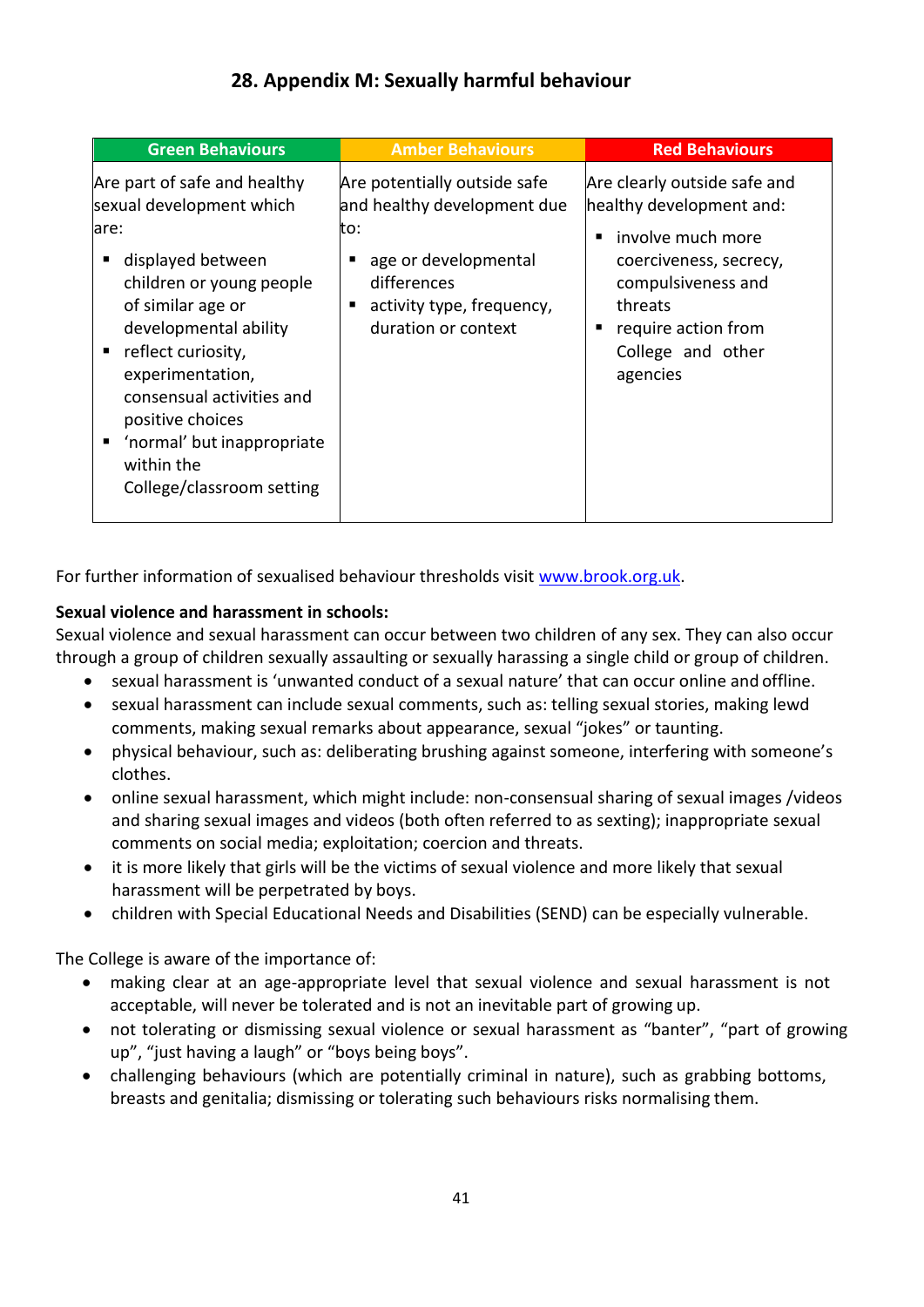#### **Upskirting:**

'Upskirting' typically involves taking a picture under a person's clothing without them knowing, with the intention of viewing their genitals or buttocks to obtain sexual gratification, or cause the victim humiliation, distress or alarm. This is now a criminal offense so staff should report concerns immediately to the Designated Safeguarding Lead.

**Further information:** [www.gov.uk/government/publications/sexual-violence-and-sexual-harassment](http://www.gov.uk/government/publications/sexual-violence-and-sexual-harassment-between-children-in-schools-and-colleges)[between-](http://www.gov.uk/government/publications/sexual-violence-and-sexual-harassment-between-children-in-schools-and-colleges) [children-in-schools-and-colleges](http://www.gov.uk/government/publications/sexual-violence-and-sexual-harassment-between-children-in-schools-and-colleges)

#### **Sexting:**

Sexting can be defined as 'sending or posting sexually suggestive images, including nude or semi-nude photographs, via mobiles or over the internet.'

If staff become concerned about a 'sexting' issue they should not look at, share or print any indecent image and should:

**Step 1:** if a device is involved, confiscate it and set it to flight mode or, if not possible, switch it off.

**Step 2:** seek advice: give the electronic device immediately to the DSL. Report your concerns following your normal child protection procedures.

Concerning factors that DSLs should look out for:

- Is there a significant age difference between the sender/receiver?
- Is there any external coercion involved or encouragement beyond the sender/receiver?
- Do you recognise the child as more vulnerable than usual i.e. at risk?
- Is the image of a severe or extreme nature?
- Is the situation isolated or has the image been more widely distributed?
- Have these children been involved in a sexting incident before?
- Are there other circumstances relating to either sender or recipient that may add cause for concern i.e. difficult home situation?

Remember: The production and distribution of sexting images involving anyone under the age of 18 is illegal and needs very careful management for all those involved.

#### **Further information:**

www.gov.uk/government/groups/uk-council-for-child-internet-safety-ukccis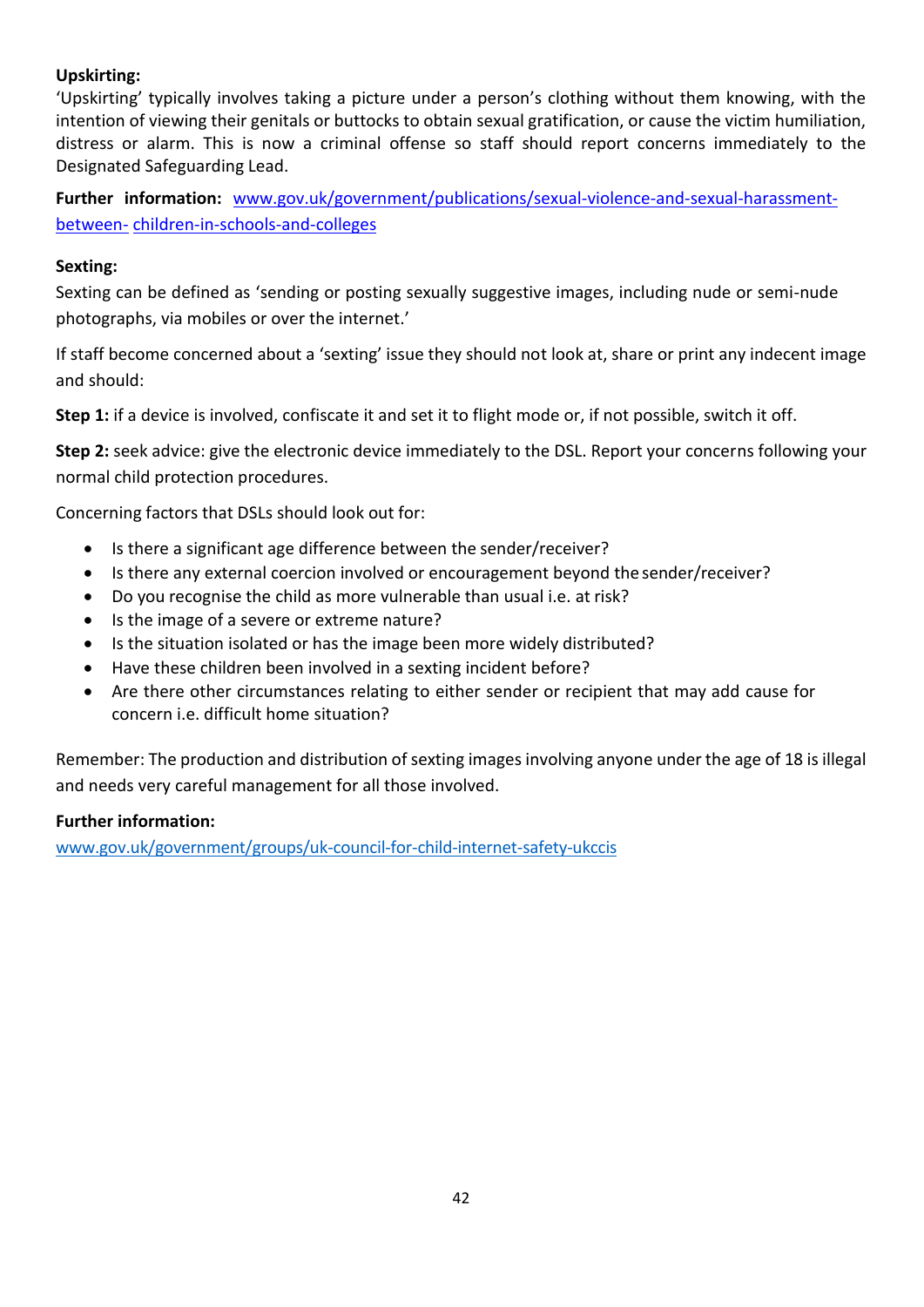### **29. Appendix N: Trafficking and modern slavery**

"Trafficking of persons" means the recruitment, transportation, transfer, harbouring or receipt of persons, by means of the threat or use of force or other forms of coercion, of abduction, of fraud, of deception, of the abuse of power or of a position of vulnerability or of the giving or receiving of payments or benefits to achieve the consent of a person having control over another person, for the purpose of exploitation. Exploitation includes, at a minimum, the exploitation of the prostitution of others or other forms of sexual exploitation, forced labour or services, slavery or practices similar to slavery, servitude or the removal of organs;

"Child" shall mean any person under eighteen years of age.

The Palermo Protocol establishes children as a special case. Any child transported for exploitative reasons is considered to be a trafficking victim, whether or not they have been forced or deceived. This is partly because it is **not considered possible for children to give informed consent**. Even when a child understands what has happened, they may still appear to submit willingly to what they believe to be the will of their parents or accompanying adults. It is important that these children are protected too.

#### **Why are children trafficked?**

Children are trafficked for many reasons, including sexual exploitation, domestic servitude, labour, benefit fraud and involvement in criminal activity such as pick-pocketing, theft and working in cannabis farms. There are a number of cases of minors being exploited in the sex industry. Although there is no evidence of other forms of exploitation such as 'organ donation or 'harvesting', all agencies should remain vigilant.

Children may be trafficked from other countries for a variety of reasons. There are a number of factors in the country of origin which might make children vulnerable to being trafficked.

#### **The factors listed below are by no means a comprehensive list:**

- Poverty.
- Lack of education.
- Discrimination.
- Cultural attitudes.
- Grooming.
- Dysfunctional families
- Political conflict and economic transition.
- Inadequate local laws and regulations.

#### **Potential indicators:**

Once in the UK the child:

- Receives unexplained/unidentified phone calls whilst in placement/temporary accommodation.
- Shows signs of physical or sexual abuse, and/or has contracted a sexually transmitted infection or has an unwanted pregnancy.
- Has a history with missing links and unexplained moves.
- Has gone missing from Local Authority care.
- Is required to earn a minimum amount of money every day.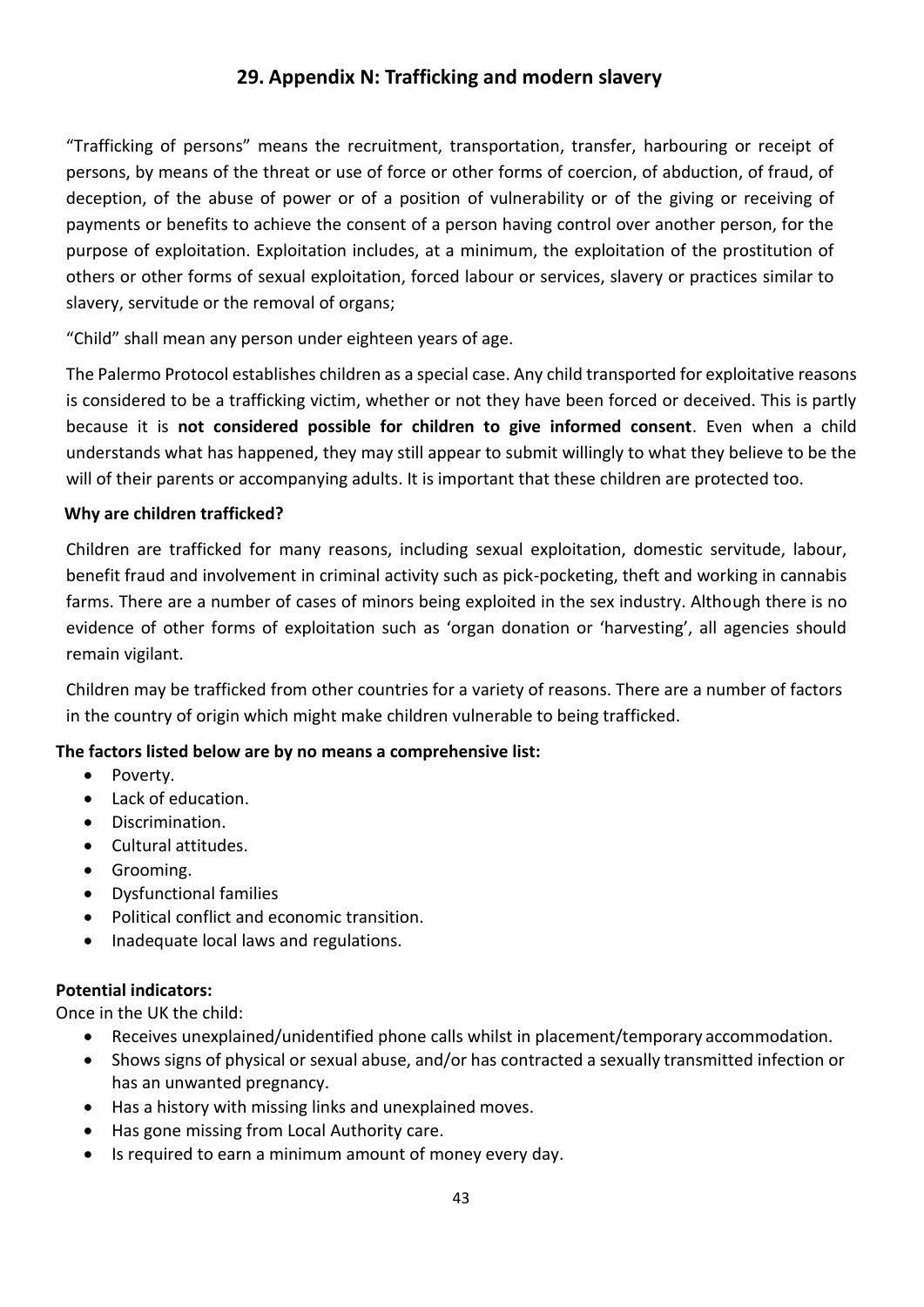- Works in various locations.
- Has limited freedom of movement.
	- Appears to be missing for periods of time.
	- Is known to beg for money.
	- Performs excessive housework chores and rarely leaves the residence.
	- Is being cared for by adult/s who are not their parents and the quality of the relationship between the child and their adult carers is not good; is one among a number ofunrelated children found at one address.
	- Has not been registered with or attended a GP practice.
	- Has not been enrolled in the College.
	- Has to pay off an exorbitant debt, e.g. for travel costs, before having control over own earnings, is permanently deprived of a large part of their earnings by another person.
	- Is excessively afraid of being deported.

#### **Further information:**

[www.gov.uk/government/publications/safeguarding-children-who-may-have-been-trafficked](http://www.gov.uk/government/publications/safeguarding-children-who-may-have-been-trafficked-practice-guidance)[practice-guidance](http://www.gov.uk/government/publications/safeguarding-children-who-may-have-been-trafficked-practice-guidance)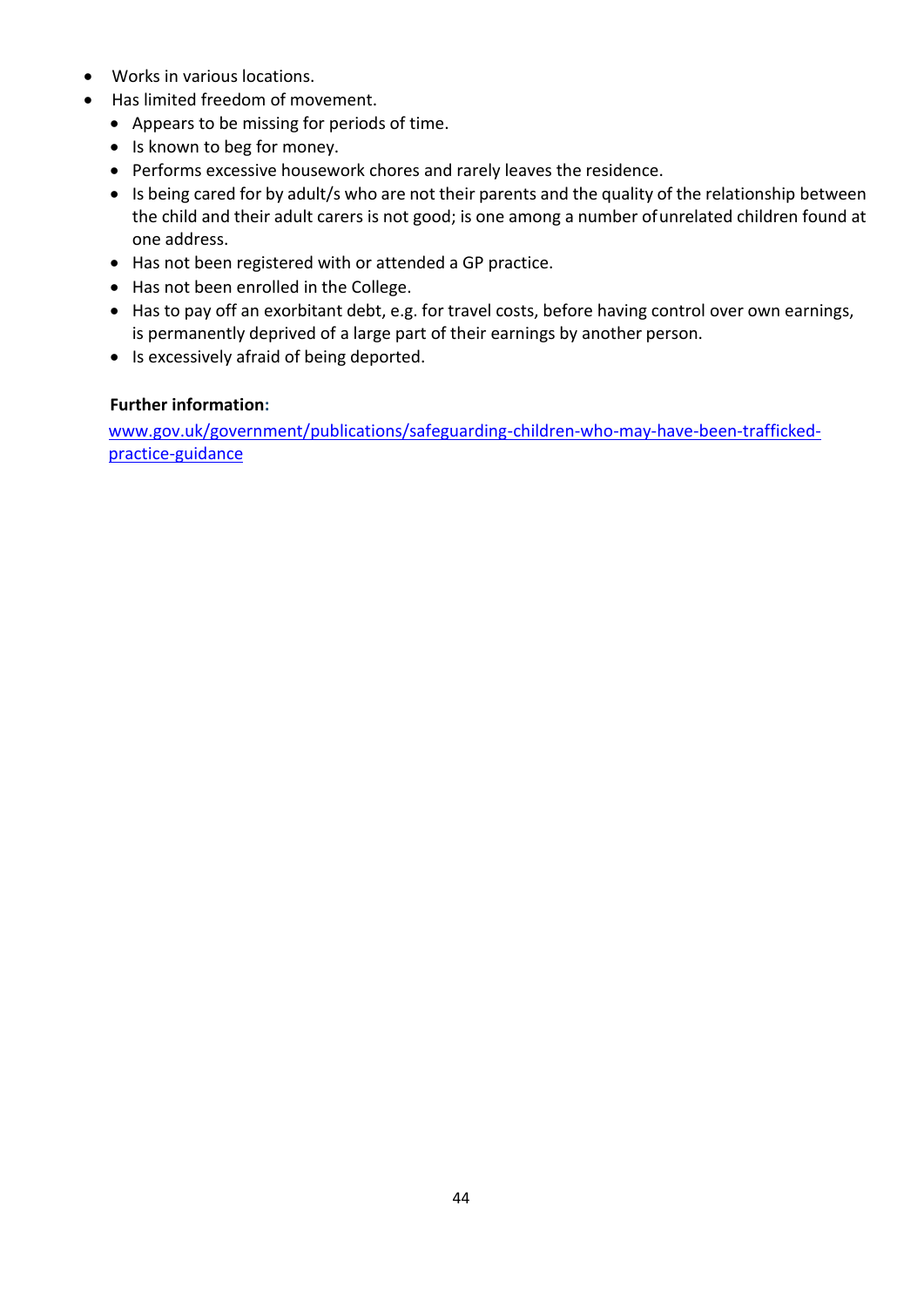### **30. Appendix O: Domestic abuse**

#### **The cross-government definition of domestic violence and abuse is:**

Any incident or pattern of incidents of controlling, coercive, threatening behaviour, violence or abuse between those aged 16 or over who are, or have been, intimate partners or family members regardless of gender or sexuality. The abuse can encompass, but is not limited to:

- Psychological.
- Physical.
- Sexual.
- Financial.
- Emotional.

Exposure to domestic abuse and/or violence can have a serious, long lasting emotional and psychological impact on children. In some cases, a child may blame themselves for the abuse or may have had to leave the family home as a result.

#### **Signs, indications and effects:**

It is often difficult to tell if domestic abuse is happening because it usually takes place in the family home and abusers can act very differently when other people are around. Children who witness domestic abuse may:

- become aggressive.
- display anti-social behaviour.
- suffer depression or anxiety.
- not do as well in the College, due to difficulties at home or disruption of moving to as well as from refuges.

#### **Other signs and symptoms may include:**

Becoming withdrawn, suddenly behaving differently, being clingy, problems sleeping, eating disorders, wetting the bed, soiling clothes, taking risk, being absent from the College, changes in eating habits, obsessive behaviour, nightmares, drugs, alcohol, self-harm, thoughts of suicide (see [www.nspcc.org.uk\)](http://www.nspcc.org.uk/).

#### **Homelessness: types of homelessness and bad housing**

- Living in temporary or emergency accommodation (such as B&Bs and hostels).
- Hidden homelessness (staying with friends or family on a temporary basis or living in overcrowded conditions).
- Couch / sofa surfing, moving from one place to another.
- Being at risk of abuse or violence leading to homelessness or overcrowding.

#### **Impact of homelessness**

- Practical issues include loss of possessions required for the College e.g. books, uniform etc.
- Maybe unkempt due to lack of laundry services.
- Physically exhausted due to sleeping arrangements.
- Emotionally exhausted due to increased stress.
- Signs of severe emotional trauma leading to emotional stress, anxiety.
- Changes in behaviour or/and problematic behaviour.
- Student may become withdrawn or aggressive.
- If placed out of area they may arrive late or miss College due to transport/financial difficulties.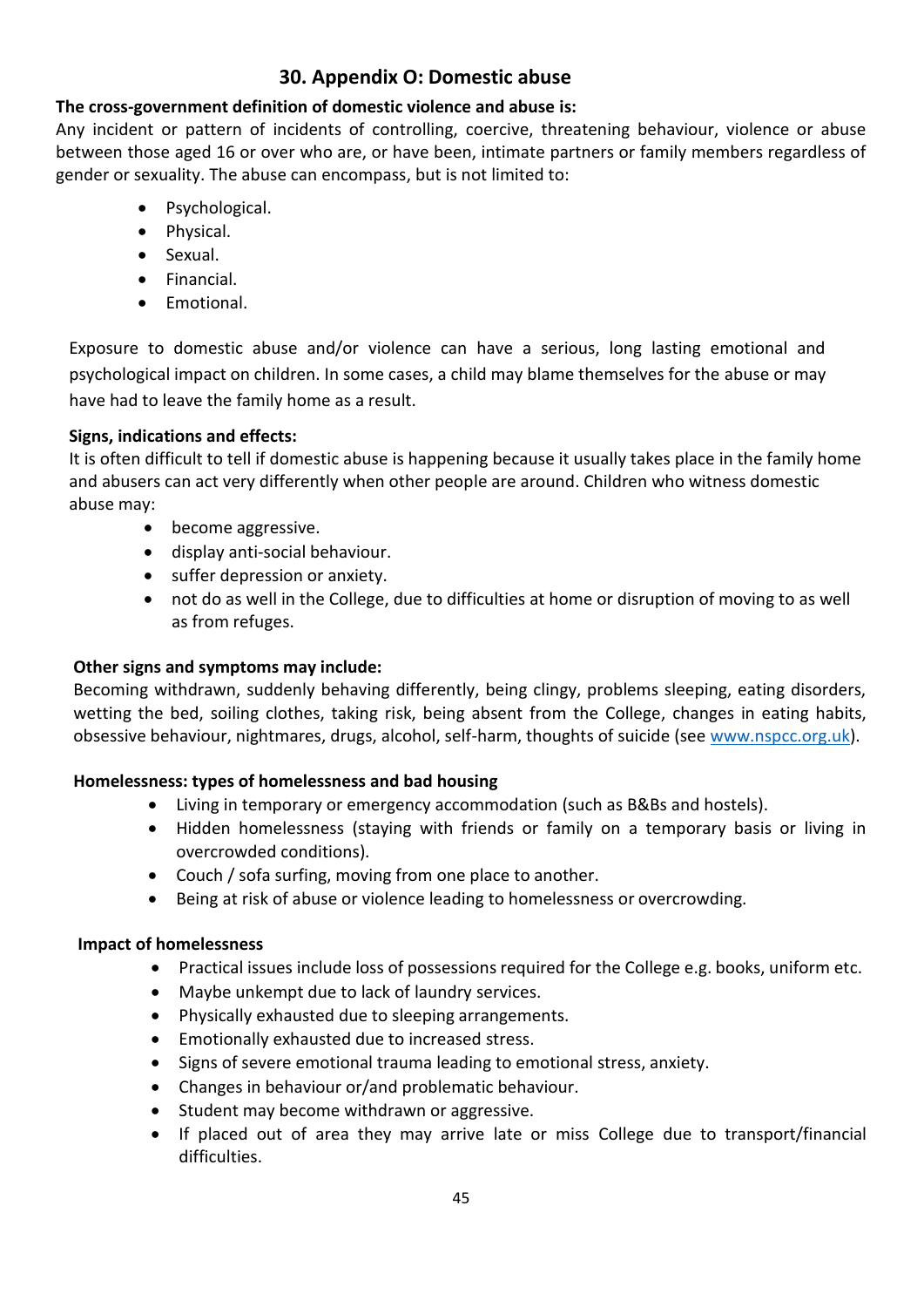- The student's ability to maintain relationships may be affected.
- May 'stand out' more to peers, leading to feelings of alienation andself-consciousness.
- Impact on attainment levels and ability to learn.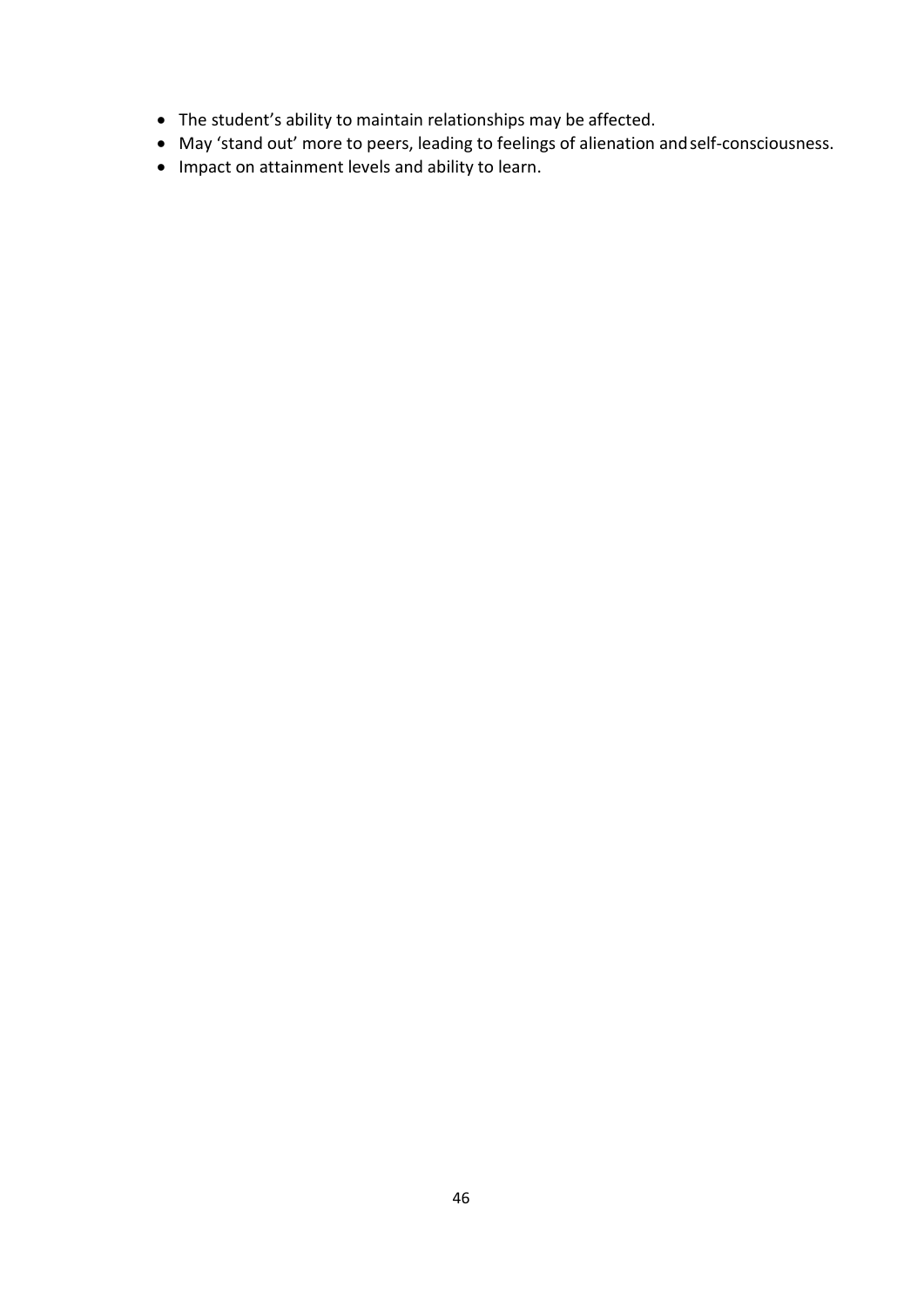## **31. Appendix P: Self harm**

Self-harm refers to a person's harming their own body on purpose. About 1 in 100 people hurts himself or herself in this way. More females hurt themselves than males. A person who self-harms usually does not mean to kill himself or herself, however they are at higher risk of attempting suicide if they do not get help.

Self-harm tends to begin in teen or early adult years. Some people may engage in self-harm a few times and then stop. Others engage in it more often and have trouble stopping.

#### **Examples of self-harm include:**

- Cutting yourself (such as using a razor blade, knife, or other sharp object to cut the skin) Punching yourself or punching things (like a wall).
- Burning yourself with cigarettes, matches, or candles Pulling out your hair.
- Poking objects through body openings.
- Breaking your bones or bruising yourself.

Many people cut themselves because it gives them a sense of relief. Some people use cutting as a means to cope with a problem. Some teens say that when they hurt themselves, they are trying to stop feeling lonely, angry, or hopeless.

#### **Further information:**

<https://www.mentalhealth.gov/what-to-look-for/mood-disorders/self-harm>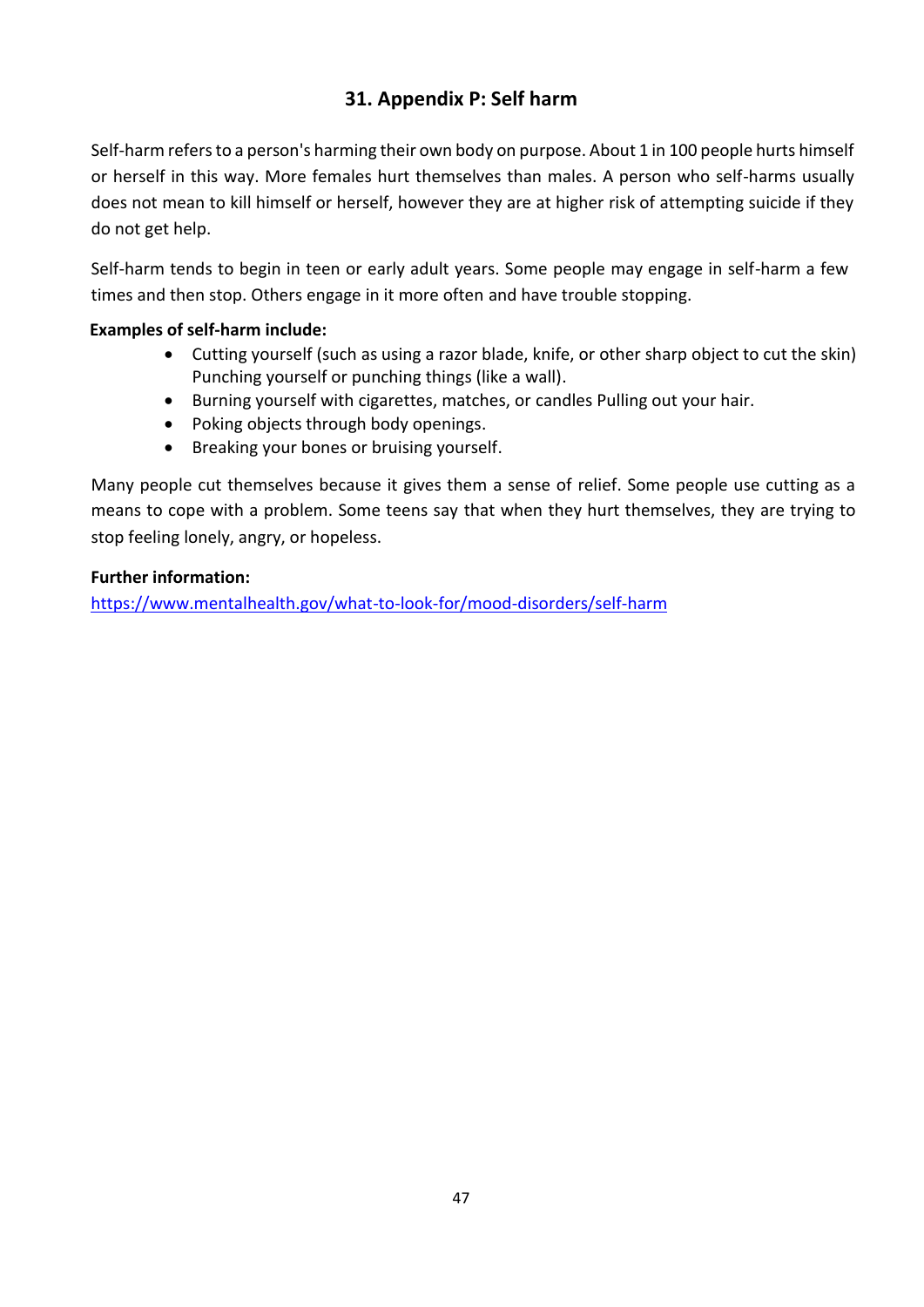### **32. Appendix Q: Young Carers**

The College understands that a young carer is someone aged 18 or under who helps look after a relative who has a condition, such as a disability, illness, mental health condition, or a drug or alcohol problem. Most young carers look after one of their parents or care for a brother or sister. They do extra jobs in and around the home, such as cooking, cleaning, or helping someone to get dressed and move around.

Some children give a lot of physical help to a brother or sister who is disabled or ill. Along with doing things to help their brother or sister, they may also be giving emotional support to both their sibling and their parents.

The College is aware that some of the risks associated with being a young carer are risk of truancy, underachievement, isolation, mental and physical ill health, poverty and stress. Staff will follow its safeguarding and child protection procedures if they have any concerns and complete the Young Carers screening and assessing tool.

#### **Further information:**

[http://www.mywalsall.org/walsallearlyhelp/providers-youngcarers/.](http://www.mywalsall.org/walsallearlyhelp/providers-youngcarers/)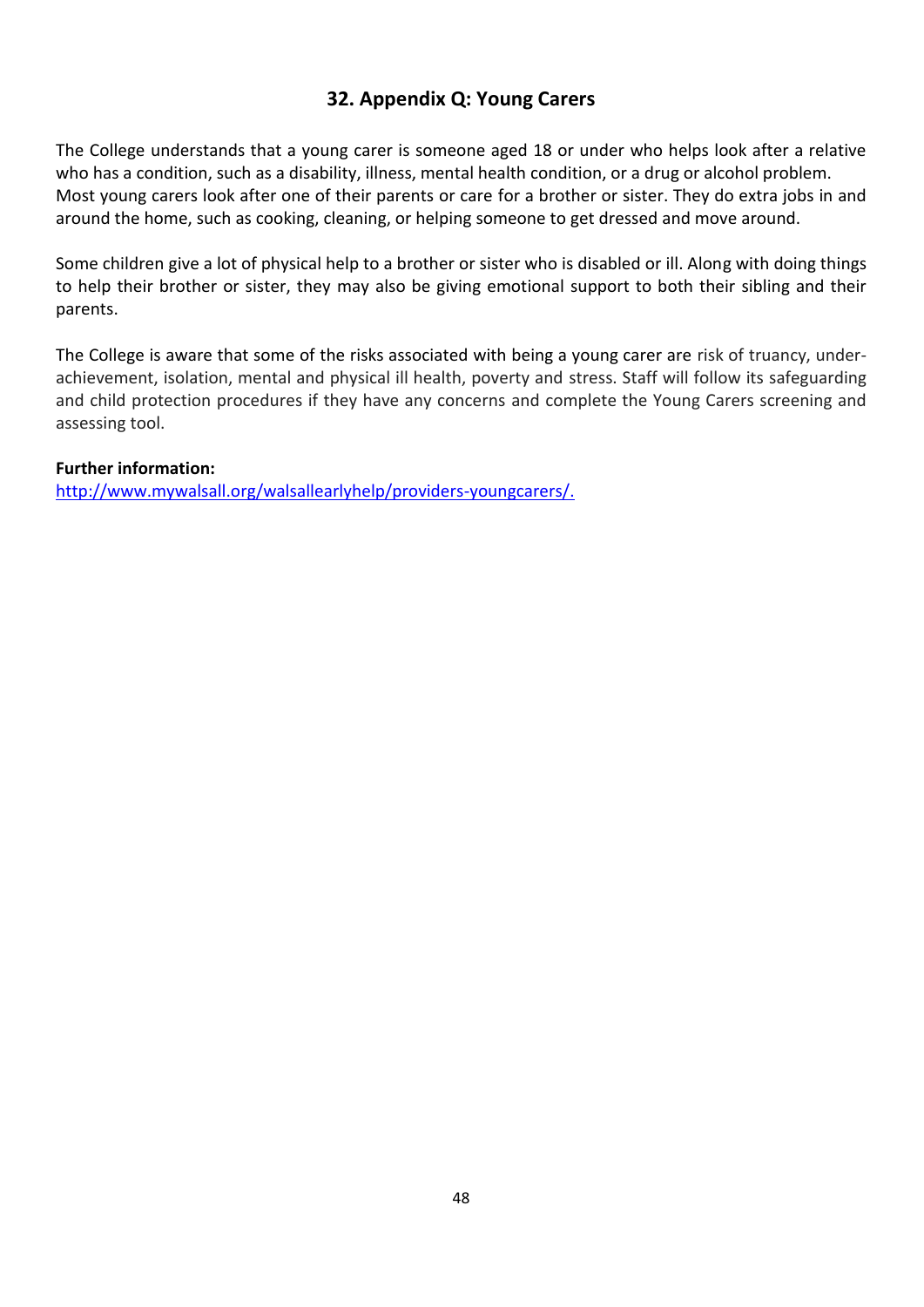## **33. Appendix R: Key safeguarding contacts (LAs/Location)**

**NB. This appendix is populated with the relevant contact information based on the pupils who join the College as they will come from a number of local authorities.**

| <b>Social Care</b>                 |                                |  |
|------------------------------------|--------------------------------|--|
| <b>Children's Social Care</b>      | Out of hours Emergency Duty    |  |
| Address:                           | Team                           |  |
| Tel:                               | Address:                       |  |
| email:                             | Tel:                           |  |
|                                    | Tel: (For outside office ours) |  |
| Manager for Child Protection Plans | Early Help Assessment Team     |  |
| Address:                           | Address:                       |  |
| Tel:                               | Tel:                           |  |
|                                    |                                |  |
| email:                             | email:                         |  |
|                                    |                                |  |
|                                    |                                |  |
|                                    |                                |  |
|                                    |                                |  |

| <b>LADO</b> | Telephone Number |
|-------------|------------------|
|             | TEL:             |
|             | email:           |
|             |                  |
|             |                  |
|             |                  |
|             |                  |

| <b>Police department/Station</b> | <b>Telephone Number/email</b> |
|----------------------------------|-------------------------------|
| Address:                         |                               |
|                                  |                               |
|                                  |                               |
|                                  |                               |
|                                  |                               |
| Name, Prevent Lead               |                               |
|                                  |                               |
|                                  |                               |
| National Anti-Terrorist Hotline  | 0800789321                    |
|                                  | Police: 101                   |

| <b>Education Department</b>        | <b>Telephone Number/email</b> |
|------------------------------------|-------------------------------|
| Children Missing in Education Team |                               |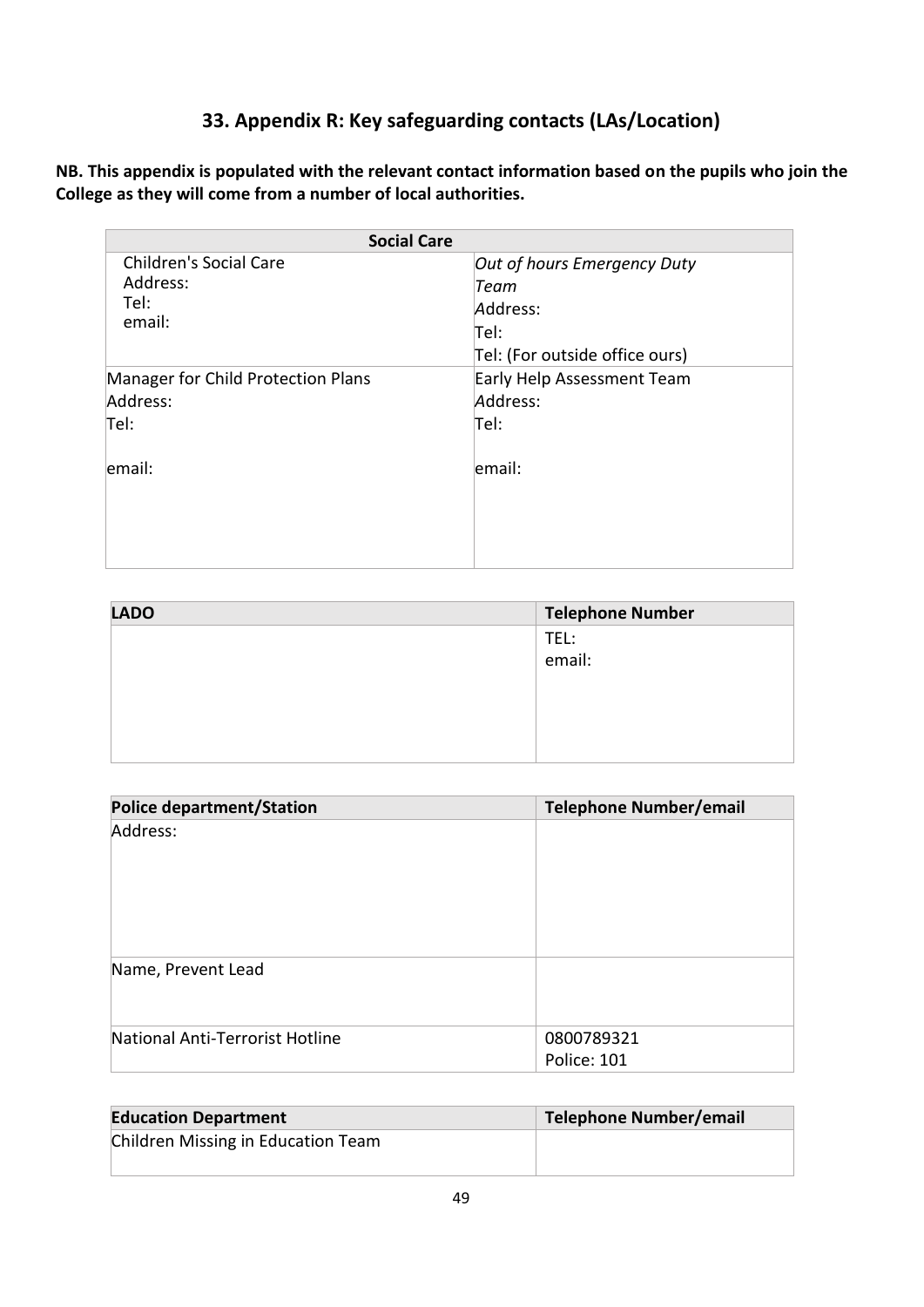## **34. Appendix S: Safeguarding incident cause for concern recording Sheet (If CPOMS became unavailable)**

Once completed this form must be passed to the Designated Safeguarding Lead, the Designated Deputy Safeguarding and Welfare Lead or the Head Teacher. The completed form must be scanned into CPOMS.

| Full name of young person:                                        |  |
|-------------------------------------------------------------------|--|
| Date of birth:                                                    |  |
| Year and Form Group:                                              |  |
| Home address:                                                     |  |
| Date of incident (day/month/year):                                |  |
| Time of incident (24-hour clock):                                 |  |
| Location of incident:                                             |  |
| Observed by (full name and position):                             |  |
| Detailed observation:                                             |  |
| Concerns                                                          |  |
| Have you spoken to the young person?                              |  |
| What was said (please record in the young<br>person's own words)? |  |
| Have you spoken to parents/carers?                                |  |
| What was said (include full name of<br>parent/carer spoken to)?   |  |
| Referred to:                                                      |  |
| Your name:                                                        |  |
| Your position:                                                    |  |
| Signed:                                                           |  |
| Date and time of record :                                         |  |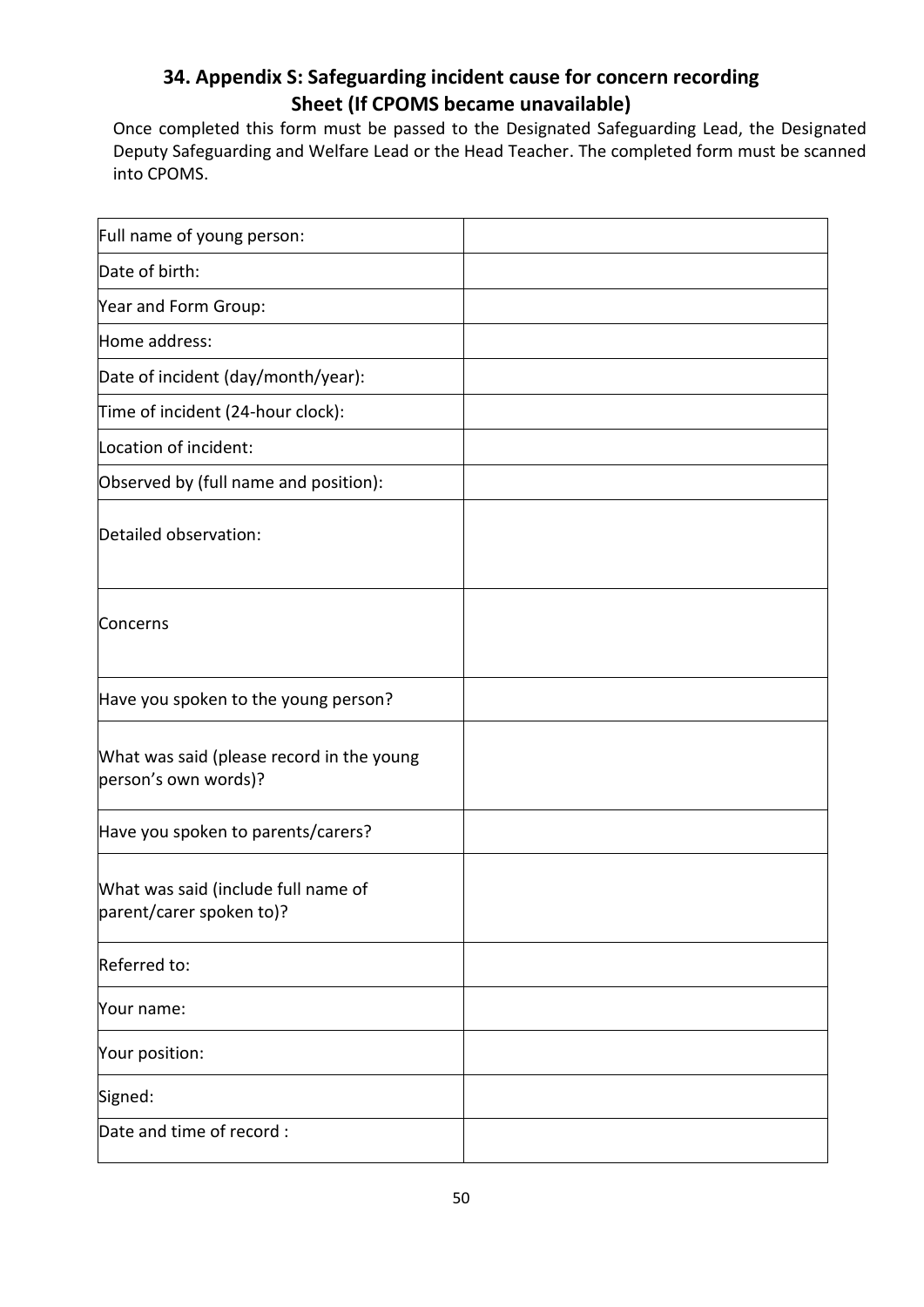## **35. Appendix T: Notification of suspected/admitted/known abuse of child(ren) to Social Services (If CPOMS became unavailable)**

This form should be completed by the designated person with responsibility for safeguarding and child protection on the basis of information readily available and should not be delayed on the basis of incomplete information. The completed form must be scanned into CPOMS.

| Child(ren)'s surname:                                                            |  |
|----------------------------------------------------------------------------------|--|
| Child(ren)'s forename(s):                                                        |  |
| Child(ren)'s date of birth:                                                      |  |
| Other name(s) by which the child(ren) may be<br>known:                           |  |
| Present location:                                                                |  |
| Home address of child:                                                           |  |
| Parent/guardian's surname:                                                       |  |
| Parent/guardian's forenames:                                                     |  |
| Parent/guardian's address:                                                       |  |
| Parent/guardian's telephone number:                                              |  |
| Parental responsibility?                                                         |  |
| If not, insert the names and addresses of<br>those with parental responsibility: |  |
| Surname/forenames, date of birth or age of<br>any siblings/co-resident children: |  |
| GP's name:                                                                       |  |
| GP's address:                                                                    |  |
| GP's telephone number:                                                           |  |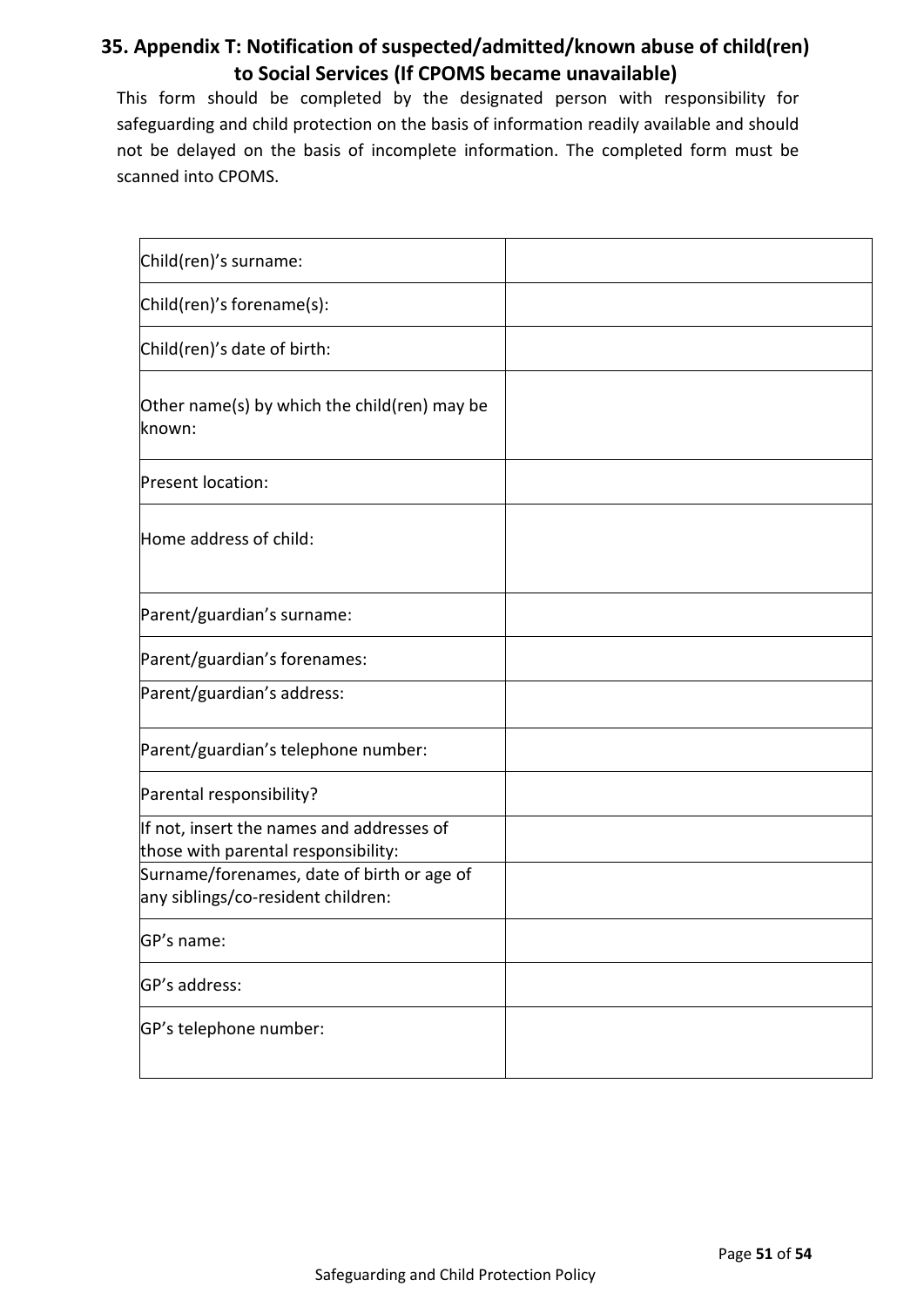| Professional agencies known to be involved<br>with the family (contact name, address and<br>telephone number): |  |
|----------------------------------------------------------------------------------------------------------------|--|
| Reason for referral:                                                                                           |  |
| Action already taken:                                                                                          |  |
| Referred in writing/by telephone to:                                                                           |  |
| Date:                                                                                                          |  |
| Parents advised of referral?                                                                                   |  |
| Child/young person advised of referral?                                                                        |  |
| Name of Designated Person:                                                                                     |  |
| Signature:                                                                                                     |  |
| Date:                                                                                                          |  |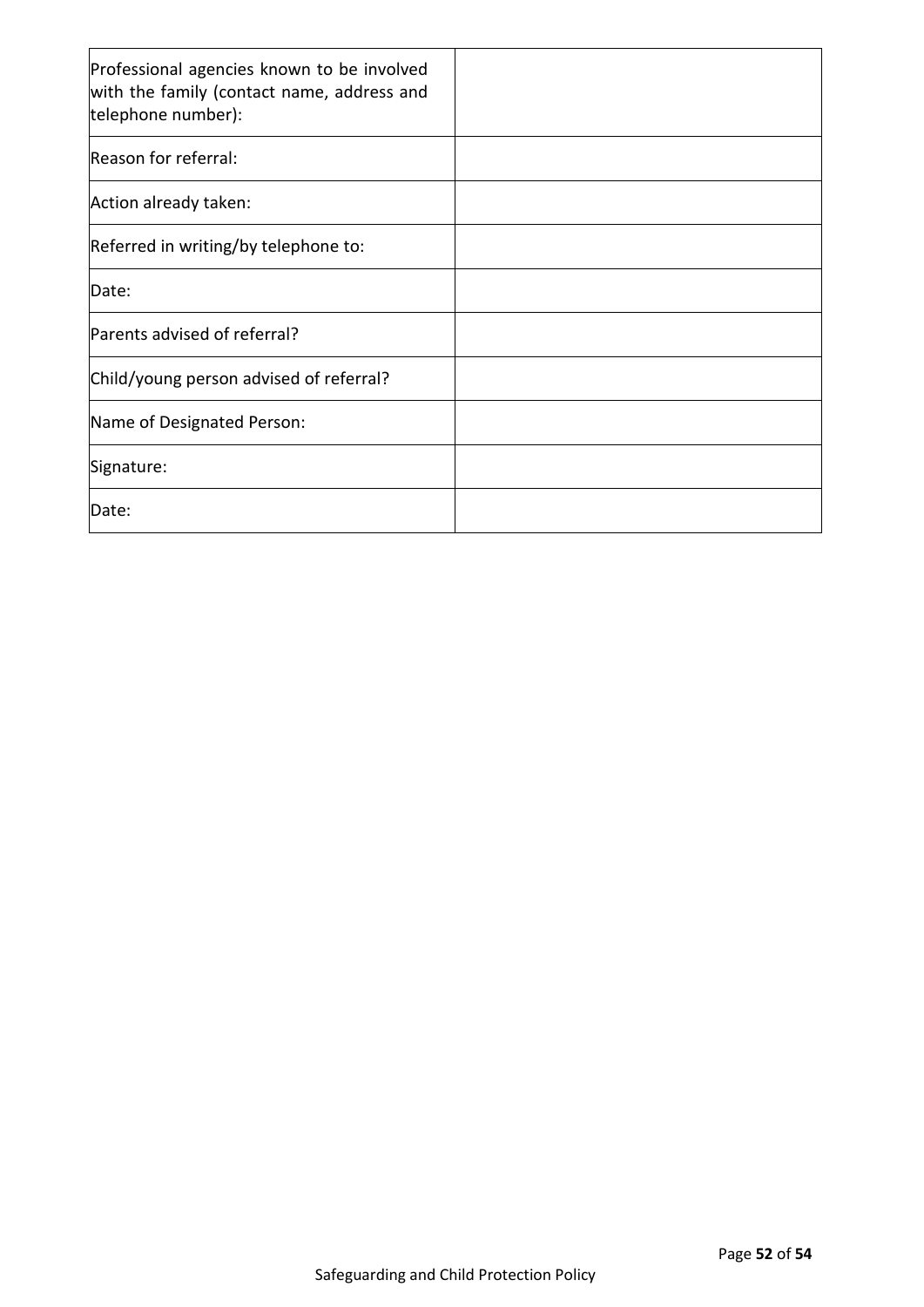## **36. Appendix U: Body map**

| Child's full name | <b>DoB</b> | Date |
|-------------------|------------|------|
|                   |            |      |
|                   |            |      |